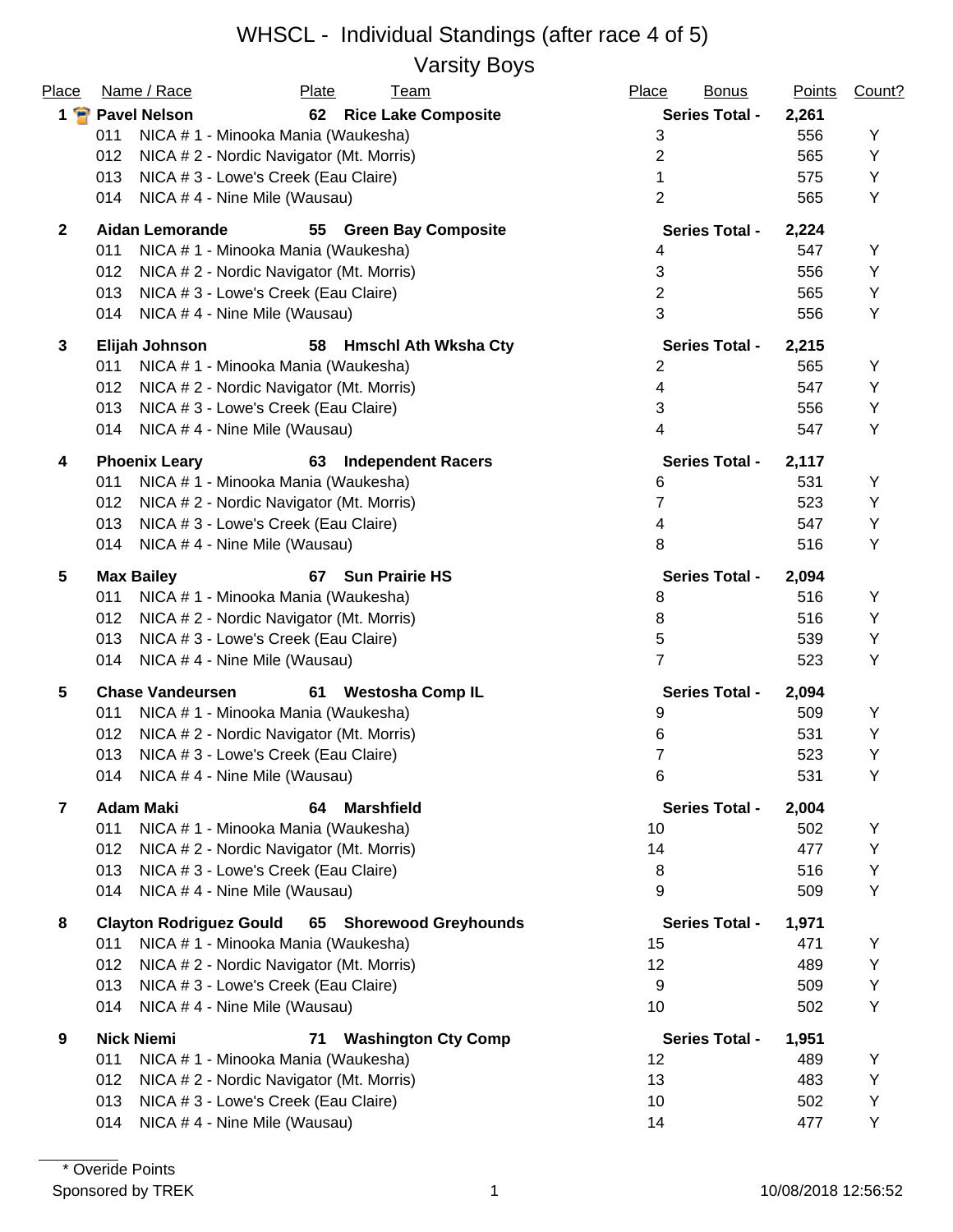Varsity Boys

| Place | Name / Race                          | Plate                                    | <u>Team</u>                | Place | <b>Bonus</b>          | <b>Points</b> | Count? |
|-------|--------------------------------------|------------------------------------------|----------------------------|-------|-----------------------|---------------|--------|
| 10    | <b>Roman Poss</b>                    | 53                                       | <b>Cedarburg MTB Team</b>  |       | <b>Series Total -</b> | 1,949         |        |
|       | 011                                  | NICA # 1 - Minooka Mania (Waukesha)      |                            | 20    |                       | 445           | Y      |
|       | 012                                  | NICA # 2 - Nordic Navigator (Mt. Morris) |                            | 10    |                       | 502           | Υ      |
|       | 013                                  | NICA # 3 - Lowe's Creek (Eau Claire)     |                            | 6     |                       | 531           | Υ      |
|       | 014                                  | NICA #4 - Nine Mile (Wausau)             |                            | 15    |                       | 471           | Y      |
| 11    | <b>Malachi Berry</b>                 |                                          | 54 Fall Creek Comp         |       | <b>Series Total -</b> | 1,910         |        |
|       | 011                                  | NICA # 1 - Minooka Mania (Waukesha)      |                            | 17    |                       | 460           | Υ      |
|       | 012                                  | NICA # 2 - Nordic Navigator (Mt. Morris) |                            | 17    |                       | 460           | Υ      |
|       | 013                                  | NICA # 3 - Lowe's Creek (Eau Claire)     |                            | 11    |                       | 495           | Υ      |
|       | 014                                  | NICA #4 - Nine Mile (Wausau)             |                            | 11    |                       | 495           | Υ      |
| 12    | <b>Nolan Giles-Pufahl</b>            | 59                                       | <b>MKE/Northshore Comp</b> |       | <b>Series Total -</b> | 1,904         |        |
|       | 011                                  | NICA # 1 - Minooka Mania (Waukesha)      |                            | 14    |                       | 477           | Y      |
|       | 012                                  | NICA # 2 - Nordic Navigator (Mt. Morris) |                            | 11    |                       | 495           | Υ      |
|       | 013                                  | NICA # 3 - Lowe's Creek (Eau Claire)     |                            | 14    |                       | 477           | Υ      |
|       | 014                                  | NICA #4 - Nine Mile (Wausau)             |                            | 18    |                       | 455           | Υ      |
| 13    | <b>Hunter Schmitt</b>                | 57                                       | <b>Washington Cty Comp</b> |       | <b>Series Total -</b> | 1,881         |        |
|       | 011                                  | NICA #1 - Minooka Mania (Waukesha)       |                            | 13    |                       | 483           | Υ      |
|       | 012                                  | NICA # 2 - Nordic Navigator (Mt. Morris) |                            | 19    |                       | 450           | Υ      |
|       | 013                                  | NICA # 3 - Lowe's Creek (Eau Claire)     |                            | 13    |                       | 483           | Υ      |
|       | 014                                  | NICA #4 - Nine Mile (Wausau)             |                            | 16    |                       | 465           | Υ      |
| 14    | <b>Bridger Flory</b>                 | 66                                       | <b>Rhinelander HS</b>      |       | <b>Series Total -</b> | 1,875         |        |
|       | 011                                  | NICA # 1 - Minooka Mania (Waukesha)      |                            | 19    |                       | 450           | Υ      |
|       | 012                                  | NICA # 2 - Nordic Navigator (Mt. Morris) |                            | 15    |                       | 471           | Υ      |
|       | 013                                  | NICA # 3 - Lowe's Creek (Eau Claire)     |                            | 16    |                       | 465           | Υ      |
|       | 014                                  | NICA #4 - Nine Mile (Wausau)             |                            | 12    |                       | 489           | Υ      |
| 15    | <b>Arlen Slaymaker</b>               | 68                                       | <b>Madison West HS</b>     |       | <b>Series Total -</b> | 1,849         |        |
|       | 011                                  | NICA # 1 - Minooka Mania (Waukesha)      |                            | 18    |                       | 455           | Y      |
|       | 012                                  | NICA # 2 - Nordic Navigator (Mt. Morris) |                            | 18    |                       | 455           | Υ      |
|       | 013                                  | NICA # 3 - Lowe's Creek (Eau Claire)     |                            | 12    |                       | 489           | Υ      |
|       | NICA # 4 - Nine Mile (Wausau)<br>014 |                                          |                            | 19    |                       | 450           | Y      |
| 16    | <b>Daxton Mock</b>                   |                                          | 72 Lake Mills HS           |       | <b>Series Total -</b> | 1,725         |        |
|       | 011                                  | NICA # 1 - Minooka Mania (Waukesha)      |                            |       |                       | 575           | Υ      |
|       | 012                                  | NICA # 2 - Nordic Navigator (Mt. Morris) |                            |       |                       | 575           | Υ      |
|       | 014                                  | NICA #4 - Nine Mile (Wausau)             |                            | 1     |                       | 575           | Y      |
| 17    | <b>Eli Keyes</b>                     |                                          | 69 Shorewood Greyhounds    |       | <b>Series Total -</b> | 1,617         |        |
|       | 011                                  | NICA # 1 - Minooka Mania (Waukesha)      |                            | 5     |                       | 539           | Υ      |
|       | 012                                  | NICA # 2 - Nordic Navigator (Mt. Morris) |                            | 5     |                       | 539           | Υ      |
|       | 014                                  | NICA #4 - Nine Mile (Wausau)             |                            | 5     |                       | 539           | Υ      |
| 18    | <b>Byrne Dobrient</b>                | 50                                       | <b>Blackhawk Composite</b> |       | <b>Series Total -</b> | 1,457         |        |
|       | 011                                  | NICA # 1 - Minooka Mania (Waukesha)      |                            | 16    |                       | 465           | Υ      |
|       | 012                                  | NICA # 2 - Nordic Navigator (Mt. Morris) |                            | 9     |                       | 509           | Υ      |
|       | 014                                  | NICA #4 - Nine Mile (Wausau)             |                            | 13    |                       | 483           | Υ      |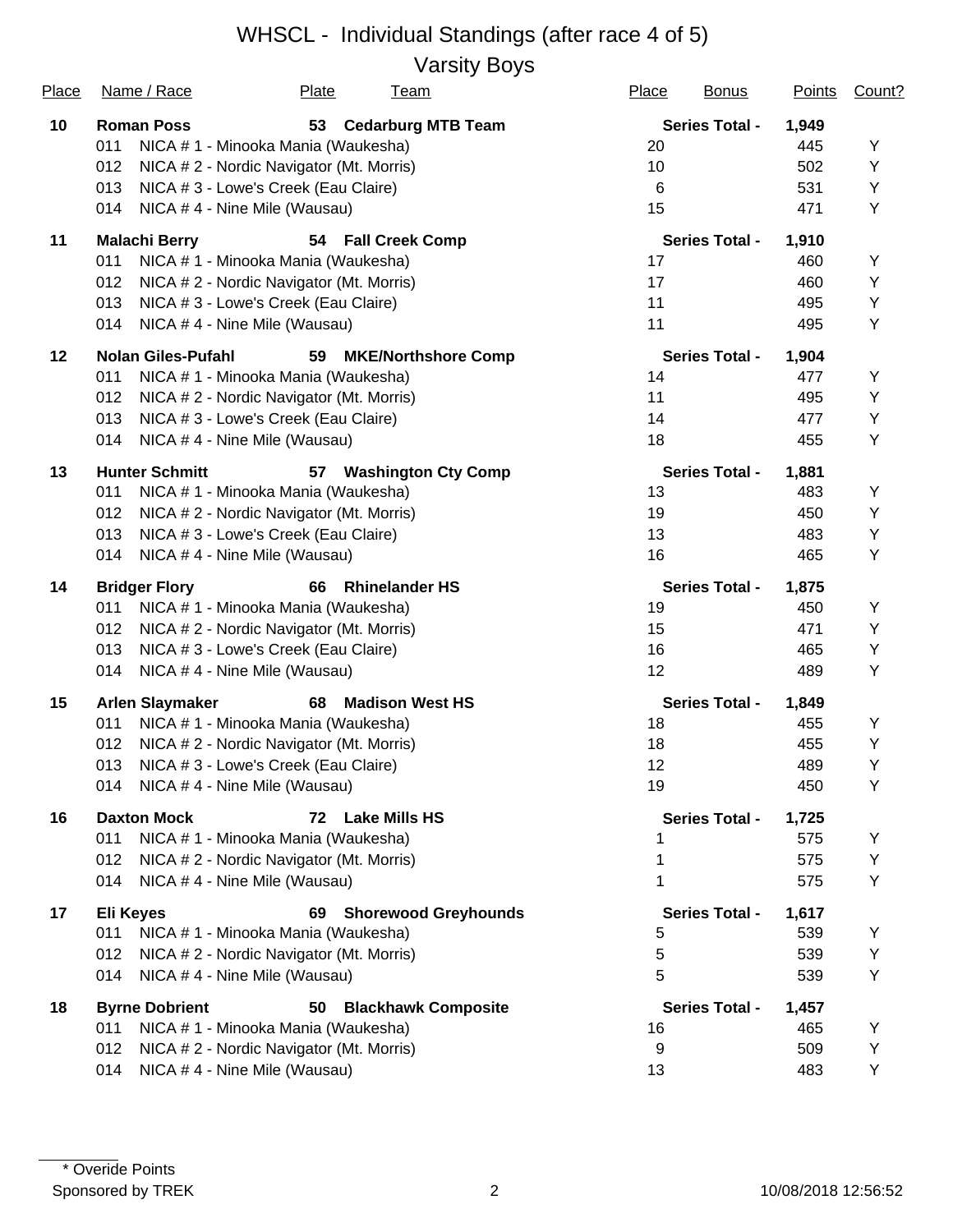#### WHSCL - Individual Standings (after race 4 of 5) Varsity Boys

| Place                               | Name / Race                                 | Plate                                    | Team                      | Place | <b>Bonus</b>          | Points | Count? |
|-------------------------------------|---------------------------------------------|------------------------------------------|---------------------------|-------|-----------------------|--------|--------|
| 19                                  | <b>Seth Petersen</b>                        | 56                                       | La Crosse Logan HS        |       | <b>Series Total -</b> | 1,371  |        |
|                                     | 011                                         | NICA # 1 - Minooka Mania (Waukesha)      |                           | 21    |                       | 440    | Y      |
|                                     | NICA # 3 - Lowe's Creek (Eau Claire)<br>013 |                                          | 15                        |       | 471                   | Y      |        |
| NICA #4 - Nine Mile (Wausau)<br>014 |                                             | 17                                       |                           |       | Y                     |        |        |
| 20                                  | <b>Evan Gregory</b>                         | 51                                       | <b>Cedarburg MTB Team</b> |       | <b>Series Total -</b> | 960    |        |
|                                     | 011                                         | NICA # 1 - Minooka Mania (Waukesha)      |                           | 11    |                       | 495    | v      |
|                                     | 012                                         | NICA # 2 - Nordic Navigator (Mt. Morris) |                           | 16    |                       | 465    | v      |
| 21                                  | <b>Trevor Flinton</b>                       | 60                                       | <b>Independent Racers</b> |       | <b>Series Total -</b> | 523    |        |
|                                     | 011                                         | NICA # 1 - Minooka Mania (Waukesha)      |                           |       |                       | 523    | v      |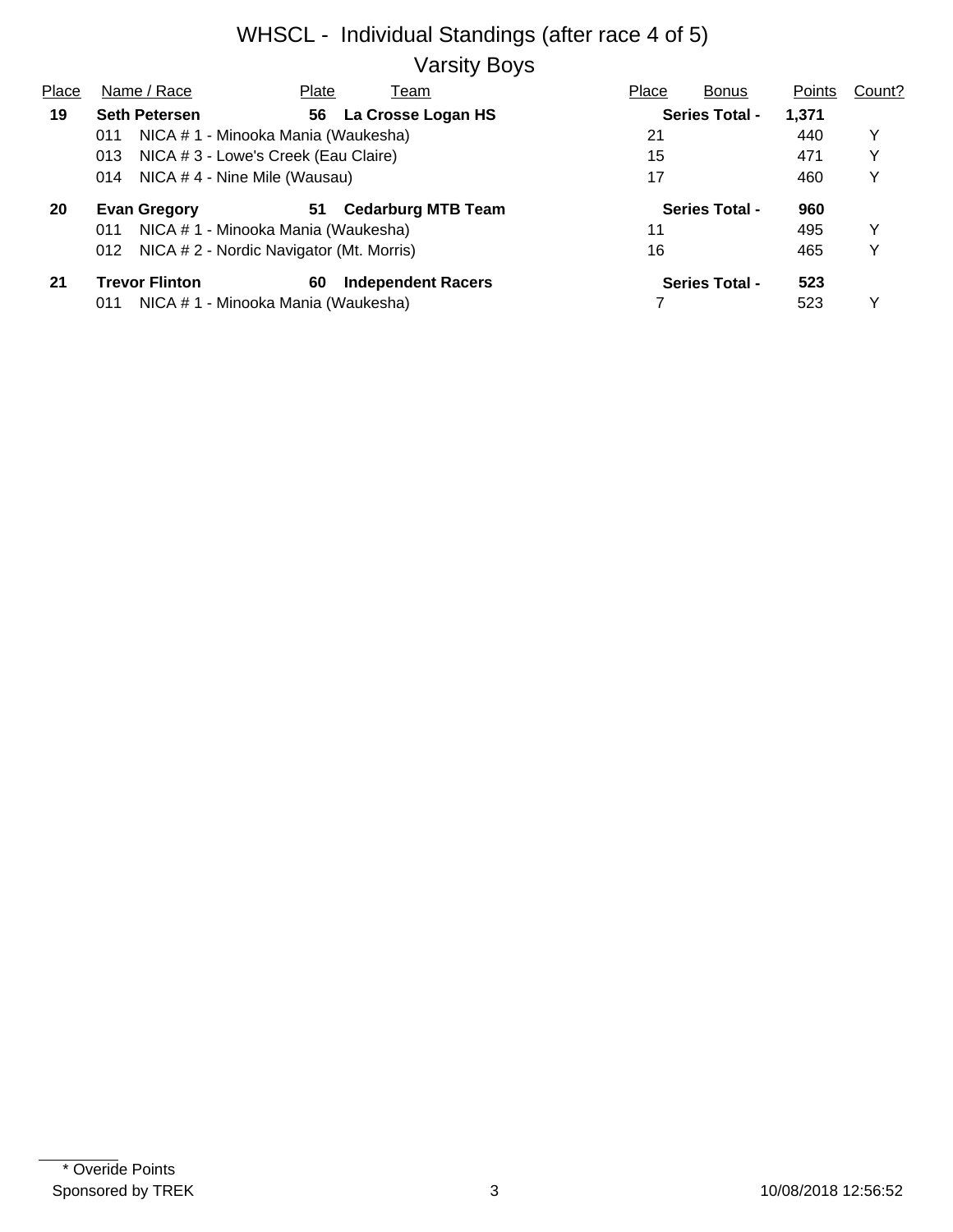#### WHSCL - Individual Standings (after race 4 of 5) D1 JV III Bovs

| Place                   | Name / Race<br><b>Plate</b><br><b>Team</b>              | Place<br><b>Bonus</b> | <b>Points</b> | Count? |
|-------------------------|---------------------------------------------------------|-----------------------|---------------|--------|
| 1 P                     | 228 Sun Prairie HS<br>Joshua Caron                      | <b>Series Total -</b> | 2,140         |        |
|                         | 011<br>NICA # 1 - Minooka Mania (Waukesha)              | 1                     | 540           | Υ      |
|                         | 012<br>NICA # 2 - Nordic Navigator (Mt. Morris)         | 2                     | 530           | Y      |
|                         | 013<br>NICA # 3 - Lowe's Creek (Eau Claire)             |                       | 540           | Y      |
|                         | 014<br>NICA # 4 - Nine Mile (Wausau)                    | $\overline{2}$        | 530           | Y      |
| $\mathbf{2}$            | <b>Cole Hagen</b><br>236 Hmschl Ath Wksha Cty           | <b>Series Total -</b> | 2,121         |        |
|                         | NICA # 1 - Minooka Mania (Waukesha)<br>011              | $\overline{2}$        | 530           | Υ      |
|                         | 012<br>NICA # 2 - Nordic Navigator (Mt. Morris)         | 1                     | 540           | Υ      |
|                         | 013<br>NICA # 3 - Lowe's Creek (Eau Claire)             | $\overline{2}$        | 530           | Y      |
|                         | 014<br>NICA #4 - Nine Mile (Wausau)                     | 3                     | 521           | Y      |
| 3                       | <b>Charlie De Vogel</b><br>218 Shorewood Greyhounds     | <b>Series Total -</b> | 2,004         |        |
|                         | 011<br>NICA # 1 - Minooka Mania (Waukesha)              | 5                     | 504           | Υ      |
|                         | 012<br>NICA # 2 - Nordic Navigator (Mt. Morris)         | 3                     | 521           | Υ      |
|                         | 013<br>NICA # 3 - Lowe's Creek (Eau Claire)             | 10                    | 467           | Y      |
|                         | NICA #4 - Nine Mile (Wausau)<br>014                     | 4                     | 512           | Y      |
| 4                       | lan Tweedie<br>233<br><b>Mukwonago HS</b>               | <b>Series Total -</b> | 1,986         |        |
|                         | 011<br>NICA # 1 - Minooka Mania (Waukesha)              | 4                     | 512           | Y      |
|                         | 012<br>NICA # 2 - Nordic Navigator (Mt. Morris)         | 5                     | 504           | Y      |
|                         | 013<br>NICA # 3 - Lowe's Creek (Eau Claire)             | 6                     | 496           | Y      |
|                         | 014<br>NICA #4 - Nine Mile (Wausau)                     | 9                     | 474           | Y      |
| 5                       | <b>Zane Bannink</b><br>234 Shorewood Greyhounds         | <b>Series Total -</b> | 1,964         |        |
|                         | 011<br>NICA # 1 - Minooka Mania (Waukesha)              | 9                     | 474           | Y      |
|                         | 012<br>NICA # 2 - Nordic Navigator (Mt. Morris)         | 9                     | 474           | Y      |
|                         | 013<br>NICA # 3 - Lowe's Creek (Eau Claire)             | 4                     | 512           | Y      |
|                         | NICA #4 - Nine Mile (Wausau)<br>014                     | 5                     | 504           | Y      |
| 6                       | <b>Owen Roltgen</b><br><b>Sun Prairie HS</b><br>227     | <b>Series Total -</b> | 1,903         |        |
|                         | 011<br>NICA # 1 - Minooka Mania (Waukesha)              | 8                     | 481           | Υ      |
|                         | 012<br>NICA # 2 - Nordic Navigator (Mt. Morris)         | 11                    | 460           | Υ      |
|                         | 013<br>NICA # 3 - Lowe's Creek (Eau Claire)             | 8                     | 481           | Y      |
|                         | NICA #4 - Nine Mile (Wausau)<br>014                     | 8                     | 481           | Υ      |
| $\overline{\mathbf{z}}$ | <b>Jack Tobin</b><br>211<br><b>Madison West HS</b>      | <b>Series Total -</b> | 1,868         |        |
|                         | 011<br>NICA # 1 - Minooka Mania (Waukesha)              | 15                    | 436           | Y      |
|                         | 012<br>NICA # 2 - Nordic Navigator (Mt. Morris)         | $\overline{7}$        | 488           | Y      |
|                         | 013<br>NICA # 3 - Lowe's Creek (Eau Claire)             | 13                    | 448           | Υ      |
|                         | NICA #4 - Nine Mile (Wausau)<br>014                     | 6                     | 496           | Υ      |
| 8                       | <b>Hoyt Hall</b><br>214<br><b>Marshfield</b>            | <b>Series Total -</b> | 1,827         |        |
|                         | 011<br>NICA # 1 - Minooka Mania (Waukesha)              | 6                     | 496           | Y      |
|                         | NICA # 2 - Nordic Navigator (Mt. Morris)<br>012         | 28                    | 376           | Y      |
|                         | 013<br>NICA # 3 - Lowe's Creek (Eau Claire)             | $\overline{7}$        | 488           | Υ      |
|                         | 014<br>NICA # 4 - Nine Mile (Wausau)                    | 10                    | 467           | Y      |
| 9                       | <b>Frederick Wisner</b><br>225<br><b>Rhinelander HS</b> | <b>Series Total -</b> | 1,824         |        |
|                         | 011<br>NICA # 1 - Minooka Mania (Waukesha)              | 12                    | 454           | Υ      |
|                         | 012<br>NICA # 2 - Nordic Navigator (Mt. Morris)         | 13                    | 448           | Y      |
|                         | 013<br>NICA # 3 - Lowe's Creek (Eau Claire)             | 9                     | 474           | Y      |
|                         | 014<br>NICA # 4 - Nine Mile (Wausau)                    | 13                    | 448           | Y      |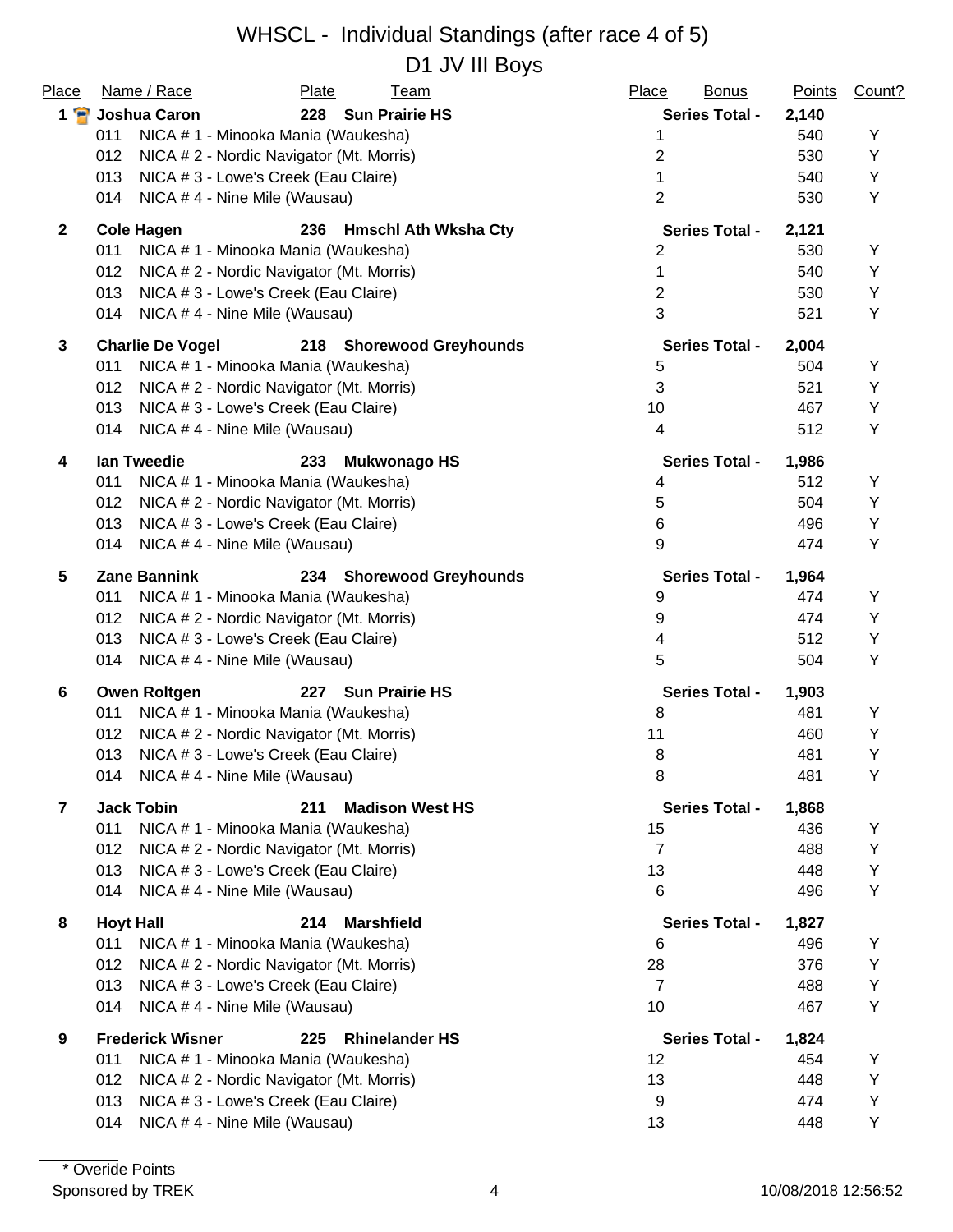| <b>Place</b> | Name / Race           | <b>Plate</b><br><u>Team</u>              | Place<br><b>Bonus</b> | <b>Points</b> | Count? |
|--------------|-----------------------|------------------------------------------|-----------------------|---------------|--------|
| 10           | <b>Cole Shanks</b>    | 235<br><b>Hmschl Ath Wksha Cty</b>       | <b>Series Total -</b> | 1,817         |        |
|              | 011                   | NICA # 1 - Minooka Mania (Waukesha)      | 10                    | 467           | Y      |
|              | 012                   | NICA # 2 - Nordic Navigator (Mt. Morris) | 12                    | 454           | Υ      |
|              | 013                   | NICA # 3 - Lowe's Creek (Eau Claire)     | 12                    | 454           | Υ      |
|              | 014                   | NICA #4 - Nine Mile (Wausau)             | 14                    | 442           | Y      |
| 11           | <b>Ben Lawyer</b>     | 212<br><b>Marshfield</b>                 | <b>Series Total -</b> | 1,786         |        |
|              | 011                   | NICA # 1 - Minooka Mania (Waukesha)      | 16                    | 430           | Υ      |
|              | 012                   | NICA # 2 - Nordic Navigator (Mt. Morris) | 15                    | 436           | Υ      |
|              | 013                   | NICA # 3 - Lowe's Creek (Eau Claire)     | 11                    | 460           | Υ      |
|              | 014                   | NICA #4 - Nine Mile (Wausau)             | 11                    | 460           | Υ      |
| 12           | <b>Josh Perry</b>     | 204 La Crosse Logan HS                   | <b>Series Total -</b> | 1,759         |        |
|              | 011                   | NICA # 1 - Minooka Mania (Waukesha)      | 13                    | 448           | Υ      |
|              | 012                   | NICA # 2 - Nordic Navigator (Mt. Morris) | 8                     | 481           | Υ      |
|              | 013                   | NICA # 3 - Lowe's Creek (Eau Claire)     | 16                    | 430           | Υ      |
|              | 014                   | NICA #4 - Nine Mile (Wausau)             | 22                    | 400           | Υ      |
| 13           | <b>Caden Boge</b>     | 203 La Crosse Logan HS                   | <b>Series Total -</b> | 1,744         |        |
|              | 011                   | NICA # 1 - Minooka Mania (Waukesha)      | 14                    | 442           | Υ      |
|              | 012                   | NICA # 2 - Nordic Navigator (Mt. Morris) | 10                    | 467           | Υ      |
|              | 013                   | NICA # 3 - Lowe's Creek (Eau Claire)     | 17                    | 425           | Y      |
|              | 014                   | NICA #4 - Nine Mile (Wausau)             | 20                    | 410           | Υ      |
| 14           | <b>Nick Koprowski</b> | 226<br><b>Sun Prairie HS</b>             | <b>Series Total -</b> | 1,729         |        |
|              | 011                   | NICA # 1 - Minooka Mania (Waukesha)      | 17                    | 425           | Υ      |
|              | 012                   | NICA # 2 - Nordic Navigator (Mt. Morris) | 14                    | 442           | Υ      |
|              | 013                   | NICA # 3 - Lowe's Creek (Eau Claire)     | 14                    | 442           | Υ      |
|              | 014                   | NICA #4 - Nine Mile (Wausau)             | 18                    | 420           | Υ      |
| 15           | <b>Tanner Boge</b>    | La Crosse Logan HS<br>205                | <b>Series Total -</b> | 1,616         |        |
|              | 011                   | NICA # 1 - Minooka Mania (Waukesha)      | 22                    | 400           | Y      |
|              | 012                   | NICA # 2 - Nordic Navigator (Mt. Morris) | 23                    | 396           | Υ      |
|              | 013                   | NICA # 3 - Lowe's Creek (Eau Claire)     | 19                    | 415           | Υ      |
|              |                       | 014 NICA #4 - Nine Mile (Wausau)         | 21                    | 405           | Y      |
| 16           | <b>Jake Brozyna</b>   | 208<br><b>Madison West HS</b>            | <b>Series Total -</b> | 1,613         |        |
|              | 011                   | NICA # 1 - Minooka Mania (Waukesha)      | 18                    | 420           | Υ      |
|              | 012                   | NICA # 2 - Nordic Navigator (Mt. Morris) | 22                    | 400           | Υ      |
|              | 013                   | NICA # 3 - Lowe's Creek (Eau Claire)     | 21                    | 405           | Υ      |
|              | 014                   | NICA #4 - Nine Mile (Wausau)             | 25                    | 388           | Υ      |
| 17           | <b>Jack Harris</b>    | 216<br><b>Mukwonago HS</b>               | <b>Series Total -</b> | 1,596         |        |
|              | 011                   | NICA # 1 - Minooka Mania (Waukesha)      | 26                    | 384           | Υ      |
|              | 012                   | NICA # 2 - Nordic Navigator (Mt. Morris) | 18                    | 420           | Υ      |
|              | 013                   | NICA # 3 - Lowe's Creek (Eau Claire)     | 23                    | 396           | Υ      |
|              | 014                   | NICA #4 - Nine Mile (Wausau)             | 23                    | 396           | Υ      |
| 18           | <b>Ben Baur</b>       | 213<br><b>Marshfield</b>                 | <b>Series Total -</b> | 1,552         |        |
|              | 011                   | NICA # 1 - Minooka Mania (Waukesha)      | 25                    | 388           | Y      |
|              | 012                   | NICA # 2 - Nordic Navigator (Mt. Morris) | 24                    | 392           | Υ      |
|              | 013                   | NICA # 3 - Lowe's Creek (Eau Claire)     | 25                    | 388           | Υ      |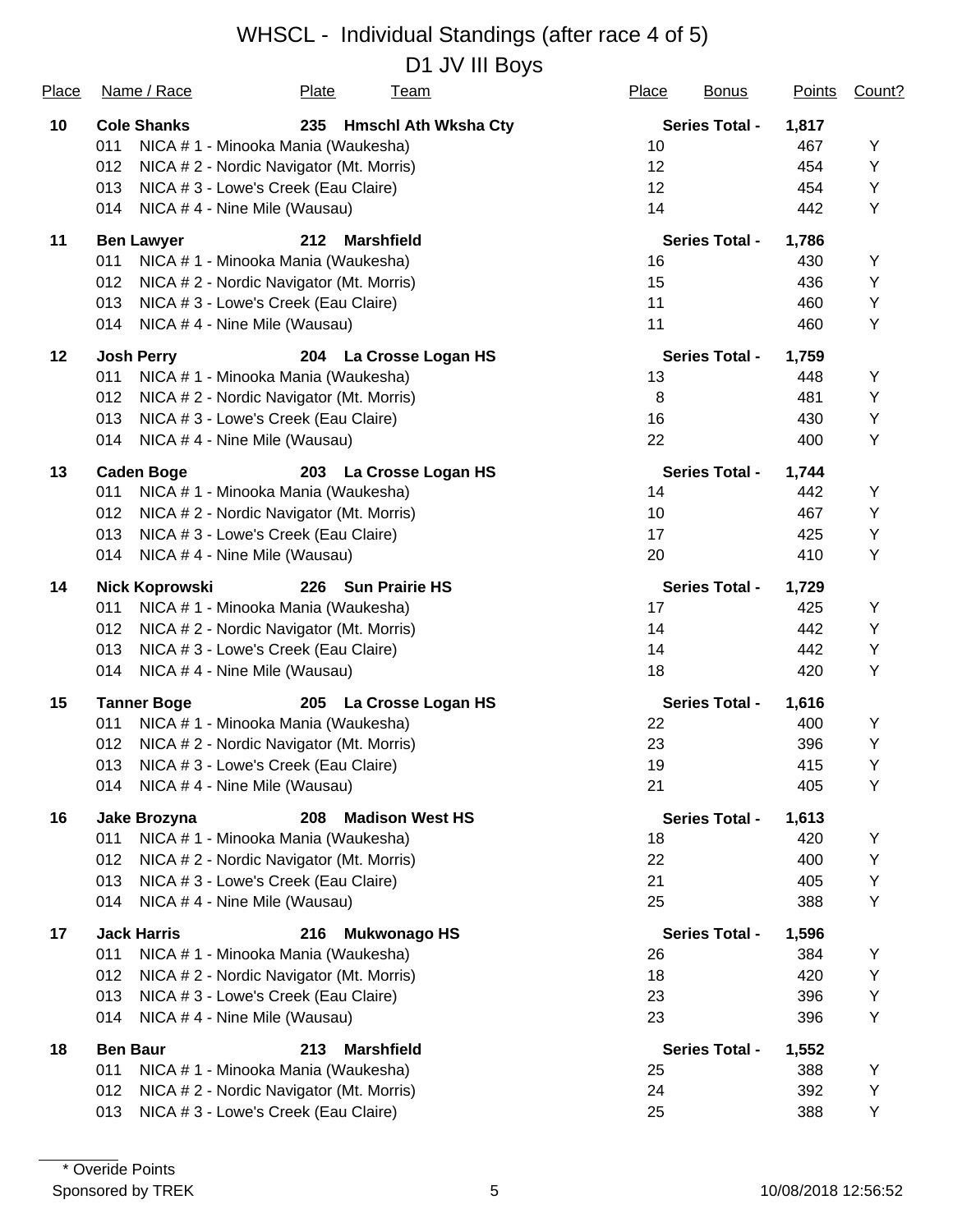| Place | Name / Race<br><b>Plate</b><br><u>Team</u>                | Place<br><b>Bonus</b>    | <b>Points</b> | Count? |
|-------|-----------------------------------------------------------|--------------------------|---------------|--------|
|       | 014 NICA #4 - Nine Mile (Wausau)                          | 26                       | 384           | Υ      |
| 19    | 219 Shorewood Greyhounds<br><b>Isak Keyes</b>             | <b>Series Total -</b>    | 1,521         |        |
|       | 011<br>NICA # 1 - Minooka Mania (Waukesha)                | 3                        | 521           | Υ      |
|       | NICA # 2 - Nordic Navigator (Mt. Morris)<br>012           | $\overline{\mathcal{A}}$ | 512           | Υ      |
|       | NICA #4 - Nine Mile (Wausau)<br>014                       | $\overline{7}$           | 488           | Y      |
| 20    | <b>Shane Smith</b><br><b>Mukwonago HS</b><br>217          | <b>Series Total -</b>    | 1,500         |        |
|       | 011<br>NICA # 1 - Minooka Mania (Waukesha)                | 30                       | 369           | Υ      |
|       | 012<br>NICA # 2 - Nordic Navigator (Mt. Morris)           | 26                       | 384           | Y      |
|       | 013<br>NICA # 3 - Lowe's Creek (Eau Claire)               | 26                       | 384           | Y      |
|       | NICA #4 - Nine Mile (Wausau)<br>014                       | 32                       | 363           | Υ      |
| 21    | <b>Karl Herring</b><br><b>Madison West HS</b><br>207      | <b>Series Total -</b>    | 1,488         |        |
|       | 011<br>NICA # 1 - Minooka Mania (Waukesha)                | 7                        | 488           | Y      |
|       | NICA # 2 - Nordic Navigator (Mt. Morris)<br>012           | 6                        | 496           | Υ      |
|       | NICA # 3 - Lowe's Creek (Eau Claire)<br>013               | 5                        | 504           | Υ      |
| 22    | <b>Jack Hietpas</b><br>220 Shorewood Greyhounds           | <b>Series Total -</b>    | 1,344         |        |
|       | 011<br>NICA # 1 - Minooka Mania (Waukesha)                | 11                       | 460           | Y      |
|       | NICA # 2 - Nordic Navigator (Mt. Morris)<br>012           | 16                       | 430           | Y      |
|       | NICA #4 - Nine Mile (Wausau)<br>014                       | 12 <sup>°</sup>          | 454           | Y      |
| 23    | <b>Bergen Frank-Loron</b><br>223 Verona HS                | <b>Series Total -</b>    | 1,255         |        |
|       | NICA # 1 - Minooka Mania (Waukesha)<br>011                | 19                       | 415           | Y      |
|       | NICA # 2 - Nordic Navigator (Mt. Morris)<br>012           | 20                       | 410           | Y      |
|       | NICA #4 - Nine Mile (Wausau)<br>014                       | 16                       | 430           | Υ      |
| 24    | <b>Jared Schwartz</b><br>215<br><b>Menomonee Falls HS</b> | <b>Series Total -</b>    | 1,250         |        |
|       | 012<br>NICA # 2 - Nordic Navigator (Mt. Morris)           | 19                       | 415           | Υ      |
|       | NICA # 3 - Lowe's Creek (Eau Claire)<br>013               | 20                       | 410           | Y      |
|       | NICA #4 - Nine Mile (Wausau)<br>014                       | 17                       | 425           | Υ      |
| 25    | <b>Sam Novak</b><br>242 La Crosse Logan HS                | <b>Series Total -</b>    | 1,231         |        |
|       | 011<br>NICA # 1 - Minooka Mania (Waukesha)                | 23                       | 396           | Υ      |
|       | NICA # 3 - Lowe's Creek (Eau Claire)<br>013               | 18                       | 420           | Υ      |
|       | NICA #4 - Nine Mile (Wausau)<br>014                       | 19                       | 415           | Υ      |
| 26    | <b>Ethan Lewellin</b><br>202<br><b>Lake Mills HS</b>      | <b>Series Total -</b>    | 1,202         |        |
|       | 011<br>NICA # 1 - Minooka Mania (Waukesha)                | 20                       | 410           | Υ      |
|       | 013<br>NICA # 3 - Lowe's Creek (Eau Claire)               | 22                       | 400           | Υ      |
|       | 014<br>NICA #4 - Nine Mile (Wausau)                       | 24                       | 392           | Υ      |
| 27    | <b>Max Dorr</b><br>209<br><b>Madison West HS</b>          | <b>Series Total -</b>    | 1,189         |        |
|       | 011<br>NICA # 1 - Minooka Mania (Waukesha)                | 24                       | 392           | Υ      |
|       | 012<br>NICA #2 - Nordic Navigator (Mt. Morris)            | 17                       | 425           | Υ      |
|       | NICA #4 - Nine Mile (Wausau)<br>014                       | 29                       | 372           | Υ      |
| 28    | <b>Marcos Pi</b><br>230<br><b>Madison West HS</b>         | <b>Series Total -</b>    | 1,169         |        |
|       | 011<br>NICA # 1 - Minooka Mania (Waukesha)                | 21                       | 405           | Υ      |
|       | NICA # 2 - Nordic Navigator (Mt. Morris)<br>012           | 25                       | 388           | Υ      |
|       | 014<br>NICA #4 - Nine Mile (Wausau)                       | 28                       | 376           | Υ      |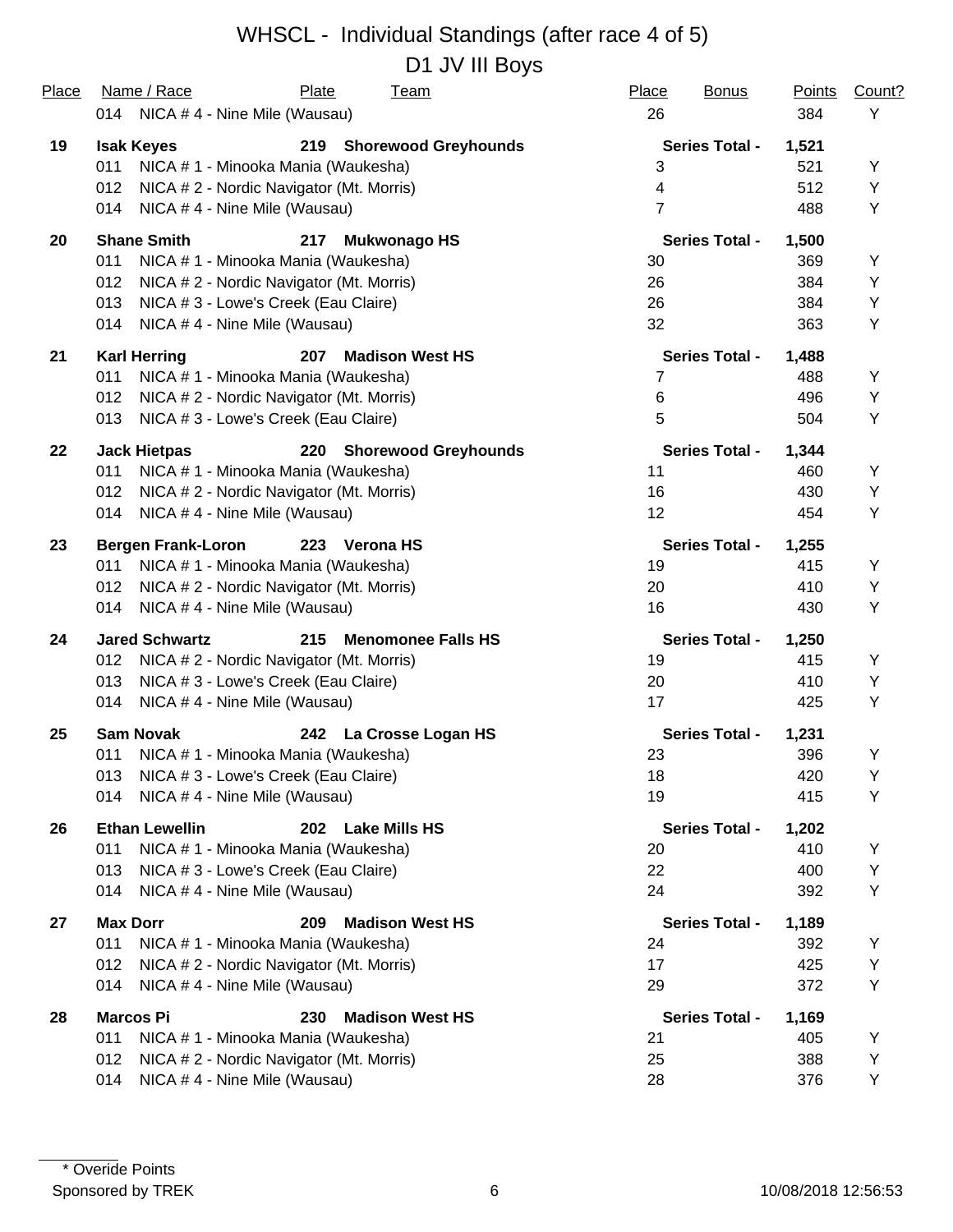| Place           | Name / Race                                     | Plate               | Team                   | Place | <b>Bonus</b>          | Points | Count? |
|-----------------|-------------------------------------------------|---------------------|------------------------|-------|-----------------------|--------|--------|
| 29              | <b>Jaden Solari</b>                             | 232                 | <b>Madison West HS</b> |       | <b>Series Total -</b> | 1,165  |        |
|                 | NICA # 1 - Minooka Mania (Waukesha)<br>011      |                     |                        | 27    |                       | 380    | Y      |
|                 | NICA # 2 - Nordic Navigator (Mt. Morris)<br>012 |                     |                        | 21    |                       | 405    | Y      |
|                 | NICA #4 - Nine Mile (Wausau)<br>014             |                     |                        | 27    |                       | 380    | Y      |
| 30              | <b>Trevor Iggulden</b>                          |                     | 239 Sun Prairie HS     |       | <b>Series Total -</b> | 1,133  |        |
|                 | NICA # 1 - Minooka Mania (Waukesha)<br>011      |                     |                        | 29    |                       | 372    | Y      |
|                 | NICA # 3 - Lowe's Creek (Eau Claire)<br>013     |                     |                        | 24    |                       | 392    | Υ      |
|                 | NICA #4 - Nine Mile (Wausau)<br>014             |                     |                        | 30    |                       | 369    | Y      |
| 31              | Koppã¡ny Bodor                                  | 222<br><b>SPASH</b> |                        |       | <b>Series Total -</b> | 1,061  |        |
|                 | NICA # 3 - Lowe's Creek (Eau Claire)<br>013     |                     |                        |       | 3                     | 521    | Y      |
|                 | NICA # 4 - Nine Mile (Wausau)<br>014            |                     |                        |       |                       | 540    | Y      |
| 32 <sub>2</sub> | <b>Marcus McEllistrem</b>                       |                     | 224 Eau Claire Mem HS  |       | <b>Series Total -</b> | 872    |        |
|                 | NICA #3 - Lowe's Creek (Eau Claire)<br>013      |                     |                        | 15    |                       | 436    | Y      |
|                 | NICA #4 - Nine Mile (Wausau)<br>014             |                     |                        | 15    |                       | 436    | Y      |
| 33              | <b>Jake Statz</b>                               | 210                 | <b>Madison West HS</b> |       | <b>Series Total -</b> | 756    |        |
|                 | NICA # 1 - Minooka Mania (Waukesha)<br>011      |                     |                        | 28    |                       | 376    | Y      |
|                 | 012<br>NICA # 2 - Nordic Navigator (Mt. Morris) |                     |                        | 27    |                       | 380    | Υ      |
| 34              | <b>Aidan Smith</b>                              | 200                 | <b>Lake Mills HS</b>   |       | <b>Series Total -</b> | 366    |        |
|                 | 014 NICA #4 - Nine Mile (Wausau)                |                     |                        | 31    |                       | 366    | Y      |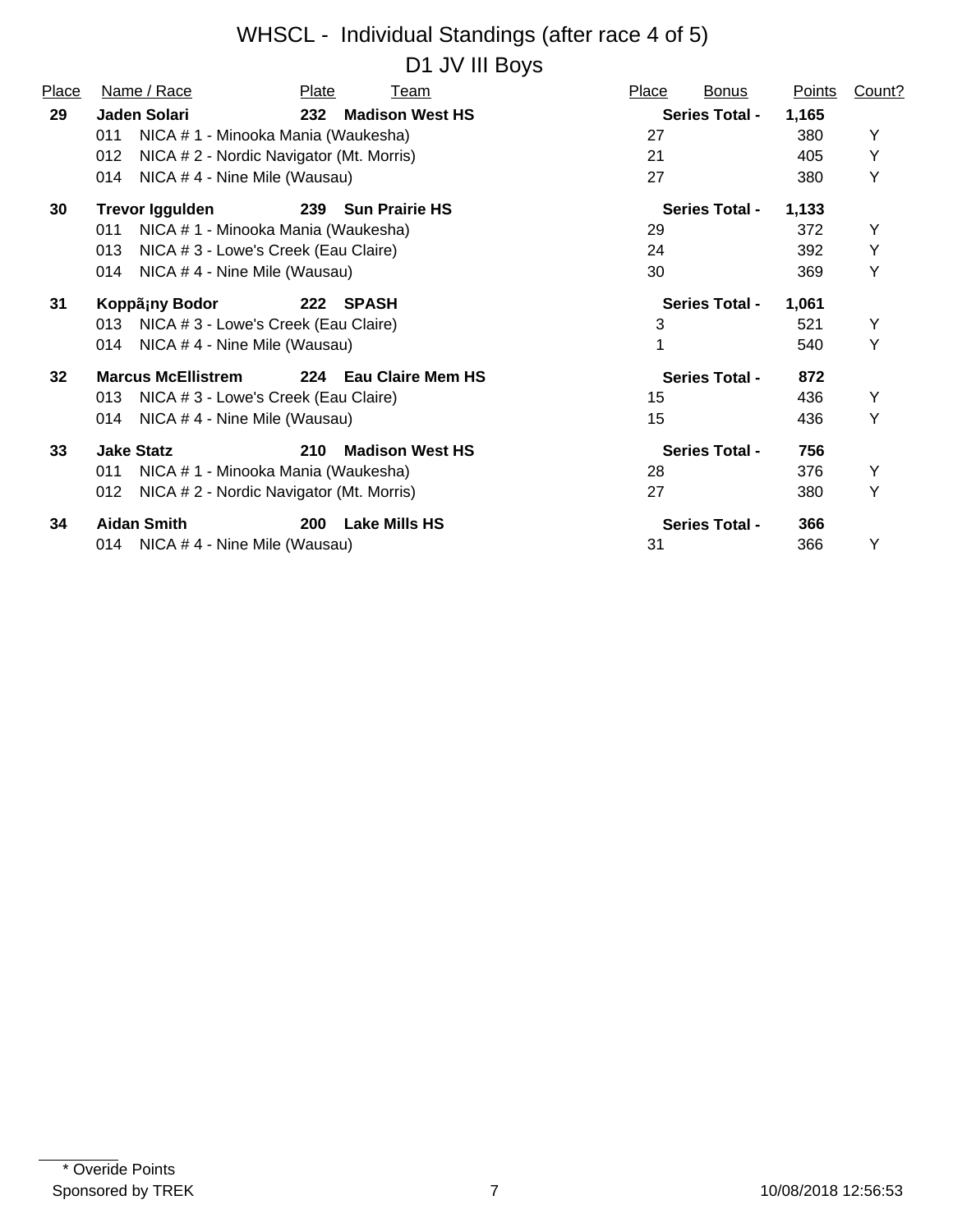#### WHSCL - Individual Standings (after race 4 of 5) D2 JV III Boys

|                     |                                                 |       | טעטוו יט בש                |                       |                               |        |
|---------------------|-------------------------------------------------|-------|----------------------------|-----------------------|-------------------------------|--------|
| Place               | Name / Race                                     | Plate | <b>Team</b>                | Place                 | <b>Bonus</b><br><b>Points</b> | Count? |
| $1 \nightharpoonup$ | <b>Isaiah Berry</b>                             |       | 303 Fall Creek Comp        | <b>Series Total -</b> | 2,131                         |        |
|                     | NICA # 1 - Minooka Mania (Waukesha)<br>011      |       |                            | 3                     | 521                           | Y      |
|                     | 012<br>NICA # 2 - Nordic Navigator (Mt. Morris) |       |                            | 1                     | 540                           | Υ      |
|                     | 013<br>NICA # 3 - Lowe's Creek (Eau Claire)     |       |                            | 1                     | 540                           | Υ      |
|                     | NICA #4 - Nine Mile (Wausau)<br>014             |       |                            | $\overline{2}$        | 530                           | Υ      |
| $\mathbf{2}$        | <b>Bennett Gargulak</b>                         |       | 315 Rice Lake Composite    | <b>Series Total -</b> | 2,043                         |        |
|                     | 011<br>NICA # 1 - Minooka Mania (Waukesha)      |       |                            | $\overline{2}$        | 530                           | Y      |
|                     | 012<br>NICA # 2 - Nordic Navigator (Mt. Morris) |       |                            | $\overline{7}$        | 488                           | Y      |
|                     | 013<br>NICA # 3 - Lowe's Creek (Eau Claire)     |       |                            | 5                     | 504                           | Υ      |
|                     | 014<br>NICA #4 - Nine Mile (Wausau)             |       |                            | 3                     | 521                           | Y      |
| 3                   | <b>Louis Hindman</b>                            | 328   | <b>Marquette Senior HS</b> | <b>Series Total -</b> | 1,963                         |        |
|                     | 011<br>NICA # 1 - Minooka Mania (Waukesha)      |       |                            | 7                     | 488                           | Υ      |
|                     | 012<br>NICA #2 - Nordic Navigator (Mt. Morris)  |       |                            | $\,6$                 | 496                           | Υ      |
|                     | 013<br>NICA # 3 - Lowe's Creek (Eau Claire)     |       |                            | 10                    | 467                           | Y      |
|                     | NICA #4 - Nine Mile (Wausau)<br>014             |       |                            | 4                     | 512                           | Υ      |
| 4                   | <b>Kevin Urban</b>                              | 339   | <b>Westosha Comp IL</b>    | <b>Series Total -</b> | 1,932                         |        |
|                     | NICA # 1 - Minooka Mania (Waukesha)<br>011      |       |                            | 6                     | 496                           | Υ      |
|                     | 012<br>NICA # 2 - Nordic Navigator (Mt. Morris) |       |                            | 10                    | 467                           | Y      |
|                     | 013<br>NICA # 3 - Lowe's Creek (Eau Claire)     |       |                            | 7                     | 488                           | Υ      |
|                     | 014<br>NICA #4 - Nine Mile (Wausau)             |       |                            | 8                     | 481                           | Υ      |
| 5                   | <b>Emory Hutchens</b>                           | 333   | <b>Cambridge HS</b>        | <b>Series Total -</b> | 1,896                         |        |
|                     | NICA # 1 - Minooka Mania (Waukesha)<br>011      |       |                            | 10                    | 467                           | Y      |
|                     | 012<br>NICA # 2 - Nordic Navigator (Mt. Morris) |       |                            | 8                     | 481                           | Υ      |
|                     | 013<br>NICA # 3 - Lowe's Creek (Eau Claire)     |       |                            | 8                     | 481                           | Υ      |
|                     | 014<br>NICA #4 - Nine Mile (Wausau)             |       |                            | 10                    | 467                           | Υ      |
| 6                   | <b>Drexler Pearson</b>                          | 310   | <b>Janesville</b>          | <b>Series Total -</b> | 1,854                         |        |
|                     | 011<br>NICA # 1 - Minooka Mania (Waukesha)      |       |                            | 5                     | 504                           | Υ      |
|                     | 012<br>NICA # 2 - Nordic Navigator (Mt. Morris) |       |                            | 40                    | 342                           | Υ      |
|                     | 013<br>NICA # 3 - Lowe's Creek (Eau Claire)     |       |                            | 4                     | 512                           | Υ      |
|                     | NICA #4 - Nine Mile (Wausau)<br>014             |       |                            | 6                     | 496                           | Υ      |
| $\overline{7}$      | <b>Edward Hale</b>                              |       | 313 La Crosse Composite    | <b>Series Total -</b> | 1,844                         |        |
|                     | 011<br>NICA # 1 - Minooka Mania (Waukesha)      |       |                            | 13                    | 448                           | Υ      |
|                     | 012<br>NICA # 2 - Nordic Navigator (Mt. Morris) |       |                            | 9                     | 474                           | Υ      |
|                     | 013<br>NICA # 3 - Lowe's Creek (Eau Claire)     |       |                            | 13                    | 448                           | Υ      |
|                     | 014<br>NICA #4 - Nine Mile (Wausau)             |       |                            | 9                     | 474                           | Y      |
| 8                   | <b>Zack Keating</b>                             | 311   | <b>Janesville</b>          | <b>Series Total -</b> | 1,834                         |        |
|                     | 011<br>NICA # 1 - Minooka Mania (Waukesha)      |       |                            | 9                     | 474                           | Y      |
|                     | 012<br>NICA # 2 - Nordic Navigator (Mt. Morris) |       |                            | 14                    | 442                           | Υ      |
|                     | 013<br>NICA # 3 - Lowe's Creek (Eau Claire)     |       |                            | 16                    | 430                           | Υ      |
|                     | 014<br>NICA # 4 - Nine Mile (Wausau)            |       |                            | $\overline{7}$        | 488                           | Υ      |
| 9                   | <b>Caden Holm</b>                               | 340   | 906 Adventure Comp         | <b>Series Total -</b> | 1,798                         |        |
|                     | NICA # 1 - Minooka Mania (Waukesha)<br>011      |       |                            | 12                    | 454                           | Υ      |
|                     | 012<br>NICA # 2 - Nordic Navigator (Mt. Morris) |       |                            | 13                    | 448                           | Y      |
|                     | NICA # 3 - Lowe's Creek (Eau Claire)<br>013     |       |                            | 12                    | 454                           | Υ      |
|                     | NICA #4 - Nine Mile (Wausau)<br>014             |       |                            | 14                    | 442                           | Υ      |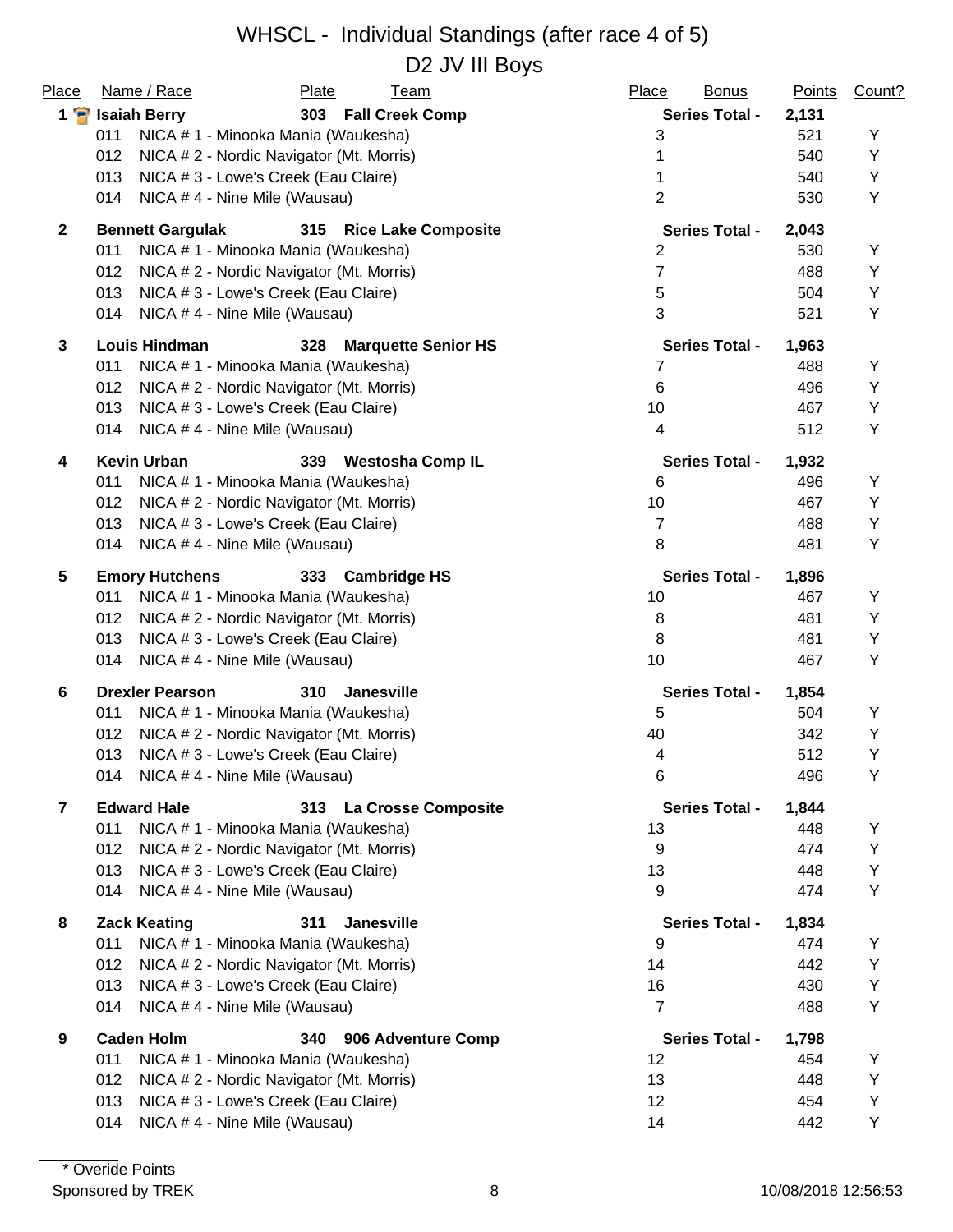| Place | Name / Race             | <b>Plate</b>                             | <b>Team</b>                | Place             | <b>Bonus</b>          | <b>Points</b> | Count? |
|-------|-------------------------|------------------------------------------|----------------------------|-------------------|-----------------------|---------------|--------|
| 10    | <b>Kaleb Moore</b>      | 309                                      | <b>Green Bay Composite</b> |                   | <b>Series Total -</b> | 1,795         |        |
|       | 011                     | NICA # 1 - Minooka Mania (Waukesha)      |                            | 11                |                       | 460           | Υ      |
|       | 012                     | NICA # 2 - Nordic Navigator (Mt. Morris) |                            | 19                |                       | 415           | Υ      |
|       | 013                     | NICA # 3 - Lowe's Creek (Eau Claire)     |                            | 11                |                       | 460           | Υ      |
|       | 014                     | NICA #4 - Nine Mile (Wausau)             |                            | 11                |                       | 460           | Υ      |
| 11    | <b>Porter Thorpe</b>    |                                          | 319 Wausau East            |                   | <b>Series Total -</b> | 1,771         |        |
|       | 011                     | NICA # 1 - Minooka Mania (Waukesha)      |                            | 8                 |                       | 481           | Y      |
|       | 012                     | NICA # 2 - Nordic Navigator (Mt. Morris) |                            | 22                |                       | 400           | Υ      |
|       | 013                     | NICA # 3 - Lowe's Creek (Eau Claire)     |                            | 14                |                       | 442           | Y      |
|       | 014                     | NICA #4 - Nine Mile (Wausau)             |                            | 13                |                       | 448           | Υ      |
| 12    | <b>Tanner Johnson</b>   | 317                                      | <b>Sun Prairie Cards</b>   |                   | <b>Series Total -</b> | 1,729         |        |
|       | 011                     | NICA # 1 - Minooka Mania (Waukesha)      |                            | 14                |                       | 442           | Y      |
|       | 012                     | NICA # 2 - Nordic Navigator (Mt. Morris) |                            | 15                |                       | 436           | Υ      |
|       | 013                     | NICA # 3 - Lowe's Creek (Eau Claire)     |                            | 15                |                       | 436           | Υ      |
|       | 014                     | NICA #4 - Nine Mile (Wausau)             |                            | 19                |                       | 415           | Y      |
| 13    | <b>Kaden Degenhardt</b> | 325                                      | <b>Wildlands Riders</b>    |                   | <b>Series Total -</b> | 1,665         |        |
|       | 011                     | NICA # 1 - Minooka Mania (Waukesha)      |                            | 20                |                       | 410           | Υ      |
|       | 012                     | NICA # 2 - Nordic Navigator (Mt. Morris) |                            | 16                |                       | 430           | Y      |
|       | 013                     | NICA # 3 - Lowe's Creek (Eau Claire)     |                            | 21                |                       | 405           | Υ      |
|       | 014                     | NICA #4 - Nine Mile (Wausau)             |                            | 18                |                       | 420           | Υ      |
| 14    | <b>Ethan Janssen</b>    | 320                                      | <b>Washington Cty Comp</b> |                   | <b>Series Total -</b> | 1,642         |        |
|       | 011                     | NICA # 1 - Minooka Mania (Waukesha)      |                            | 23                |                       | 396           | Υ      |
|       | 012                     | NICA # 2 - Nordic Navigator (Mt. Morris) |                            | $12 \overline{ }$ |                       | 454           | Υ      |
|       | 013                     | NICA # 3 - Lowe's Creek (Eau Claire)     |                            | 42                |                       | 338           | Υ      |
|       | 014                     | NICA #4 - Nine Mile (Wausau)             |                            | 12                |                       | 454           | Υ      |
| 15    | <b>Kody Molitor</b>     |                                          | 326 Westosha Comp          |                   | <b>Series Total -</b> | 1,604         |        |
|       | 011                     | NICA # 1 - Minooka Mania (Waukesha)      |                            | 25                |                       | 388           | Υ      |
|       | 012                     | NICA # 2 - Nordic Navigator (Mt. Morris) |                            | 17                |                       | 425           | Υ      |
|       | 013                     | NICA # 3 - Lowe's Creek (Eau Claire)     |                            | 17                |                       | 425           | Y      |
|       | 014                     | NICA # 4 - Nine Mile (Wausau)            |                            | 31                |                       | 366           | Y      |
| 16    | <b>Wyatt Clement</b>    |                                          | 329 Marquette Senior HS    |                   | <b>Series Total -</b> | 1,598         |        |
|       | 011                     | NICA # 1 - Minooka Mania (Waukesha)      |                            | 22                |                       | 400           | Υ      |
|       | 012                     | NICA # 2 - Nordic Navigator (Mt. Morris) |                            | 20                |                       | 410           | Υ      |
|       | 013                     | NICA # 3 - Lowe's Creek (Eau Claire)     |                            | 22                |                       | 400           | Υ      |
|       | 014                     | NICA #4 - Nine Mile (Wausau)             |                            | 25                |                       | 388           | Υ      |
| 17    | <b>Ethan Cramer</b>     | 301                                      | <b>Blackhawk Composite</b> |                   | <b>Series Total -</b> | 1,593         |        |
|       | 011                     | NICA # 1 - Minooka Mania (Waukesha)      |                            | 24                |                       | 392           | Y      |
|       | 012                     | NICA # 2 - Nordic Navigator (Mt. Morris) |                            | 18                |                       | 420           | Υ      |
|       | 013                     | NICA # 3 - Lowe's Creek (Eau Claire)     |                            | 28                |                       | 376           | Υ      |
|       | 014                     | NICA #4 - Nine Mile (Wausau)             |                            | 21                |                       | 405           | Υ      |
| 18    | <b>Nino Breeden</b>     | 337                                      | <b>Westosha Comp NPier</b> |                   | <b>Series Total -</b> | 1,587         |        |
|       | 011                     | NICA # 1 - Minooka Mania (Waukesha)      |                            | 19                |                       | 415           | Y      |
|       | 012                     | NICA # 2 - Nordic Navigator (Mt. Morris) |                            | 25                |                       | 388           | Υ      |
|       | 013                     | NICA # 3 - Lowe's Creek (Eau Claire)     |                            | 26                |                       | 384           | Υ      |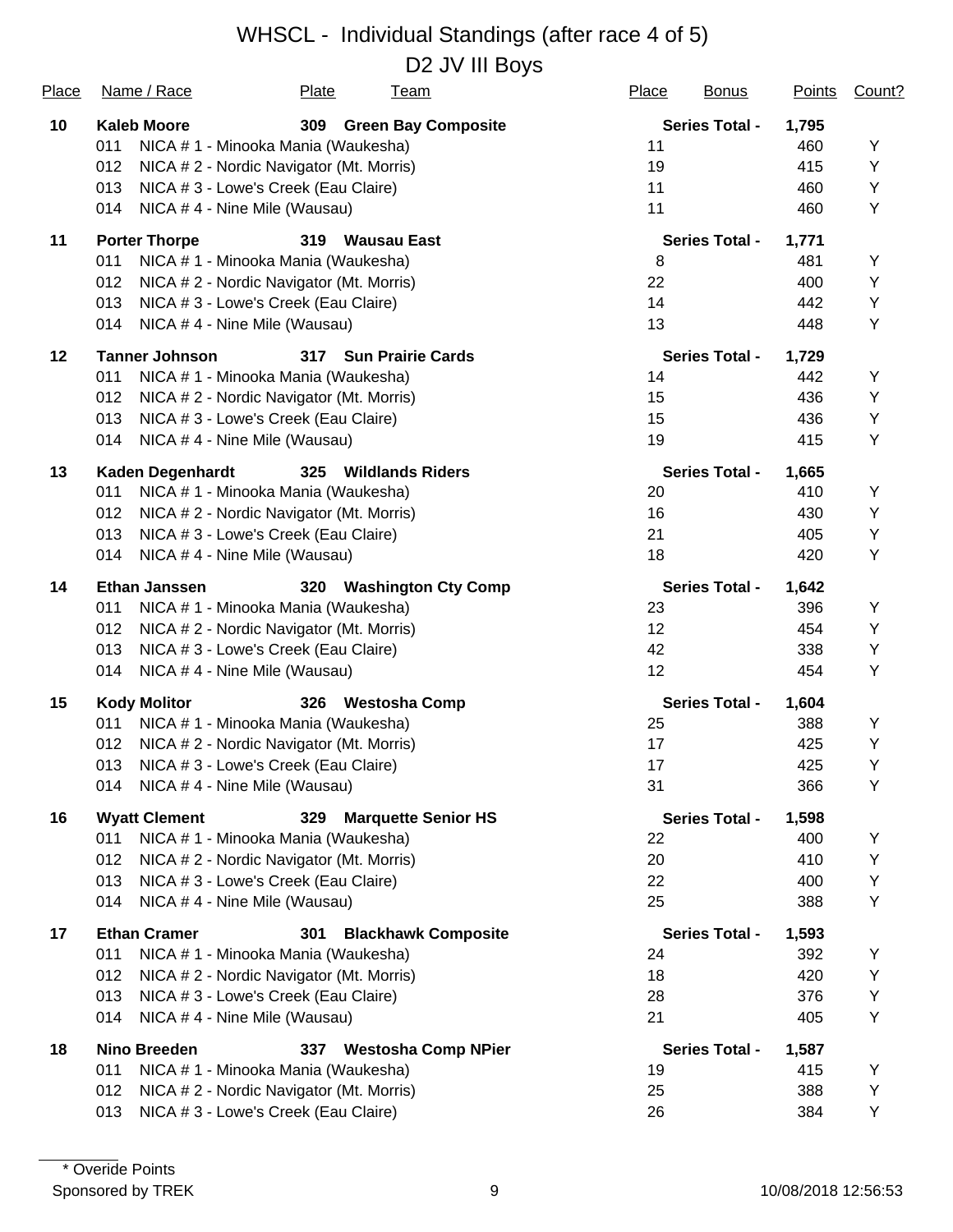#### WHSCL - Individual Standings (after race 4 of 5) D<sub>2</sub> JV III Boys

| Place | Name / Race                          | Plate<br><b>Team</b>                     | Place<br><b>Bonus</b> | Points | Count? |
|-------|--------------------------------------|------------------------------------------|-----------------------|--------|--------|
|       | 014 NICA #4 - Nine Mile (Wausau)     |                                          | 22                    | 400    | Υ      |
| 19    | <b>Ethan Komp</b>                    | 364 Rice Lake Composite                  | <b>Series Total -</b> | 1,574  |        |
|       | 012                                  | NICA # 2 - Nordic Navigator (Mt. Morris) | 5                     | 504    | Υ      |
|       | 013                                  | NICA # 3 - Lowe's Creek (Eau Claire)     | $\overline{2}$        | 530    | Y      |
|       | NICA #4 - Nine Mile (Wausau)<br>014  |                                          | 1                     | 540    | Y      |
| 20    | <b>William Frank</b>                 | 363 Green Bay Composite                  | <b>Series Total -</b> | 1,537  |        |
|       | 012                                  | NICA # 2 - Nordic Navigator (Mt. Morris) | 4                     | 512    | Y      |
|       | 013                                  | NICA # 3 - Lowe's Creek (Eau Claire)     | 3                     | 521    | Y      |
|       | NICA #4 - Nine Mile (Wausau)<br>014  |                                          | 5                     | 504    | Y      |
| 21    | Jacob Zondlak                        | 360 Westosha Comp NPier                  | <b>Series Total -</b> | 1,534  |        |
|       | 011                                  | NICA # 1 - Minooka Mania (Waukesha)      | 27                    | 380    | Y      |
|       | 012                                  | NICA # 2 - Nordic Navigator (Mt. Morris) | 29                    | 372    | Y      |
|       | 013                                  | NICA # 3 - Lowe's Creek (Eau Claire)     | 20                    | 410    | Y      |
|       | 014<br>NICA # 4 - Nine Mile (Wausau) |                                          | 29                    | 372    | Υ      |
| 22    | <b>Christian Moore</b>               | 304 Fox Valley Composite                 | <b>Series Total -</b> | 1,504  |        |
|       | 011                                  | NICA # 1 - Minooka Mania (Waukesha)      | 37                    | 348    | Y      |
|       | 012                                  | NICA # 2 - Nordic Navigator (Mt. Morris) | 27                    | 380    | Y      |
|       | 013                                  | NICA # 3 - Lowe's Creek (Eau Claire)     | 24                    | 392    | Υ      |
|       | NICA #4 - Nine Mile (Wausau)<br>014  |                                          | 26                    | 384    | Υ      |
| 23    | <b>Nolan Zigler</b>                  | 314 Pewaukee MTB                         | <b>Series Total -</b> | 1,502  |        |
|       | 011                                  | NICA # 1 - Minooka Mania (Waukesha)      | 29                    | 372    | Υ      |
|       | 012                                  | NICA # 2 - Nordic Navigator (Mt. Morris) | 26                    | 384    | Y      |
|       | 013                                  | NICA # 3 - Lowe's Creek (Eau Claire)     | 31                    | 366    | Υ      |
|       | NICA #4 - Nine Mile (Wausau)<br>014  |                                          | 27                    | 380    | Υ      |
| 24    | <b>Dylan Waldner</b>                 | Onalaska HS<br>331                       | <b>Series Total -</b> | 1,487  |        |
|       | 011                                  | NICA # 1 - Minooka Mania (Waukesha)      | 32                    | 363    | Υ      |
|       | 012                                  | NICA # 2 - Nordic Navigator (Mt. Morris) | 24                    | 392    | Υ      |
|       | 013                                  | NICA # 3 - Lowe's Creek (Eau Claire)     | 30                    | 369    | Y      |
|       | NICA #4 - Nine Mile (Wausau)<br>014  |                                          | 32                    | 363    | Y      |
| 25    | <b>Cayden Nimmer</b>                 | 348 Green Bay Composite                  | <b>Series Total -</b> | 1,432  |        |
|       | 011                                  | NICA # 1 - Minooka Mania (Waukesha)      | 31                    | 366    | Υ      |
|       | 012                                  | NICA # 2 - Nordic Navigator (Mt. Morris) | 38                    | 346    | Υ      |
|       | 013                                  | NICA # 3 - Lowe's Creek (Eau Claire)     | 32                    | 363    | Υ      |
|       | 014<br>NICA #4 - Nine Mile (Wausau)  |                                          | 34                    | 357    | Υ      |
| 26    | <b>Theo Van Straten</b>              | 347 Green Bay Composite                  | <b>Series Total -</b> | 1,427  |        |
|       | 011                                  | NICA # 1 - Minooka Mania (Waukesha)      | 34                    | 357    | Y      |
|       | 012                                  | NICA # 2 - Nordic Navigator (Mt. Morris) | 31                    | 366    | Υ      |
|       | 013                                  | NICA # 3 - Lowe's Creek (Eau Claire)     | 39                    | 344    | Υ      |
|       | NICA #4 - Nine Mile (Wausau)<br>014  |                                          | 33                    | 360    | Υ      |
| 27    | <b>Andrew Leland</b>                 | <b>Blackhawk Composite</b><br>300        | <b>Series Total -</b> | 1,423  |        |
|       | 011                                  | NICA # 1 - Minooka Mania (Waukesha)      | 38                    | 346    | Y      |
|       | 012                                  | NICA # 2 - Nordic Navigator (Mt. Morris) | 30                    | 369    | Υ      |
|       | 013                                  | NICA # 3 - Lowe's Creek (Eau Claire)     | 35                    | 354    | Υ      |
|       | 014<br>NICA #4 - Nine Mile (Wausau)  |                                          | 35                    | 354    | Υ      |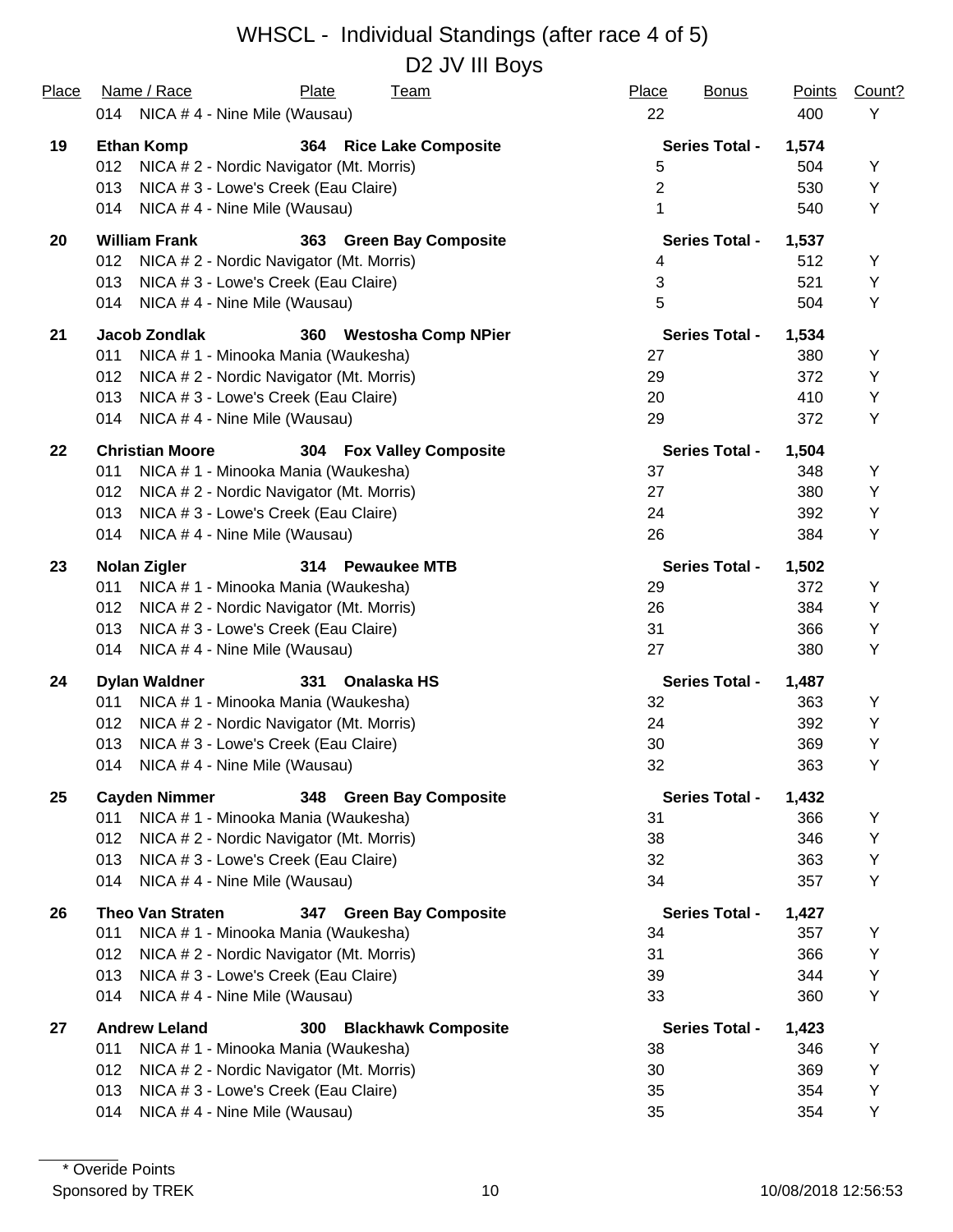| Place | Name / Race                                 | Plate<br><b>Team</b>                     | Place<br><b>Bonus</b> | <b>Points</b> | Count? |
|-------|---------------------------------------------|------------------------------------------|-----------------------|---------------|--------|
| 28    | <b>Ryan Carew</b>                           | 306 Fox Valley Composite                 | <b>Series Total -</b> | 1,382         |        |
|       | 011                                         | NICA # 1 - Minooka Mania (Waukesha)      | 47                    | 329           | Y      |
|       | 012                                         | NICA # 2 - Nordic Navigator (Mt. Morris) | 33                    | 360           | Y      |
|       | 013<br>NICA # 3 - Lowe's Creek (Eau Claire) |                                          | 40                    | 342           | Y      |
|       | 014<br>NICA #4 - Nine Mile (Wausau)         |                                          | 36                    | 351           | Y      |
| 29    | <b>Reid Watson</b>                          | 356 Cam-Rock Comp                        | <b>Series Total -</b> | 1,372         |        |
|       | 011                                         | NICA # 1 - Minooka Mania (Waukesha)      | 42                    | 338           | Y      |
|       | 012                                         | NICA # 2 - Nordic Navigator (Mt. Morris) | 35                    | 354           | Y      |
|       | 013<br>NICA # 3 - Lowe's Creek (Eau Claire) |                                          | 41                    | 340           | Y      |
|       | NICA #4 - Nine Mile (Wausau)<br>014         |                                          | 41                    | 340           | Y      |
| 30    | <b>Connor Redding</b>                       | 302 BGMS Acosta Comp                     | <b>Series Total -</b> | 1,339         |        |
|       | 011                                         | NICA # 1 - Minooka Mania (Waukesha)      | 49                    | 327           | Υ      |
|       | 012                                         | NICA # 2 - Nordic Navigator (Mt. Morris) | 39                    | 344           | Υ      |
|       | 013<br>NICA # 3 - Lowe's Creek (Eau Claire) |                                          | 44                    | 334           | Y      |
|       | 014<br>NICA #4 - Nine Mile (Wausau)         |                                          | 44                    | 334           | Y      |
| 31    | <b>Martin Panofsky</b>                      | 330<br><b>Madison East HS</b>            | <b>Series Total -</b> | 1,249         |        |
|       | 011                                         | NICA # 1 - Minooka Mania (Waukesha)      | 15                    | 436           | Υ      |
|       | NICA # 3 - Lowe's Creek (Eau Claire)<br>013 |                                          | 25                    | 388           | Y      |
|       | NICA #4 - Nine Mile (Wausau)<br>014         |                                          | 17                    | 425           | Υ      |
| 31    | <b>Rider Rainer</b>                         | 327 Westosha Comp                        | <b>Series Total -</b> | 1,249         |        |
|       | 011                                         | NICA # 1 - Minooka Mania (Waukesha)      | 18                    | 420           | Υ      |
|       | 012                                         | NICA # 2 - Nordic Navigator (Mt. Morris) | 11                    | 460           | Y      |
|       | NICA #4 - Nine Mile (Wausau)<br>014         |                                          | 30                    | 369           | Y      |
| 33    | <b>Joe Banish</b>                           | 355 Westosha Comp                        | <b>Series Total -</b> | 1,245         |        |
|       | 011                                         | NICA # 1 - Minooka Mania (Waukesha)      | 17                    | 425           | Υ      |
|       | 012                                         | NICA # 2 - Nordic Navigator (Mt. Morris) | 21                    | 405           | Y      |
|       | NICA # 3 - Lowe's Creek (Eau Claire)<br>013 |                                          | 19                    | 415           | Y      |
| 34    | <b>Carter Kasianowicz</b>                   | 342 Westosha Comp SPort                  | <b>Series Total -</b> | 1,232         |        |
|       | 011                                         | NICA # 1 - Minooka Mania (Waukesha)      | 28                    | 376           | Y      |
|       | 013<br>NICA # 3 - Lowe's Creek (Eau Claire) |                                          | 18                    | 420           | Y      |
|       | NICA #4 - Nine Mile (Wausau)<br>014         |                                          | 15                    | 436           | Υ      |
| 35    | <b>Alex Kinnamon</b>                        | 316 Sauk Prairie HS                      | <b>Series Total -</b> | 1,148         |        |
|       | 011                                         | NICA # 1 - Minooka Mania (Waukesha)      | 26                    | 384           | Y      |
|       | 013<br>NICA # 3 - Lowe's Creek (Eau Claire) |                                          | 29                    | 372           | Υ      |
|       | NICA #4 - Nine Mile (Wausau)<br>014         |                                          | 24                    | 392           | Υ      |
| 36    | <b>Matt Andersen</b>                        | 335<br><b>Cambridge HS</b>               | <b>Series Total -</b> | 1,141         |        |
|       | 011                                         | NICA # 1 - Minooka Mania (Waukesha)      | 30                    | 369           | Y      |
|       | 012                                         | NICA # 2 - Nordic Navigator (Mt. Morris) | 23                    | 396           | Υ      |
|       | NICA #4 - Nine Mile (Wausau)<br>014         |                                          | 28                    | 376           | Υ      |
| 37    | <b>Sam Paupore</b>                          | <b>Westosha Comp SPort</b><br>341        | <b>Series Total -</b> | 1,070         |        |
|       | 011                                         | NICA # 1 - Minooka Mania (Waukesha)      | 1                     | 540           | Υ      |
|       | 012                                         | NICA # 2 - Nordic Navigator (Mt. Morris) | $\mathbf{2}$          | 530           | Υ      |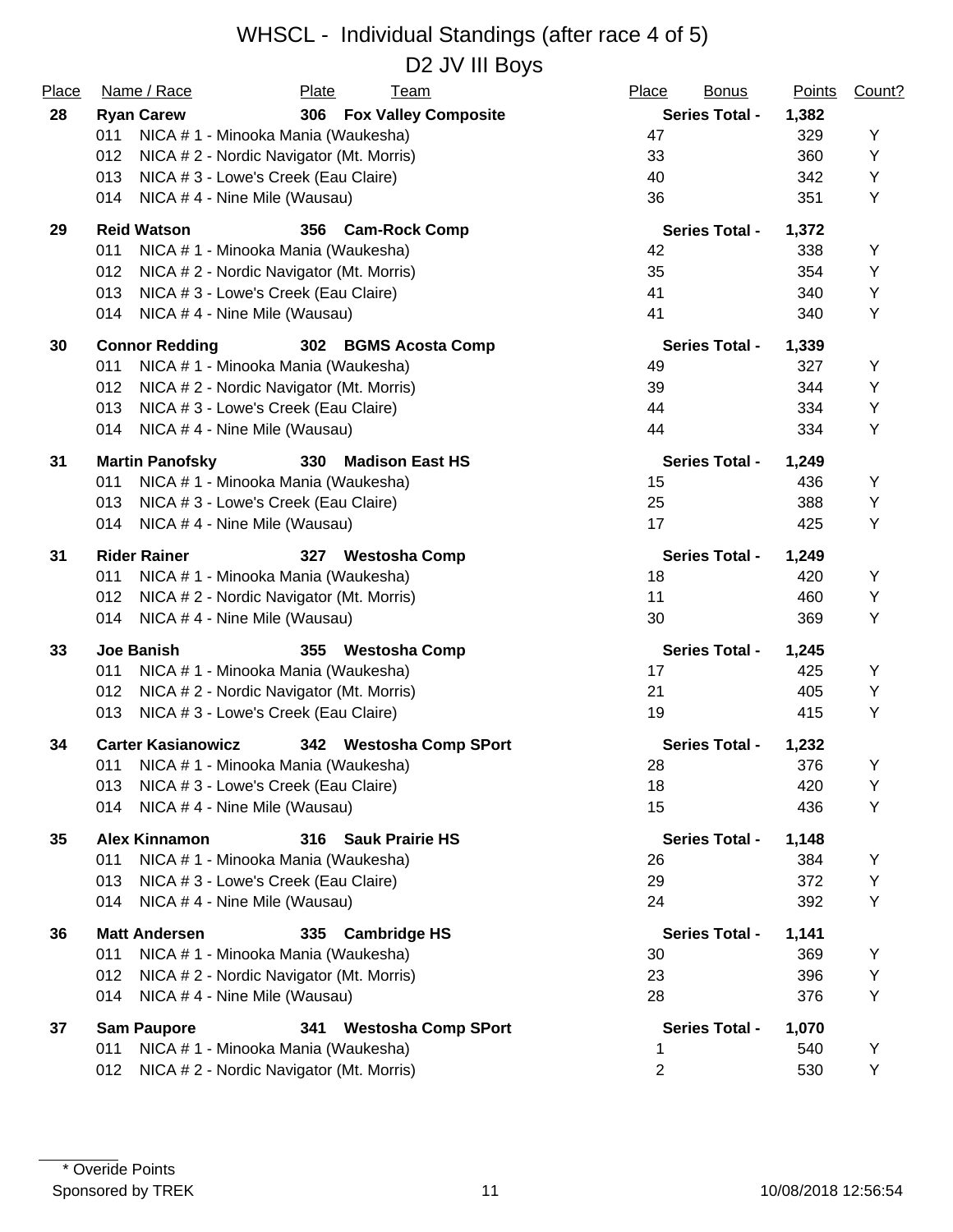| Place | Name / Race                                     | Plate<br><b>Team</b>            | Place<br><b>Bonus</b> | <u>Points</u> | Count? |
|-------|-------------------------------------------------|---------------------------------|-----------------------|---------------|--------|
| 38    | <b>Remington Ladd</b>                           | 352 Rice Lake Composite         | <b>Series Total -</b> | 1,064         |        |
|       | 011<br>NICA # 1 - Minooka Mania (Waukesha)      |                                 | 39                    | 344           | Y      |
|       | 012<br>NICA # 2 - Nordic Navigator (Mt. Morris) |                                 | 32                    | 363           | Y      |
|       | 013<br>NICA # 3 - Lowe's Creek (Eau Claire)     |                                 | 34                    | 357           | Y      |
| 39    | <b>Sam Carlson</b>                              | 318 West Bend West HS           | <b>Series Total -</b> | 1,041         |        |
|       | 012<br>NICA # 2 - Nordic Navigator (Mt. Morris) |                                 | 36                    | 351           | Y      |
|       | 013<br>NICA # 3 - Lowe's Creek (Eau Claire)     |                                 | 38                    | 346           | Y      |
|       | NICA #4 - Nine Mile (Wausau)<br>014             |                                 | 39                    | 344           | Y      |
| 40    | <b>Reid Gowan</b>                               | 334 Cambridge HS                | <b>Series Total -</b> | 1,029         |        |
|       | 011<br>NICA # 1 - Minooka Mania (Waukesha)      |                                 | 44                    | 334           | Υ      |
|       | NICA #2 - Nordic Navigator (Mt. Morris)<br>012  |                                 | 34                    | 357           | Y      |
|       | NICA #4 - Nine Mile (Wausau)<br>014             |                                 | 42                    | 338           | Y      |
| 41    | <b>Joshua Nathaniel</b>                         | 351<br><b>MKE MTB Composite</b> | <b>Series Total -</b> | 1,022         |        |
|       | NICA # 1 - Minooka Mania (Waukesha)<br>011      |                                 | 41                    | 340           | Y      |
|       | NICA # 3 - Lowe's Creek (Eau Claire)<br>013     |                                 | 43                    | 336           | Y      |
|       | NICA #4 - Nine Mile (Wausau)<br>014             |                                 | 38                    | 346           | Y      |
| 42    | <b>Nathaniel Osborne</b>                        | 362 Brookfield Composite        | <b>Series Total -</b> | 1,017         |        |
|       | NICA # 2 - Nordic Navigator (Mt. Morris)<br>012 |                                 | 3                     | 521           | Y      |
|       | NICA # 3 - Lowe's Creek (Eau Claire)<br>013     |                                 | 6                     | 496           | Y      |
| 43    | <b>Sam Somerville</b>                           | 336 Fall Creek HS               | <b>Series Total -</b> | 986           |        |
|       | NICA # 1 - Minooka Mania (Waukesha)<br>011      |                                 | 4                     | 512           | Υ      |
|       | NICA # 3 - Lowe's Creek (Eau Claire)<br>013     |                                 | 9                     | 474           | Y      |
| 44    | <b>Ethan Wright</b>                             | 358 Sauk Prairie Comp           | <b>Series Total -</b> | 810           |        |
|       | NICA # 3 - Lowe's Creek (Eau Claire)<br>013     |                                 | 27                    | 380           | Υ      |
|       | NICA #4 - Nine Mile (Wausau)<br>014             |                                 | 16                    | 430           | Y      |
| 45    | <b>Henry Schwiesow</b>                          | 307 Green Bay Composite         | <b>Series Total -</b> | 792           |        |
|       | NICA # 3 - Lowe's Creek (Eau Claire)<br>013     |                                 | 23                    | 396           | Y      |
|       | NICA #4 - Nine Mile (Wausau)<br>014             |                                 | 23                    | 396           | Y      |
| 46    | <b>Mason Kaupplia</b>                           | <b>Westosha Comp IL</b><br>338  | <b>Series Total -</b> | 736           |        |
|       | 011<br>NICA # 1 - Minooka Mania (Waukesha)      |                                 | 33                    | 360           | Y      |
|       | NICA # 2 - Nordic Navigator (Mt. Morris)<br>012 |                                 | 28                    | 376           | Y      |
| 47    | <b>Cooper Gorecki</b>                           | 346 Fall Creek Comp             | <b>Series Total -</b> | 714           |        |
|       | NICA # 1 - Minooka Mania (Waukesha)<br>011      |                                 | 35                    | 354           | Y      |
|       | 013<br>NICA # 3 - Lowe's Creek (Eau Claire)     |                                 | 33                    | 360           | Y      |
| 48    | <b>William Nisbet</b>                           | 344 Blackhawk Composite         | <b>Series Total -</b> | 702           |        |
|       | NICA # 1 - Minooka Mania (Waukesha)<br>011      |                                 | 36                    | 351           | Y      |
|       | 013<br>NICA # 3 - Lowe's Creek (Eau Claire)     |                                 | 36                    | 351           | Υ      |
| 49    | <b>Nick Kelm</b>                                | 312 Lake Ctry Composite         | <b>Series Total -</b> | 696           |        |
|       | 013<br>NICA # 3 - Lowe's Creek (Eau Claire)     |                                 | 37                    | 348           | Y      |
|       | NICA #4 - Nine Mile (Wausau)<br>014             |                                 | 37                    | 348           | Υ      |
| 50    | <b>Jack Hobson</b>                              | <b>Wausau Composite</b><br>323  | <b>Series Total -</b> | 690           |        |
|       | NICA # 1 - Minooka Mania (Waukesha)<br>011      |                                 | 40                    | 342           | Y      |
|       | NICA # 2 - Nordic Navigator (Mt. Morris)<br>012 |                                 | 37                    | 348           | Υ      |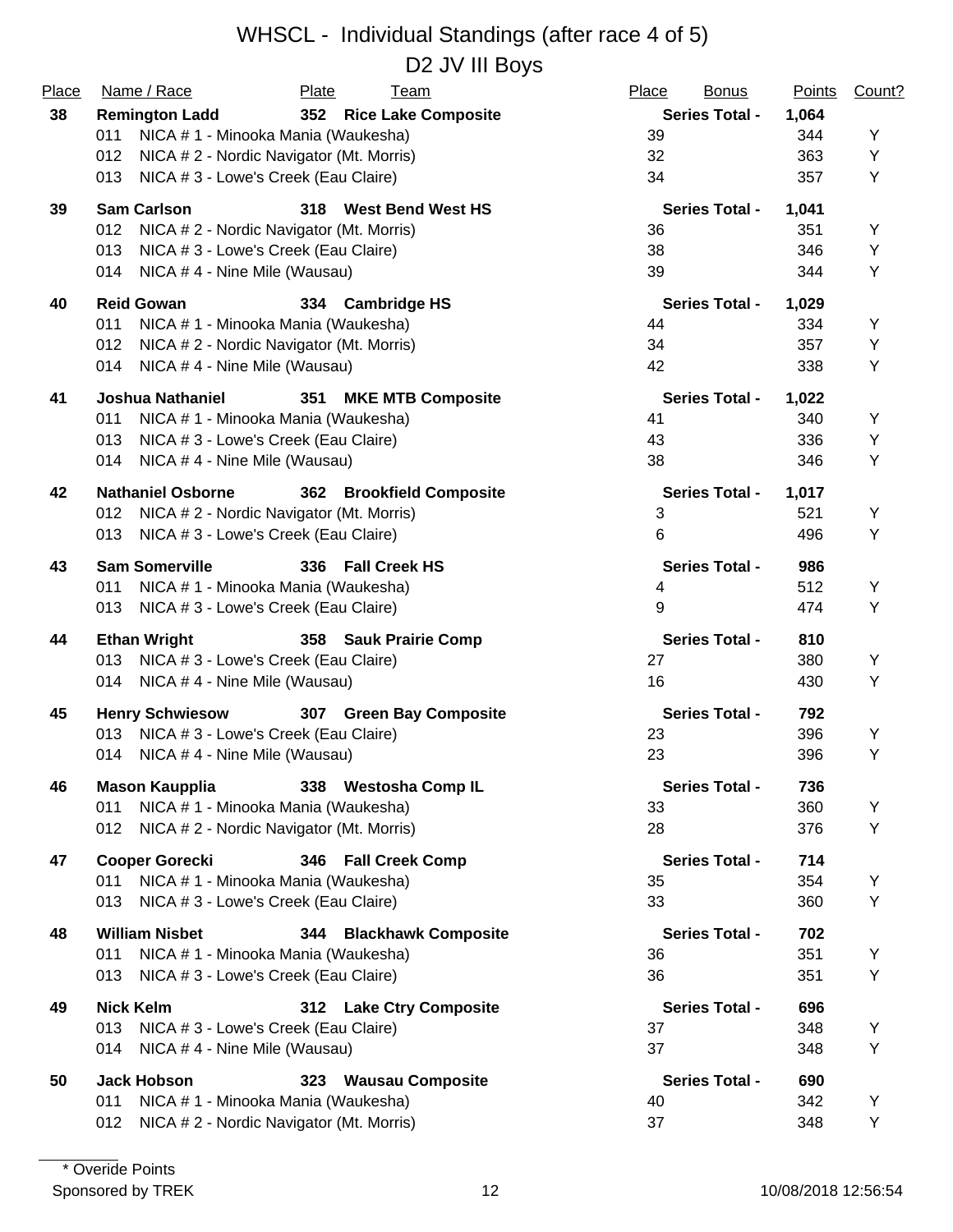| <u>Place</u> | Name / Race                                | <b>Plate</b> | Team                     | <b>Place</b> | <b>Bonus</b>          | <b>Points</b> | Count? |
|--------------|--------------------------------------------|--------------|--------------------------|--------------|-----------------------|---------------|--------|
| 51           | Jake Averkamp                              |              | 305 Fox Valley Composite |              | <b>Series Total -</b> | 674           |        |
|              | NICA # 1 - Minooka Mania (Waukesha)<br>011 |              |                          | 45           |                       | 332           | Υ      |
|              | 014 NICA #4 - Nine Mile (Wausau)           |              |                          | 40           |                       | 342           | Y      |
| 52           | Alan Angulo                                |              | 345 BGMS Acosta Comp     |              | <b>Series Total -</b> | 660           |        |
|              | NICA # 1 - Minooka Mania (Waukesha)<br>011 |              |                          | 48           |                       | 328           | Y      |
|              | 013 NICA # 3 - Lowe's Creek (Eau Claire)   |              |                          | 45           |                       | 332           | Υ      |
| 53           | <b>Mitchell Moriarty</b>                   |              | 343 Blackhawk Composite  |              | <b>Series Total -</b> | 430           |        |
|              | 011 NICA # 1 - Minooka Mania (Waukesha)    |              |                          | 16           |                       | 430           | Y      |
| 54           | Zigmund Raasch                             |              | 332 MKE/Northshore Comp  |              | <b>Series Total -</b> | 410           |        |
|              | 014 NICA # 4 - Nine Mile (Wausau)          |              |                          | 20           |                       | 410           | Y      |
| 55           | <b>Ben Komoroske</b>                       |              | 308 Green Bay Composite  |              | <b>Series Total -</b> | 405           |        |
|              | 011 NICA # 1 - Minooka Mania (Waukesha)    |              |                          | 21           |                       | 405           | Y      |
| 56           | Cooper Stamp 322 Wausau Composite          |              |                          |              | <b>Series Total -</b> | 336           |        |
|              | 014 NICA #4 - Nine Mile (Wausau)           |              |                          | 43           |                       | 336           | Y      |
| 56           | <b>Lance Dalton</b>                        | 350          | Janesville               |              | <b>Series Total -</b> | 336           |        |
|              | 011 NICA # 1 - Minooka Mania (Waukesha)    |              |                          | 43           |                       | 336           | Υ      |
| 58           | <b>Gunner Zubke</b>                        |              | 353 Wausau Composite     |              | <b>Series Total -</b> | 332           |        |
|              | 014 NICA #4 - Nine Mile (Wausau)           |              |                          | 45           |                       | 332           | Υ      |
| 59           | <b>Larson Wells</b>                        |              | 361 Sauk Prairie Comp    |              | <b>Series Total -</b> | 330           |        |
|              | 011 NICA # 1 - Minooka Mania (Waukesha)    |              |                          | 46           |                       | 330           | Y      |
|              |                                            |              |                          |              |                       |               |        |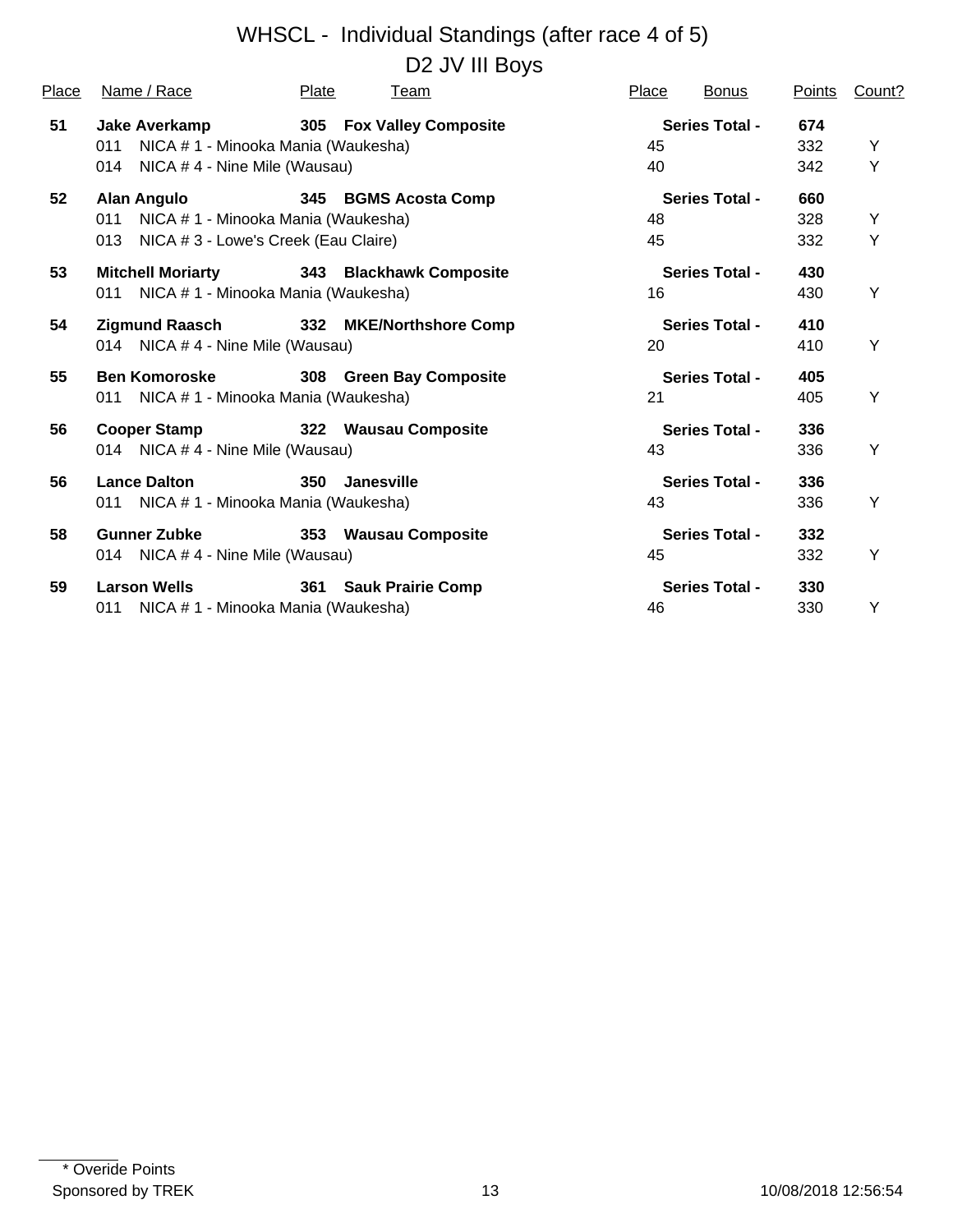D1 JV II Boys

| Place          | Name / Race<br>Plate<br><u>Team</u>                       | Place<br><b>Bonus</b> | <b>Points</b> | Count? |
|----------------|-----------------------------------------------------------|-----------------------|---------------|--------|
|                | 1 Paul Johannes<br>512 Hmschl Ath Wksha Cty               | <b>Series Total -</b> | 2,000         |        |
|                | NICA # 1 - Minooka Mania (Waukesha)<br>011                | 1                     | 500           | Υ      |
|                | 012<br>NICA # 2 - Nordic Navigator (Mt. Morris)           |                       | 500           | Υ      |
|                | 013<br>NICA # 3 - Lowe's Creek (Eau Claire)               |                       | 500           | Υ      |
|                | NICA #4 - Nine Mile (Wausau)<br>014                       | 1                     | 500           | Υ      |
| $\mathbf{2}$   | <b>Ean Benson</b><br>510 Hmschl Ath Wksha Cty             | <b>Series Total -</b> | 1,942         |        |
|                | 011<br>NICA # 1 - Minooka Mania (Waukesha)                | 2                     | 490           | Y      |
|                | NICA # 2 - Nordic Navigator (Mt. Morris)<br>012           | 4                     | 472           | Y      |
|                | 013<br>NICA # 3 - Lowe's Creek (Eau Claire)               | $\overline{2}$        | 490           | Υ      |
|                | 014<br>NICA #4 - Nine Mile (Wausau)                       | $\overline{2}$        | 490           | Υ      |
| 3              | <b>David Litton</b><br>506<br><b>Shorewood Greyhounds</b> | <b>Series Total -</b> | 1,873         |        |
|                | 011<br>NICA # 1 - Minooka Mania (Waukesha)                | 6                     | 456           | Υ      |
|                | NICA # 2 - Nordic Navigator (Mt. Morris)<br>012           | 5                     | 464           | Υ      |
|                | 013<br>NICA # 3 - Lowe's Creek (Eau Claire)               | 4                     | 472           | Υ      |
|                | NICA #4 - Nine Mile (Wausau)<br>014                       | 3                     | 481           | Υ      |
| $\mathbf{3}$   | <b>Cade Larson</b><br><b>SPASH</b><br>535                 | <b>Series Total -</b> | 1,873         |        |
|                | 011<br>NICA # 1 - Minooka Mania (Waukesha)                | 4                     | 472           | Υ      |
|                | 012<br>NICA # 2 - Nordic Navigator (Mt. Morris)           | 3                     | 481           | Υ      |
|                | NICA # 3 - Lowe's Creek (Eau Claire)<br>013               | 5                     | 464           | Y      |
|                | NICA #4 - Nine Mile (Wausau)<br>014                       | 6                     | 456           | Υ      |
| 5              | <b>Mark Ruzicka</b><br>534 Shorewood Greyhounds           | <b>Series Total -</b> | 1,854         |        |
|                | NICA # 1 - Minooka Mania (Waukesha)<br>011                | 3                     | 481           | Υ      |
|                | NICA # 2 - Nordic Navigator (Mt. Morris)<br>012           | 11                    | 420           | Υ      |
|                | 013<br>NICA # 3 - Lowe's Creek (Eau Claire)               | 3                     | 481           | Υ      |
|                | NICA #4 - Nine Mile (Wausau)<br>014                       | 4                     | 472           | Υ      |
| 6              | 539<br><b>Rhinelander HS</b><br><b>Hugh Wiese</b>         | <b>Series Total -</b> | 1,829         |        |
|                | 011<br>NICA # 1 - Minooka Mania (Waukesha)                | 5                     | 464           | Υ      |
|                | 012<br>NICA # 2 - Nordic Navigator (Mt. Morris)           | 2                     | 490           | Y      |
|                | NICA # 3 - Lowe's Creek (Eau Claire)<br>013               | 8                     | 441           | Υ      |
|                | 014 NICA # 4 - Nine Mile (Wausau)                         | 9                     | 434           | Y      |
| $\overline{7}$ | <b>Mason Gustafson</b><br><b>Marshfield</b><br>502        | <b>Series Total -</b> | 1,730         |        |
|                | NICA # 1 - Minooka Mania (Waukesha)<br>011                | 8                     | 441           | Y      |
|                | 012<br>NICA # 2 - Nordic Navigator (Mt. Morris)           | $\overline{7}$        | 448           | Υ      |
|                | 013<br>NICA # 3 - Lowe's Creek (Eau Claire)               | 10                    | 427           | Y      |
|                | 014<br>NICA #4 - Nine Mile (Wausau)                       | 12                    | 414           | Y      |
| 8              | <b>Quentin Saylor</b><br>500 Lake Mills HS                | <b>Series Total -</b> | 1,725         |        |
|                | 011<br>NICA # 1 - Minooka Mania (Waukesha)                | 11                    | 420           | Y      |
|                | 012<br>NICA # 2 - Nordic Navigator (Mt. Morris)           | $6\phantom{1}6$       | 456           | Y      |
|                | 013<br>NICA # 3 - Lowe's Creek (Eau Claire)               | 13                    | 408           | Y      |
|                | 014<br>NICA #4 - Nine Mile (Wausau)                       | 8                     | 441           | Υ      |
| 9              | <b>Garrett Frank</b><br>518<br><b>Sun Prairie HS</b>      | <b>Series Total -</b> | 1,670         |        |
|                | 011<br>NICA # 1 - Minooka Mania (Waukesha)                | 10                    | 427           | Y      |
|                | 012<br>NICA # 2 - Nordic Navigator (Mt. Morris)           | 10                    | 427           | Υ      |
|                | 013<br>NICA # 3 - Lowe's Creek (Eau Claire)               | 15                    | 396           | Υ      |
|                | NICA #4 - Nine Mile (Wausau)<br>014                       | 11                    | 420           | Υ      |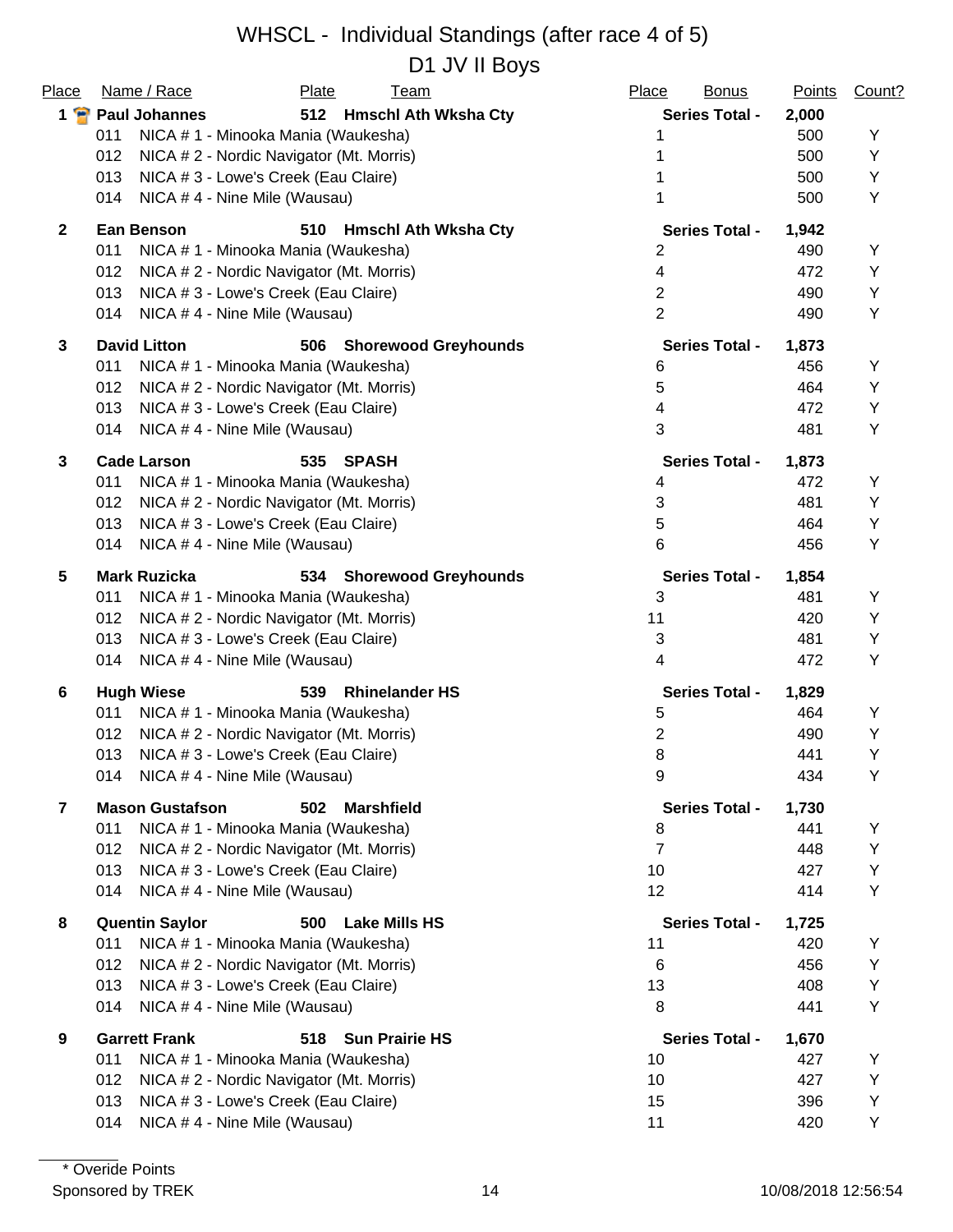D1 JV II Boys

| Place | Name / Race           | <b>Plate</b><br><b>Team</b>              | Place<br><b>Bonus</b> | <b>Points</b> | Count? |
|-------|-----------------------|------------------------------------------|-----------------------|---------------|--------|
| 10    | <b>Aidan Conroy</b>   | 531<br><b>Shorewood Greyhounds</b>       | <b>Series Total -</b> | 1,559         |        |
|       | 011                   | NICA # 1 - Minooka Mania (Waukesha)      | 15                    | 396           | Υ      |
|       | 012                   | NICA # 2 - Nordic Navigator (Mt. Morris) | 13                    | 408           | Υ      |
|       | 013                   | NICA # 3 - Lowe's Creek (Eau Claire)     | 19                    | 375           | Υ      |
|       | 014                   | NICA #4 - Nine Mile (Wausau)             | 18                    | 380           | Υ      |
| 11    | Louis Loduha          | 505 Shorewood Greyhounds                 | <b>Series Total -</b> | 1,553         |        |
|       | 011                   | NICA # 1 - Minooka Mania (Waukesha)      | 13                    | 408           | Y      |
|       | 012                   | NICA # 2 - Nordic Navigator (Mt. Morris) | 18                    | 380           | Υ      |
|       | 013                   | NICA # 3 - Lowe's Creek (Eau Claire)     | 16                    | 390           | Υ      |
|       | 014                   | NICA #4 - Nine Mile (Wausau)             | 19                    | 375           | Υ      |
| 12    | <b>Vann Kempf</b>     | 530<br><b>Menomonee Falls HS</b>         | <b>Series Total -</b> | 1,479         |        |
|       | 011                   | NICA # 1 - Minooka Mania (Waukesha)      | 17                    | 385           | Y      |
|       | 012                   | NICA # 2 - Nordic Navigator (Mt. Morris) | 21                    | 365           | Υ      |
|       | 013                   | NICA # 3 - Lowe's Creek (Eau Claire)     | 17                    | 385           | Υ      |
|       | 014                   | NICA #4 - Nine Mile (Wausau)             | 26                    | 344           | Υ      |
| 13    | <b>Dakota Wiltsey</b> | 503 Mukwonago HS                         | <b>Series Total -</b> | 1,478         |        |
|       | 011                   | NICA # 1 - Minooka Mania (Waukesha)      | 18                    | 380           | Υ      |
|       | 012                   | NICA # 2 - Nordic Navigator (Mt. Morris) | 16                    | 390           | Υ      |
|       | 013                   | NICA # 3 - Lowe's Creek (Eau Claire)     | 25                    | 348           | Υ      |
|       | 014                   | NICA #4 - Nine Mile (Wausau)             | 22                    | 360           | Y      |
| 14    | <b>Aidan Cera</b>     | 546<br><b>Menomonee Falls HS</b>         | <b>Series Total -</b> | 1,417         |        |
|       | 011                   | NICA # 1 - Minooka Mania (Waukesha)      | 26                    | 344           | Y      |
|       | 012                   | NICA # 2 - Nordic Navigator (Mt. Morris) | 23                    | 356           | Υ      |
|       | 013                   | NICA # 3 - Lowe's Creek (Eau Claire)     | 24                    | 352           | Υ      |
|       | 014                   | NICA #4 - Nine Mile (Wausau)             | 21                    | 365           | Υ      |
| 15    | <b>Devin Powers</b>   | 533 Shorewood Greyhounds                 | <b>Series Total -</b> | 1,412         |        |
|       | 011                   | NICA # 1 - Minooka Mania (Waukesha)      | 22                    | 360           | Υ      |
|       | 012                   | NICA # 2 - Nordic Navigator (Mt. Morris) | 22                    | 360           | Υ      |
|       | 013                   | NICA # 3 - Lowe's Creek (Eau Claire)     | 26                    | 344           | Υ      |
|       | 014                   | NICA #4 - Nine Mile (Wausau)             | 25                    | 348           | Υ      |
| 16    | <b>Blair Atwood</b>   | 528 Madison West HS                      | <b>Series Total -</b> | 1,345         |        |
|       | 011                   | NICA # 1 - Minooka Mania (Waukesha)      | 30                    | 329           | Υ      |
|       | 012                   | NICA # 2 - Nordic Navigator (Mt. Morris) | 24                    | 352           | Υ      |
|       | 013                   | NICA # 3 - Lowe's Creek (Eau Claire)     | 29                    | 332           | Υ      |
|       | 014                   | NICA #4 - Nine Mile (Wausau)             | 29                    | 332           | Υ      |
| 17    | <b>Ben Willkom</b>    | 536<br><b>Verona HS</b>                  | <b>Series Total -</b> | 1,334         |        |
|       | 012                   | NICA # 2 - Nordic Navigator (Mt. Morris) | 12                    | 414           | Y      |
|       | 013                   | NICA # 3 - Lowe's Creek (Eau Claire)     | 6                     | 456           | Υ      |
|       | 014                   | NICA #4 - Nine Mile (Wausau)             | 5                     | 464           | Υ      |
| 18    | <b>Matthew Peppel</b> | <b>Hmschl Ath Wksha Cty</b><br>511       | <b>Series Total -</b> | 1,277         |        |
|       | 011                   | NICA # 1 - Minooka Mania (Waukesha)      | 9                     | 434           | Υ      |
|       | 012                   | NICA # 2 - Nordic Navigator (Mt. Morris) | 8                     | 441           | Υ      |
|       | 013                   | NICA # 3 - Lowe's Creek (Eau Claire)     | 14                    | 402           | Υ      |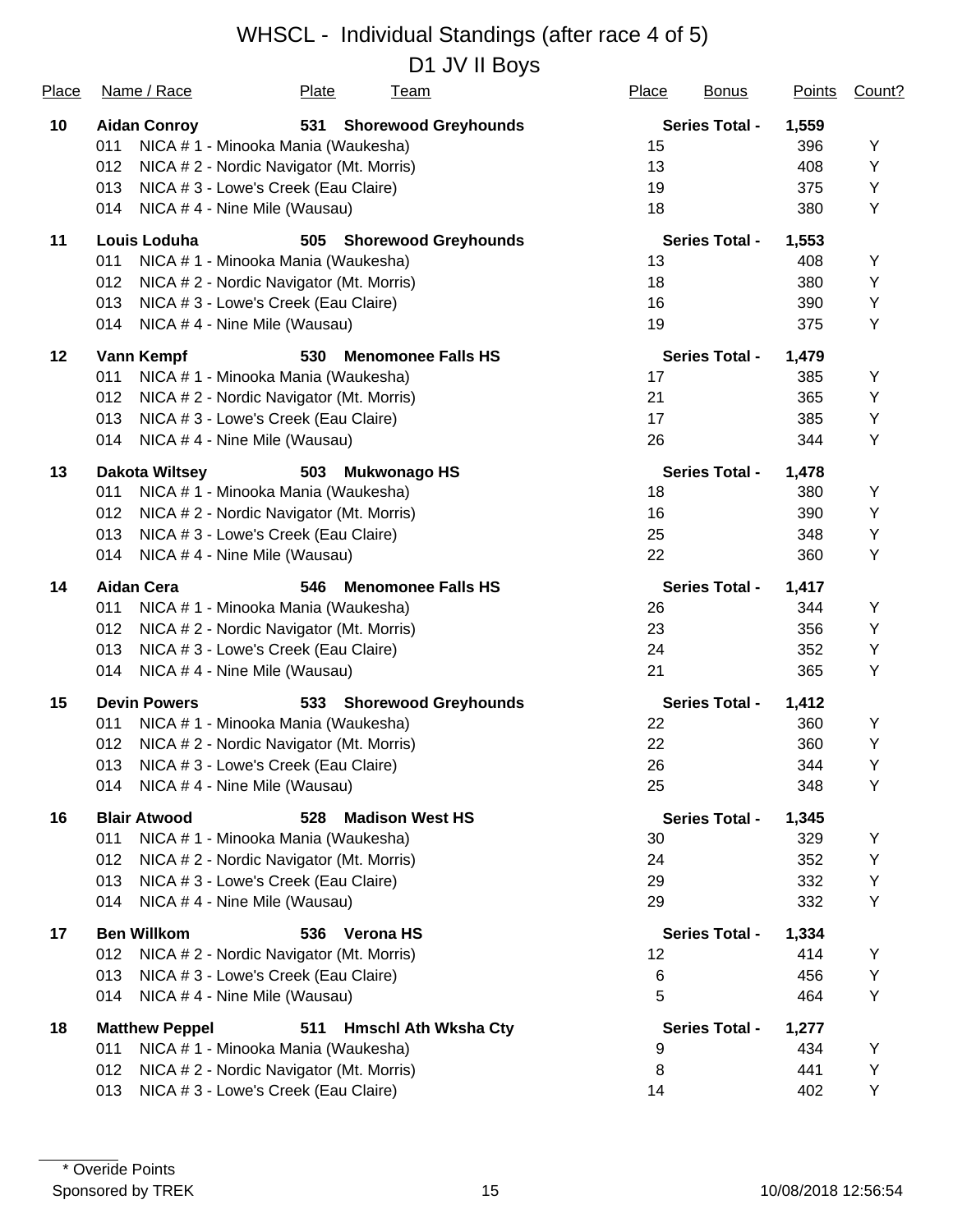#### WHSCL - Individual Standings (after race 4 of 5) D1 JV II Boys

| Place | Name / Race                                     | <b>Plate</b><br><b>Team</b>        | Place<br><b>Bonus</b> | <b>Points</b> | Count? |
|-------|-------------------------------------------------|------------------------------------|-----------------------|---------------|--------|
| 19    | <b>Reece Rimrodt</b>                            | <b>Sun Prairie HS</b><br>541       | <b>Series Total -</b> | 1,252         |        |
|       | 011<br>NICA # 1 - Minooka Mania (Waukesha)      |                                    | 12                    | 414           | Υ      |
|       | NICA # 3 - Lowe's Creek (Eau Claire)<br>013     |                                    | $\overline{7}$        | 448           | Y      |
|       | NICA #4 - Nine Mile (Wausau)<br>014             |                                    | 16                    | 390           | Y      |
| 20    | <b>Miles Hanson</b>                             | 540 Sun Prairie HS                 | <b>Series Total -</b> | 1,192         |        |
|       | 011<br>NICA # 1 - Minooka Mania (Waukesha)      |                                    | 20                    | 370           | Υ      |
|       | NICA # 3 - Lowe's Creek (Eau Claire)<br>013     |                                    | 12                    | 414           | Y      |
|       | NICA #4 - Nine Mile (Wausau)<br>014             |                                    | 13                    | 408           | Υ      |
| 21    | <b>Adrian Gephardt</b>                          | 508<br>SPASH                       | <b>Series Total -</b> | 1,152         |        |
|       | 012<br>NICA # 2 - Nordic Navigator (Mt. Morris) |                                    | 20                    | 370           | Υ      |
|       | 013<br>NICA # 3 - Lowe's Creek (Eau Claire)     |                                    | 18                    | 380           | Y      |
|       | NICA #4 - Nine Mile (Wausau)<br>014             |                                    | 14                    | 402           | Y      |
| 22    | <b>Sean Miller</b>                              | <b>Shorewood Greyhounds</b><br>507 | <b>Series Total -</b> | 1,126         |        |
|       | 011<br>NICA # 1 - Minooka Mania (Waukesha)      |                                    | 21                    | 365           | Υ      |
|       | NICA # 2 - Nordic Navigator (Mt. Morris)<br>012 |                                    | 15                    | 396           | Y      |
|       | 013<br>NICA # 3 - Lowe's Creek (Eau Claire)     |                                    | 21                    | 365           | Y      |
| 23    | <b>Lucas Hoheisel</b>                           | 519<br><b>Marshfield</b>           | <b>Series Total -</b> | 1,124         |        |
|       | NICA # 1 - Minooka Mania (Waukesha)<br>011      |                                    | 14                    | 402           | Υ      |
|       | 013<br>NICA # 3 - Lowe's Creek (Eau Claire)     |                                    | 31                    | 326           | Y      |
|       | NICA #4 - Nine Mile (Wausau)<br>014             |                                    | 15                    | 396           | Y      |
| 24    | <b>Brody Smith</b>                              | 504 Mukwonago HS                   | <b>Series Total -</b> | 1,096         |        |
|       | NICA # 1 - Minooka Mania (Waukesha)<br>011      |                                    | 23                    | 356           | Υ      |
|       | NICA # 3 - Lowe's Creek (Eau Claire)<br>013     |                                    | 20                    | 370           | Y      |
|       | NICA #4 - Nine Mile (Wausau)<br>014             |                                    | 20                    | 370           | Y      |
| 25    | <b>Ryan Owens</b>                               | 513 Verona HS                      | <b>Series Total -</b> | 1,089         |        |
|       | NICA # 1 - Minooka Mania (Waukesha)<br>011      |                                    | 25                    | 348           | Y      |
|       | 012<br>NICA # 2 - Nordic Navigator (Mt. Morris) |                                    | 17                    | 385           | Υ      |
|       | NICA #4 - Nine Mile (Wausau)<br>014             |                                    | 23                    | 356           | Υ      |
| 26    | <b>Nathan Strasman</b>                          | 509<br><b>SPASH</b>                | <b>Series Total -</b> | 1,060         |        |
|       | 012<br>NICA # 2 - Nordic Navigator (Mt. Morris) |                                    | 25                    | 348           | Υ      |
|       | 013<br>NICA # 3 - Lowe's Creek (Eau Claire)     |                                    | 22                    | 360           | Υ      |
|       | NICA #4 - Nine Mile (Wausau)<br>014             |                                    | 24                    | 352           | Y      |
| 27    | <b>Emmett Mathe</b>                             | 521<br><b>Mukwonago HS</b>         | <b>Series Total -</b> | 1,051         |        |
|       | 011<br>NICA # 1 - Minooka Mania (Waukesha)      |                                    | 27                    | 340           | Υ      |
|       | 012<br>NICA # 2 - Nordic Navigator (Mt. Morris) |                                    | 19                    | 375           | Υ      |
|       | 014<br>NICA #4 - Nine Mile (Wausau)             |                                    | 28                    | 336           | Y      |
| 28    | <b>Noah Schoephoester</b>                       | 529<br><b>Madison West HS</b>      | <b>Series Total -</b> | 1,032         |        |
|       | 011<br>NICA # 1 - Minooka Mania (Waukesha)      |                                    | 24                    | 352           | Y      |
|       | 013<br>NICA # 3 - Lowe's Creek (Eau Claire)     |                                    | 27                    | 340           | Y      |
|       | NICA #4 - Nine Mile (Wausau)<br>014             |                                    | 27                    | 340           | Y      |
| 29    | Eli Freedman                                    | 520<br><b>Madison West HS</b>      | <b>Series Total -</b> | 981           |        |
|       | 011<br>NICA # 1 - Minooka Mania (Waukesha)      |                                    | 32                    | 323           | Υ      |
|       | 013<br>NICA # 3 - Lowe's Creek (Eau Claire)     |                                    | 30                    | 329           | Y      |
|       | 014<br>NICA #4 - Nine Mile (Wausau)             |                                    | 30                    | 329           | Y      |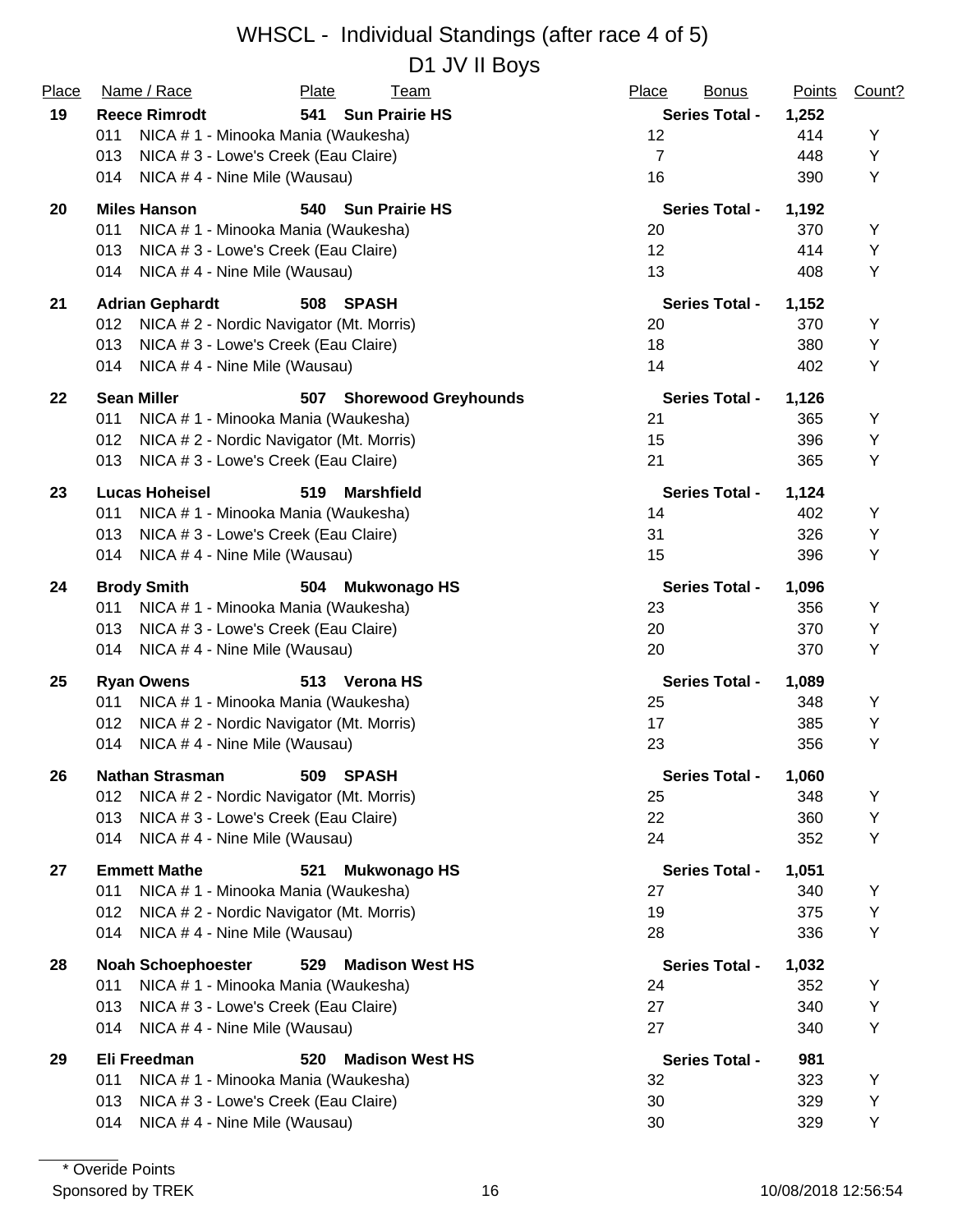D1 JV II Boys

| Place | Name / Race                                     | Plate<br>Team                    | Place<br><b>Bonus</b> | <b>Points</b> | Count? |
|-------|-------------------------------------------------|----------------------------------|-----------------------|---------------|--------|
| 30    | <b>Michael McEllistrem</b>                      | 517 Eau Claire Mem HS            | <b>Series Total -</b> | 882           |        |
|       | NICA # 3 - Lowe's Creek (Eau Claire)<br>013     |                                  | 9                     | 434           | Y      |
|       | 014<br>NICA #4 - Nine Mile (Wausau)             |                                  | $\overline{7}$        | 448           | Υ      |
| 31    | <b>Charlie Gravelle</b>                         | 532 Shorewood Greyhounds         | <b>Series Total -</b> | 868           |        |
|       | NICA # 1 - Minooka Mania (Waukesha)<br>011      |                                  | $\overline{7}$        | 448           | Υ      |
|       | NICA #3 - Lowe's Creek (Eau Claire)<br>013      |                                  | 11                    | 420           | Υ      |
| 32    | <b>Clinton Tompkins</b>                         | 501<br><b>Marshfield</b>         | <b>Series Total -</b> | 861           |        |
|       | 012 NICA # 2 - Nordic Navigator (Mt. Morris)    |                                  | 9                     | 434           | Υ      |
|       | NICA #4 - Nine Mile (Wausau)<br>014             |                                  | 10                    | 427           | Υ      |
| 33    | <b>Avery Durnen</b>                             | 527 Verona HS                    | <b>Series Total -</b> | 792           |        |
|       | NICA # 1 - Minooka Mania (Waukesha)<br>011      |                                  | 16                    | 390           | Υ      |
|       | NICA # 2 - Nordic Navigator (Mt. Morris)<br>012 |                                  | 14                    | 402           | Υ      |
| 34    | <b>Jacob Horsfall</b>                           | 514 Verona HS                    | <b>Series Total -</b> | 760           |        |
|       | 011<br>NICA # 1 - Minooka Mania (Waukesha)      |                                  | 19                    | 375           | Υ      |
|       | NICA #4 - Nine Mile (Wausau)<br>014             |                                  | 17                    | 385           | Υ      |
| 35    | <b>Sam Gulan</b>                                | 522 SPASH                        | <b>Series Total -</b> | 680           |        |
|       | 011<br>NICA # 1 - Minooka Mania (Waukesha)      |                                  | 28                    | 336           | Υ      |
|       | 012<br>NICA # 2 - Nordic Navigator (Mt. Morris) |                                  | 26                    | 344           | Υ      |
| 36    | Dawson Worzella                                 | 547 SPASH                        | <b>Series Total -</b> | 676           |        |
|       | NICA # 2 - Nordic Navigator (Mt. Morris)<br>012 |                                  | 27                    | 340           | Υ      |
|       | NICA # 3 - Lowe's Creek (Eau Claire)<br>013     |                                  | 28                    | 336           | Υ      |
| 37    | <b>Benjamin Haugstad</b>                        | 543 Menomonee Falls HS           | <b>Series Total -</b> | 668           |        |
|       | NICA # 1 - Minooka Mania (Waukesha)<br>011      |                                  | 29                    | 332           | Υ      |
|       | 012<br>NICA # 2 - Nordic Navigator (Mt. Morris) |                                  | 28                    | 336           | Y      |
| 38    | <b>Adley Smith</b>                              | 542<br><b>Menomonee Falls HS</b> | <b>Series Total -</b> | 652           |        |
|       | NICA # 1 - Minooka Mania (Waukesha)<br>011      |                                  | 33                    | 320           | Υ      |
|       | NICA # 2 - Nordic Navigator (Mt. Morris)<br>012 |                                  | 29                    | 332           | Υ      |
| 39    | <b>Bronson Kullman</b>                          | 537 Eau Claire Mem HS            | <b>Series Total -</b> | 356           |        |
|       | NICA # 3 - Lowe's Creek (Eau Claire)<br>013     |                                  | 23                    | 356           | Y      |
| 40    | <b>Bjorn Magedanz</b>                           | 523 Hmschl Ath Wksha Cty         | <b>Series Total -</b> | 326           |        |
|       | NICA # 1 - Minooka Mania (Waukesha)<br>011      |                                  | 31                    | 326           | Υ      |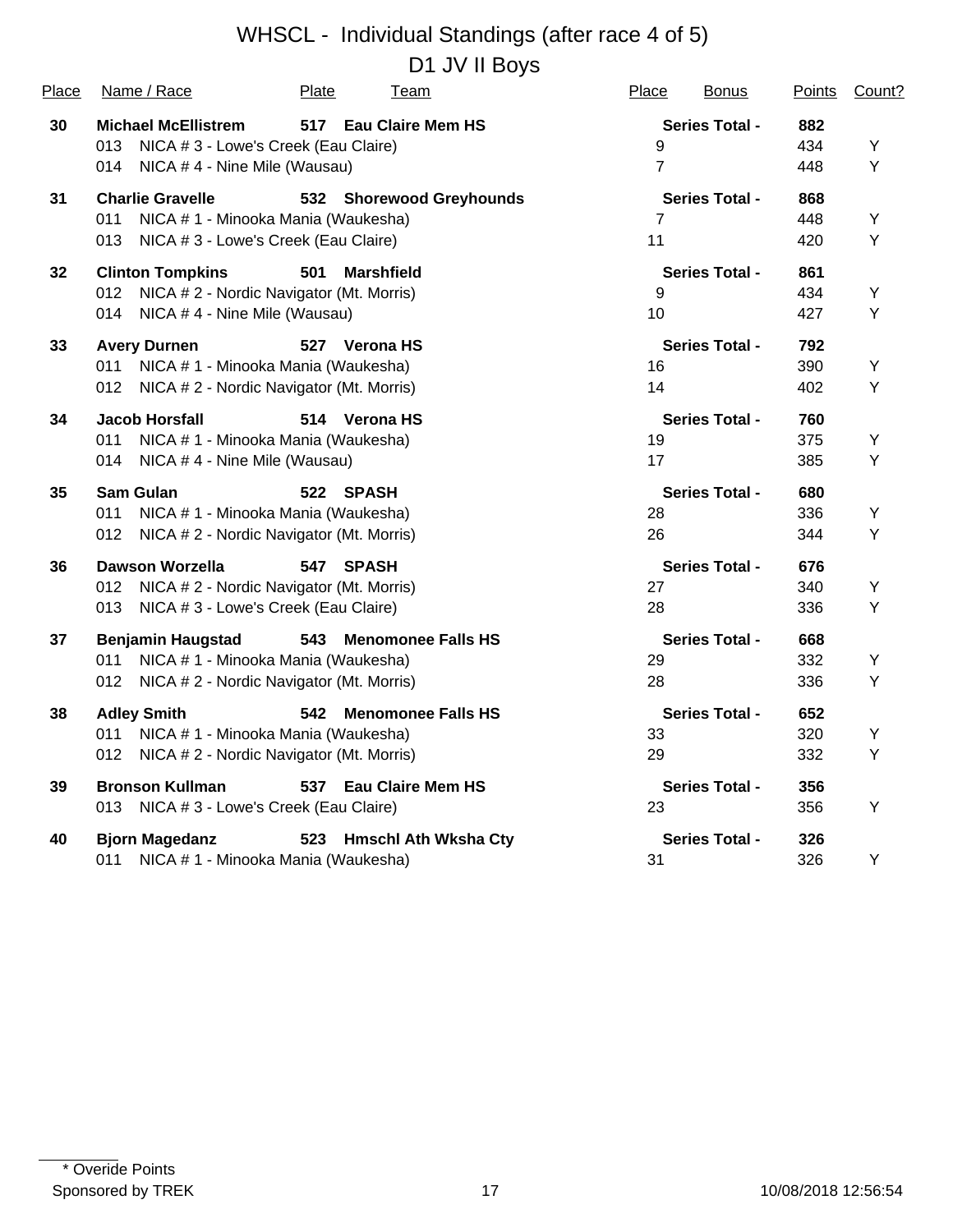#### WHSCL - Individual Standings (after race 4 of 5) D<sub>2</sub> JV II Bovs

| Place                   | Name / Race<br>Plate<br><u>Team</u>                                | Place<br><b>Bonus</b> | <b>Points</b> | Count? |
|-------------------------|--------------------------------------------------------------------|-----------------------|---------------|--------|
| $1 \cdot$               | <b>Alexander Gosse</b><br>644 Wausau Composite                     | <b>Series Total -</b> | 1,952         |        |
|                         | 011<br>NICA # 1 - Minooka Mania (Waukesha)                         | $\overline{2}$        | 490           | Υ      |
|                         | 012<br>NICA # 2 - Nordic Navigator (Mt. Morris)                    | 4                     | 472           | Y      |
|                         | 013<br>NICA # 3 - Lowe's Creek (Eau Claire)                        | $\overline{2}$        | 490           | Y      |
|                         | NICA #4 - Nine Mile (Wausau)<br>014                                | 1                     | 500           | Y      |
|                         | 1 <sup>2</sup> Auguste Raasch<br><b>MKE/Northshore Comp</b><br>648 | <b>Series Total -</b> | 1,952         |        |
|                         | NICA # 1 - Minooka Mania (Waukesha)<br>011                         | 4                     | 472           | Υ      |
|                         | 012<br>NICA # 2 - Nordic Navigator (Mt. Morris)                    | $\overline{2}$        | 490           | Y      |
|                         | 013<br>NICA # 3 - Lowe's Creek (Eau Claire)                        | 1                     | 500           | Υ      |
|                         | NICA #4 - Nine Mile (Wausau)<br>014                                | $\overline{2}$        | 490           | Y      |
| 3                       | <b>Eric Haas</b><br>650<br><b>Cambridge HS</b>                     | <b>Series Total -</b> | 1,818         |        |
|                         | 011<br>NICA # 1 - Minooka Mania (Waukesha)                         | 5                     | 464           | Y      |
|                         | 012<br>NICA # 2 - Nordic Navigator (Mt. Morris)                    | 8                     | 441           | Y      |
|                         | 013<br>NICA # 3 - Lowe's Creek (Eau Claire)                        | 8                     | 441           | Y      |
|                         | NICA #4 - Nine Mile (Wausau)<br>014                                | 4                     | 472           | Y      |
| 4                       | <b>Jonathan Jones</b><br>651<br><b>Cambridge HS</b>                | <b>Series Total -</b> | 1,810         |        |
|                         | NICA # 1 - Minooka Mania (Waukesha)<br>011                         | 6                     | 456           | Υ      |
|                         | 012<br>NICA # 2 - Nordic Navigator (Mt. Morris)                    | 5                     | 464           | Y      |
|                         | 013<br>NICA # 3 - Lowe's Creek (Eau Claire)                        | 9                     | 434           | Y      |
|                         | NICA #4 - Nine Mile (Wausau)<br>014                                | 6                     | 456           | Y      |
| 5                       | <b>Scout Stokes</b><br>631<br><b>Fall Creek Comp</b>               | <b>Series Total -</b> | 1,807         |        |
|                         | NICA # 1 - Minooka Mania (Waukesha)<br>011                         | 12                    | 414           | Υ      |
|                         | NICA # 2 - Nordic Navigator (Mt. Morris)<br>012                    | $\overline{7}$        | 448           | Υ      |
|                         | 013<br>NICA # 3 - Lowe's Creek (Eau Claire)                        | 5                     | 464           | Y      |
|                         | NICA #4 - Nine Mile (Wausau)<br>014                                | 3                     | 481           | Y      |
| 6                       | <b>Matthew Mosher</b><br>632 Fall Creek Comp                       | <b>Series Total -</b> | 1,788         |        |
|                         | 011<br>NICA # 1 - Minooka Mania (Waukesha)                         | 15                    | 396           | Υ      |
|                         | NICA # 2 - Nordic Navigator (Mt. Morris)<br>012                    | 6                     | 456           | Υ      |
|                         | 013<br>NICA # 3 - Lowe's Creek (Eau Claire)                        | 4                     | 472           | Y      |
|                         | NICA #4 - Nine Mile (Wausau)<br>014                                | 5                     | 464           | Υ      |
| $\overline{\mathbf{z}}$ | <b>Jamison Olson</b><br>637 Lake Ctry Composite                    | <b>Series Total -</b> | 1,671         |        |
|                         | 011<br>NICA # 1 - Minooka Mania (Waukesha)                         | 14                    | 402           | Y      |
|                         | 012<br>NICA # 2 - Nordic Navigator (Mt. Morris)                    | 10                    | 427           | Υ      |
|                         | 013<br>NICA # 3 - Lowe's Creek (Eau Claire)                        | 13                    | 408           | Υ      |
|                         | 014<br>NICA #4 - Nine Mile (Wausau)                                | 9                     | 434           | Y      |
| 8                       | <b>Chris Karlovich</b><br><b>Cambridge HS</b><br>649               | <b>Series Total -</b> | 1,663         |        |
|                         | NICA # 1 - Minooka Mania (Waukesha)<br>011                         | 13                    | 408           | Υ      |
|                         | 012<br>NICA # 2 - Nordic Navigator (Mt. Morris)                    | 11                    | 420           | Y      |
|                         | 013<br>NICA # 3 - Lowe's Creek (Eau Claire)                        | 10                    | 427           | Y      |
|                         | 014<br>NICA #4 - Nine Mile (Wausau)                                | 13                    | 408           | Y      |
| 9                       | <b>Skyler Schmitt</b><br><b>Washington Cty Comp</b><br>643         | <b>Series Total -</b> | 1,645         |        |
|                         | NICA # 1 - Minooka Mania (Waukesha)<br>011                         | 8                     | 441           | Υ      |
|                         | 012<br>NICA # 2 - Nordic Navigator (Mt. Morris)                    | 14                    | 402           | Y      |
|                         | 013<br>NICA # 3 - Lowe's Creek (Eau Claire)                        | 19                    | 375           | Y      |
|                         | NICA #4 - Nine Mile (Wausau)<br>014                                | 10                    | 427           | Υ      |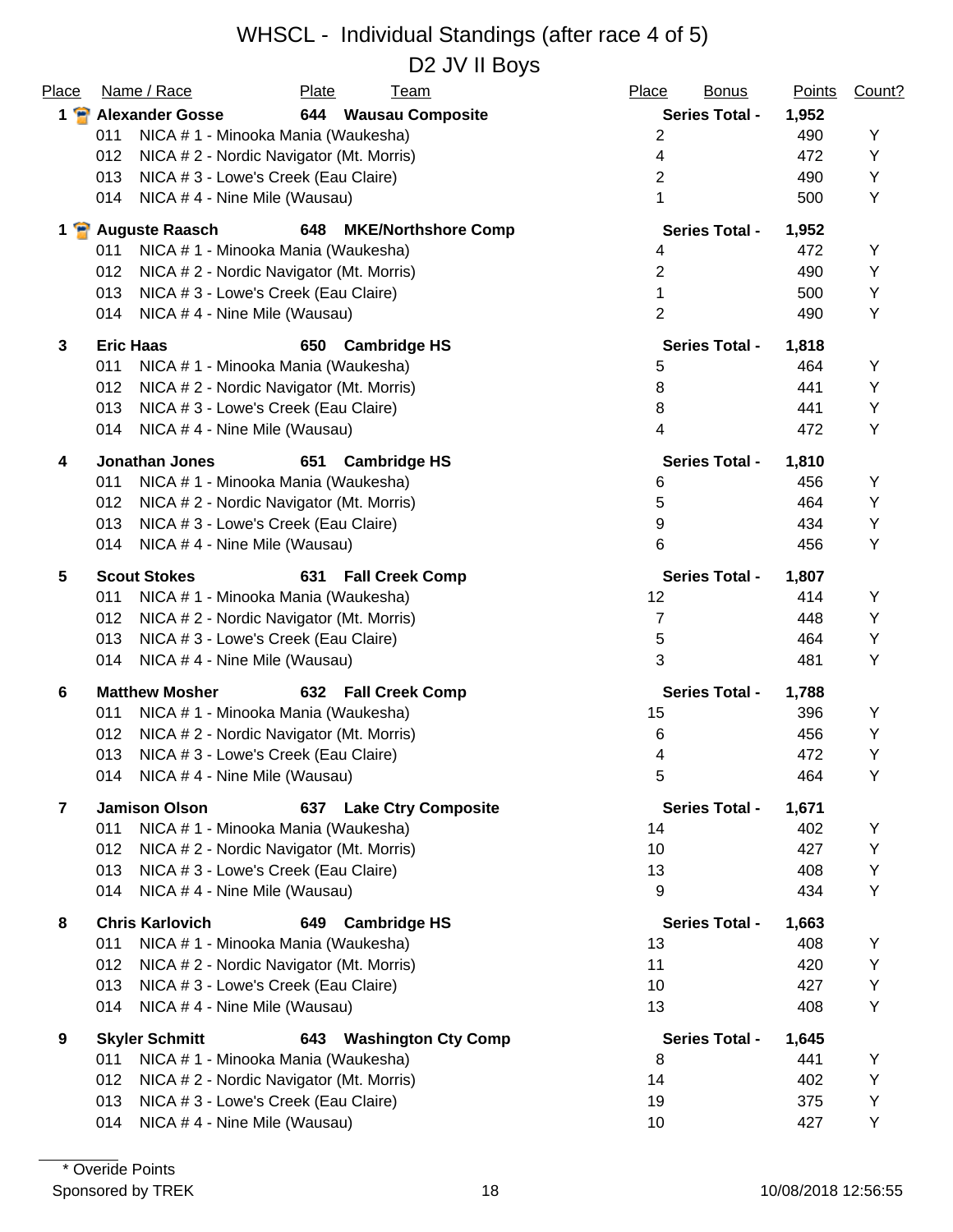| Place | Name / Race                                   | Plate                                    | <u>Team</u>                 | Place | <b>Bonus</b>          | <b>Points</b> | Count? |
|-------|-----------------------------------------------|------------------------------------------|-----------------------------|-------|-----------------------|---------------|--------|
| 10    | <b>Eric Blaszczak</b>                         | 611                                      | <b>Central WI Comp</b>      |       | <b>Series Total -</b> | 1,638         |        |
|       | 011                                           | NICA # 1 - Minooka Mania (Waukesha)      |                             | 16    |                       | 390           | Υ      |
|       | 012                                           | NICA # 2 - Nordic Navigator (Mt. Morris) |                             | 12    |                       | 414           | Υ      |
|       | 013                                           | NICA # 3 - Lowe's Creek (Eau Claire)     |                             | 11    |                       | 420           | Υ      |
|       | 014                                           | NICA #4 - Nine Mile (Wausau)             |                             | 12    |                       | 414           | Υ      |
| 11    | <b>Austin Nest</b>                            | 618                                      | <b>Wausau Composite</b>     |       | <b>Series Total -</b> | 1,636         |        |
|       | 011                                           | NICA # 1 - Minooka Mania (Waukesha)      |                             | 17    |                       | 385           | Υ      |
|       | 012                                           | NICA # 2 - Nordic Navigator (Mt. Morris) |                             | 15    |                       | 396           | Υ      |
|       | 013                                           | NICA # 3 - Lowe's Creek (Eau Claire)     |                             | 12    |                       | 414           | Y      |
|       | 014                                           | NICA #4 - Nine Mile (Wausau)             |                             | 8     |                       | 441           | Υ      |
| 12    | Sam Ibeling                                   | 646                                      | <b>Cam-Rock Comp</b>        |       | <b>Series Total -</b> | 1,533         |        |
|       | 011                                           | NICA # 1 - Minooka Mania (Waukesha)      |                             | 20    |                       | 370           | Y      |
|       | 012                                           | NICA # 2 - Nordic Navigator (Mt. Morris) |                             | 13    |                       | 408           | Υ      |
|       | 013                                           | NICA # 3 - Lowe's Creek (Eau Claire)     |                             | 17    |                       | 385           | Υ      |
|       | 014                                           | NICA #4 - Nine Mile (Wausau)             |                             | 20    |                       | 370           | Υ      |
| 13    | <b>Noah Savas</b>                             | 641                                      | <b>Rice Lake Composite</b>  |       | <b>Series Total -</b> | 1,506         |        |
|       | 011                                           | NICA # 1 - Minooka Mania (Waukesha)      |                             | 23    |                       | 356           | Υ      |
|       | 012                                           | NICA # 2 - Nordic Navigator (Mt. Morris) |                             | 21    |                       | 365           | Υ      |
|       | 013                                           | NICA # 3 - Lowe's Creek (Eau Claire)     |                             | 21    |                       | 365           | Υ      |
|       | 014                                           | NICA #4 - Nine Mile (Wausau)             |                             | 11    |                       | 420           | Υ      |
| 14    | <b>Sean Hodkiewicz</b>                        | 653                                      | <b>Rice Lake Composite</b>  |       | <b>Series Total -</b> | 1,491         |        |
|       | 011                                           | NICA # 1 - Minooka Mania (Waukesha)      |                             | 22    |                       | 360           | Y      |
|       | 012                                           | NICA # 2 - Nordic Navigator (Mt. Morris) |                             | 17    |                       | 385           | Υ      |
|       | 013                                           | NICA # 3 - Lowe's Creek (Eau Claire)     |                             | 26    |                       | 344           | Υ      |
|       | 014                                           | NICA #4 - Nine Mile (Wausau)             |                             | 14    |                       | 402           | Υ      |
| 15    | <b>Lucas Lirette</b>                          | 609                                      | <b>Lake Ctry Composite</b>  |       | <b>Series Total -</b> | 1,462         |        |
|       | 011                                           | NICA # 1 - Minooka Mania (Waukesha)      |                             | 3     |                       | 481           | Υ      |
|       | 012                                           | NICA # 2 - Nordic Navigator (Mt. Morris) |                             | 1     |                       | 500           | Υ      |
|       | 013                                           | NICA # 3 - Lowe's Creek (Eau Claire)     |                             | 3     |                       | 481           | Y      |
| 16    | <b>Nick Skaalen</b>                           | 616                                      | <b>Washington Cty Comp</b>  |       | <b>Series Total -</b> | 1,461         |        |
|       | 011                                           | NICA # 1 - Minooka Mania (Waukesha)      |                             | 34    |                       | 317           | Υ      |
|       | 012                                           | NICA # 2 - Nordic Navigator (Mt. Morris) |                             | 24    |                       | 352           | Υ      |
|       | 013                                           | NICA # 3 - Lowe's Creek (Eau Claire)     |                             | 15    |                       | 396           | Υ      |
|       | 014                                           | NICA #4 - Nine Mile (Wausau)             |                             | 15    |                       | 396           | Υ      |
| 17    | Carlos Urgel De La Torre 629 BGMS Acosta Comp |                                          |                             |       | <b>Series Total -</b> | 1,449         |        |
|       | 011                                           | NICA # 1 - Minooka Mania (Waukesha)      |                             | 25    |                       | 348           | Υ      |
|       | 012                                           | NICA # 2 - Nordic Navigator (Mt. Morris) |                             | 20    |                       | 370           | Υ      |
|       | 013                                           | NICA # 3 - Lowe's Creek (Eau Claire)     |                             | 23    |                       | 356           | Υ      |
|       | 014                                           | NICA #4 - Nine Mile (Wausau)             |                             | 19    |                       | 375           | Υ      |
| 18    | <b>Dylan Romzek</b>                           | 635                                      | <b>Fox Valley Composite</b> |       | <b>Series Total -</b> | 1,417         |        |
|       | 011                                           | NICA # 1 - Minooka Mania (Waukesha)      |                             | 26    |                       | 344           | Y      |
|       | 012                                           | NICA # 2 - Nordic Navigator (Mt. Morris) |                             | 25    |                       | 348           | Υ      |
|       | 013                                           | NICA # 3 - Lowe's Creek (Eau Claire)     |                             | 22    |                       | 360           | Υ      |
|       | 014                                           | NICA #4 - Nine Mile (Wausau)             |                             | 21    |                       | 365           | Υ      |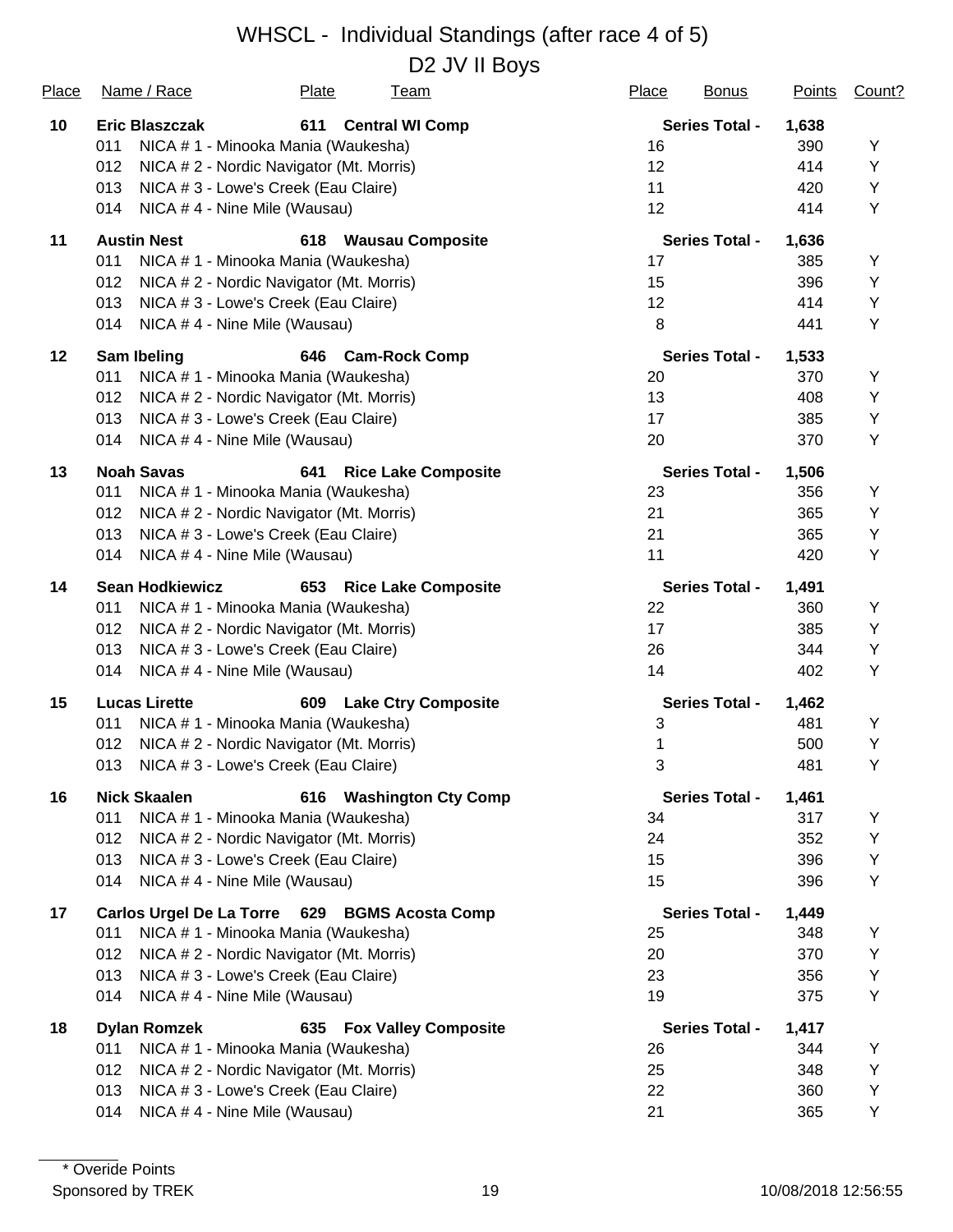#### WHSCL - Individual Standings (after race 4 of 5) D<sub>2</sub> JV II Bovs

| Place | Name / Race                         | Plate                                    | <u>Team</u>                     | Place<br><b>Bonus</b> | <b>Points</b> | Count? |
|-------|-------------------------------------|------------------------------------------|---------------------------------|-----------------------|---------------|--------|
| 19    | <b>Zander Smith</b>                 | 623                                      | <b>Holmen HS</b>                | <b>Series Total -</b> | 1,321         |        |
|       | 011                                 | NICA # 1 - Minooka Mania (Waukesha)      |                                 | 31                    | 326           | Υ      |
|       | 012                                 | NICA # 2 - Nordic Navigator (Mt. Morris) |                                 | 29                    | 332           | Υ      |
|       | 013                                 | NICA # 3 - Lowe's Creek (Eau Claire)     |                                 | 32                    | 323           | Υ      |
|       | NICA #4 - Nine Mile (Wausau)<br>014 |                                          |                                 | 27                    | 340           | Υ      |
| 20    | <b>Tanner Schultz</b>               | 668                                      | <b>West Bend West HS</b>        | <b>Series Total -</b> | 1,320         |        |
|       | 011                                 | NICA # 1 - Minooka Mania (Waukesha)      |                                 | 37                    | 308           | Υ      |
|       | 012                                 | NICA # 2 - Nordic Navigator (Mt. Morris) |                                 | 33                    | 320           | Υ      |
|       | 013                                 | NICA # 3 - Lowe's Creek (Eau Claire)     |                                 | 29                    | 332           | Υ      |
|       | NICA #4 - Nine Mile (Wausau)<br>014 |                                          |                                 | 22                    | 360           | Υ      |
| 21    | <b>David Mahan</b>                  | 603                                      | <b>Fox Valley Composite</b>     | <b>Series Total -</b> | 1,277         |        |
|       | 011                                 | NICA # 1 - Minooka Mania (Waukesha)      |                                 | 35                    | 314           | Y      |
|       | 012                                 | NICA # 2 - Nordic Navigator (Mt. Morris) |                                 | 31                    | 326           | Υ      |
|       | 013                                 | NICA # 3 - Lowe's Creek (Eau Claire)     |                                 | 36                    | 311           | Υ      |
|       | NICA #4 - Nine Mile (Wausau)<br>014 |                                          |                                 | 31                    | 326           | Υ      |
| 22    | <b>Jonathon Heinemann</b>           | 639                                      | <b>Pewaukee MTB</b>             | <b>Series Total -</b> | 1,252         |        |
|       | 012                                 | NICA # 2 - Nordic Navigator (Mt. Morris) |                                 | 9                     | 434           | Y      |
|       | 013                                 | NICA # 3 - Lowe's Creek (Eau Claire)     |                                 | 20                    | 370           | Υ      |
|       | NICA #4 - Nine Mile (Wausau)<br>014 |                                          |                                 | $\overline{7}$        | 448           | Y      |
| 23    | <b>Samuel Settersten</b>            |                                          | 652 Cambridge HS                | <b>Series Total -</b> | 1,236         |        |
|       | 011                                 | NICA # 1 - Minooka Mania (Waukesha)      |                                 | 39                    | 304           | Υ      |
|       | 012                                 | NICA # 2 - Nordic Navigator (Mt. Morris) |                                 | 38                    | 306           | Υ      |
|       | 013                                 | NICA # 3 - Lowe's Creek (Eau Claire)     |                                 | 38                    | 306           | Υ      |
|       | NICA #4 - Nine Mile (Wausau)<br>014 |                                          |                                 | 33                    | 320           | Υ      |
| 24    | <b>Frank Snyder</b>                 |                                          | <b>662 Fox Valley Composite</b> | <b>Series Total -</b> | 1,225         |        |
|       | 011                                 | NICA # 1 - Minooka Mania (Waukesha)      |                                 | 40                    | 302           | Y      |
|       | 012                                 | NICA # 2 - Nordic Navigator (Mt. Morris) |                                 | 39                    | 304           | Y      |
|       | 013                                 | NICA # 3 - Lowe's Creek (Eau Claire)     |                                 | 40                    | 302           | Υ      |
|       | NICA #4 - Nine Mile (Wausau)<br>014 |                                          |                                 | 34                    | 317           | Υ      |
| 25    | Kai Klaas                           |                                          | 645 Cam-Rock Comp               | <b>Series Total -</b> | 1,130         |        |
|       | 011                                 | NICA # 1 - Minooka Mania (Waukesha)      |                                 | 19                    | 375           | Υ      |
|       | 012                                 | NICA # 2 - Nordic Navigator (Mt. Morris) |                                 | 19                    | 375           | Y      |
|       | 014<br>NICA #4 - Nine Mile (Wausau) |                                          |                                 | 18                    | 380           | Υ      |
| 26    | Joseph Giorgianni                   | 672                                      | <b>Marquette Senior HS</b>      | <b>Series Total -</b> | 1,128         |        |
|       | 011                                 | NICA # 1 - Minooka Mania (Waukesha)      |                                 | 28                    | 336           | Y      |
|       | 013                                 | NICA # 3 - Lowe's Creek (Eau Claire)     |                                 | 14                    | 402           | Υ      |
|       | NICA #4 - Nine Mile (Wausau)<br>014 |                                          |                                 | 16                    | 390           | Y      |
| 27    | <b>Riley Mullen</b>                 | 633                                      | <b>Fall Creek Comp</b>          | <b>Series Total -</b> | 1,118         |        |
|       | 012                                 | NICA # 2 - Nordic Navigator (Mt. Morris) |                                 | 18                    | 380           | Υ      |
|       | 013                                 | NICA # 3 - Lowe's Creek (Eau Claire)     |                                 | 16                    | 390           | Υ      |
|       | NICA #4 - Nine Mile (Wausau)<br>014 |                                          |                                 | 25                    | 348           | Υ      |
| 28    | <b>Carson Lisowe</b>                |                                          | <b>634 Fox Valley Composite</b> | <b>Series Total -</b> | 1,021         |        |
|       | 012                                 | NICA # 2 - Nordic Navigator (Mt. Morris) |                                 | 34                    | 317           | Υ      |
|       | 013                                 | NICA # 3 - Lowe's Creek (Eau Claire)     |                                 | 25                    | 348           | Υ      |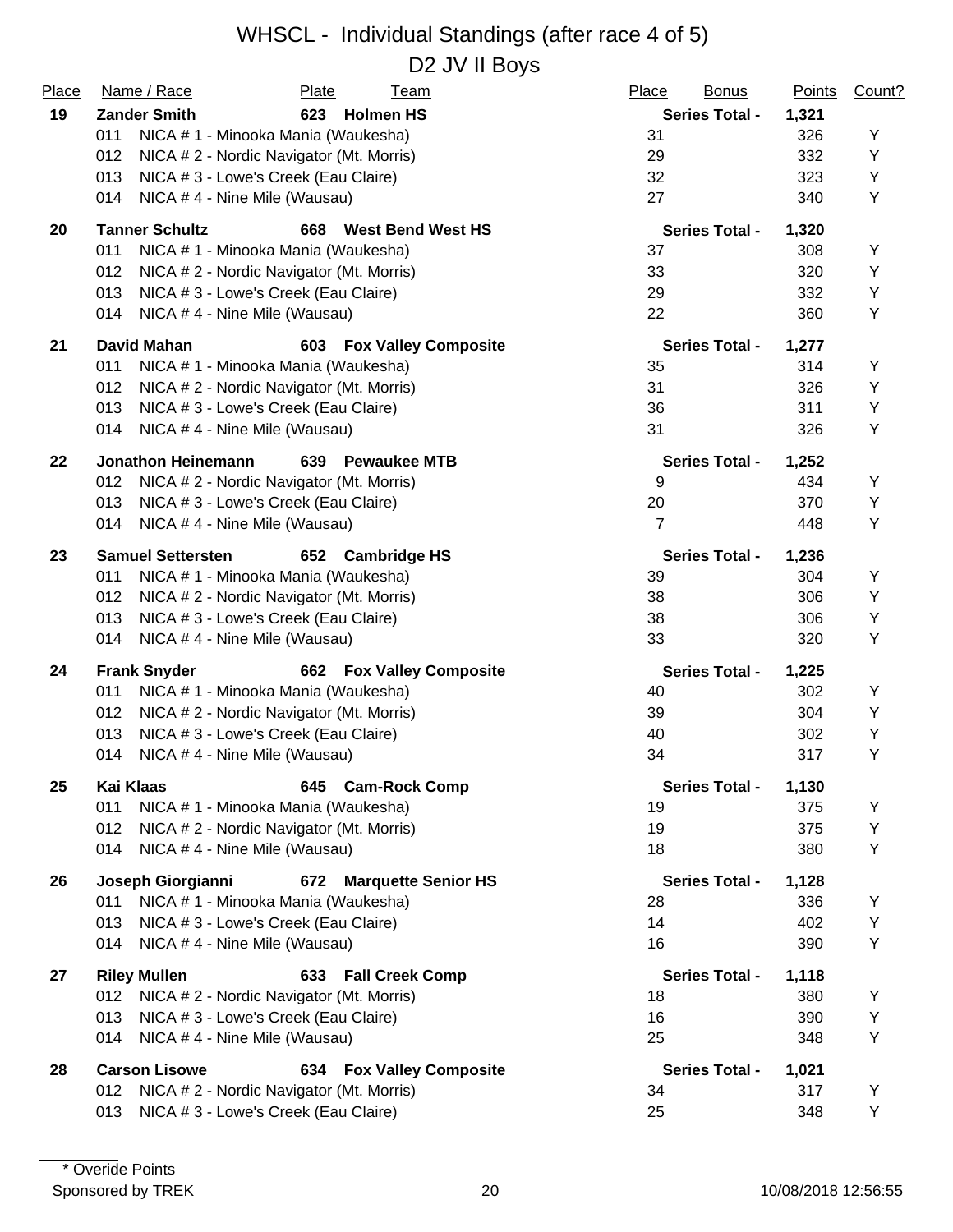#### WHSCL - Individual Standings (after race 4 of 5) D<sub>2</sub> JV II Bovs

| Place | Name / Race<br>Plate<br><u>Team</u>                                   | Place<br><b>Bonus</b> | <b>Points</b> | Count? |
|-------|-----------------------------------------------------------------------|-----------------------|---------------|--------|
|       | 014 NICA #4 - Nine Mile (Wausau)                                      | 23                    | 356           | Υ      |
|       |                                                                       |                       |               |        |
| 29    | <b>Devin Hatch</b><br>657 Westosha Comp SPort                         | <b>Series Total -</b> | 1,016         |        |
|       | 011<br>NICA # 1 - Minooka Mania (Waukesha)                            | 27                    | 340           | Y      |
|       | 012<br>NICA # 2 - Nordic Navigator (Mt. Morris)                       | 27                    | 340           | Y      |
|       | NICA #3 - Lowe's Creek (Eau Claire)<br>013                            | 28                    | 336           | Y      |
| 30    | <b>Christian Spaeth</b><br>617 Washington Cty Comp                    | <b>Series Total -</b> | 1,010         |        |
|       | NICA # 1 - Minooka Mania (Waukesha)<br>011                            | 30                    | 329           | Υ      |
|       | NICA # 3 - Lowe's Creek (Eau Claire)<br>013                           | 30                    | 329           | Υ      |
|       | NICA #4 - Nine Mile (Wausau)<br>014                                   | 24                    | 352           | Υ      |
| 31    | <b>Mack Fritz</b><br>670 Fox Valley Composite                         | <b>Series Total -</b> | 938           |        |
|       | 012<br>NICA # 2 - Nordic Navigator (Mt. Morris)                       | 40                    | 302           | Y      |
|       | 013<br>NICA # 3 - Lowe's Creek (Eau Claire)                           | 39                    | 304           | Υ      |
|       | 014<br>NICA #4 - Nine Mile (Wausau)                                   | 29                    | 332           | Υ      |
| 32    | <b>Seth Herrmann</b><br>647<br><b>Holmen HS</b>                       | <b>Series Total -</b> | 929           |        |
|       | NICA # 1 - Minooka Mania (Waukesha)<br>011                            | 7                     | 448           | Υ      |
|       | NICA # 2 - Nordic Navigator (Mt. Morris)<br>012                       | 3                     | 481           | Υ      |
|       |                                                                       | <b>Series Total -</b> |               |        |
| 33    | <b>Jaydyn Wilkerson</b><br>665 MKE MTB Composite<br>011               | 41                    | 905<br>300    | Y      |
|       | NICA # 1 - Minooka Mania (Waukesha)<br>013                            | 44                    | 294           | Y      |
|       | NICA # 3 - Lowe's Creek (Eau Claire)                                  | 36                    |               |        |
|       | NICA #4 - Nine Mile (Wausau)<br>014                                   |                       | 311           | Υ      |
| 34    | <b>Elijah Noah Wick</b><br>663 MKE MTB Composite                      | <b>Series Total -</b> | 898           |        |
|       | NICA # 1 - Minooka Mania (Waukesha)<br>011                            | 42                    | 298           | Y      |
|       | NICA # 3 - Lowe's Creek (Eau Claire)<br>013                           | 45                    | 292           | Υ      |
|       | NICA #4 - Nine Mile (Wausau)<br>014                                   | 37                    | 308           | Υ      |
| 35    | <b>David Wettstein</b><br>624 Holmen HS                               | <b>Series Total -</b> | 882           |        |
|       | NICA # 1 - Minooka Mania (Waukesha)<br>011                            | 9                     | 434           | Υ      |
|       | NICA # 3 - Lowe's Creek (Eau Claire)<br>013                           | 7                     | 448           | Υ      |
| 36    | <b>Mitchell Prange</b><br>612 Central WI Comp                         | <b>Series Total -</b> | 812           |        |
|       | NICA # 1 - Minooka Mania (Waukesha)<br>011                            | 10                    | 427           | Υ      |
|       | NICA #4 - Nine Mile (Wausau)<br>014                                   | 17                    | 385           | Υ      |
|       | <b>Nicolas Ruffolo</b>                                                | <b>Series Total -</b> | 810           |        |
| 37    | 628 Westosha Comp SPort<br>NICA # 1 - Minooka Mania (Waukesha)<br>011 | 11                    | 420           | Y      |
|       | NICA # 2 - Nordic Navigator (Mt. Morris)<br>012                       | 16                    | 390           | Υ      |
|       |                                                                       |                       |               |        |
| 38    | <b>Will Then</b><br><b>Brookfield Composite</b><br>661                | <b>Series Total -</b> | 708           |        |
|       | NICA # 1 - Minooka Mania (Waukesha)<br>011                            | 24                    | 352           | Y      |
|       | NICA # 2 - Nordic Navigator (Mt. Morris)<br>012                       | 23                    | 356           | Υ      |
| 39    | <b>Oliver Grasse</b><br><b>MKE/Northshore Comp</b><br>626             | <b>Series Total -</b> | 703           |        |
|       | NICA # 1 - Minooka Mania (Waukesha)<br>011                            | 18                    | 380           | Y      |
|       | NICA # 2 - Nordic Navigator (Mt. Morris)<br>012                       | 32                    | 323           | Υ      |
| 40    | <b>Jack Neupert</b><br>Janesville<br>608                              | <b>Series Total -</b> | 701           |        |
|       | NICA # 1 - Minooka Mania (Waukesha)<br>011                            | 21                    | 365           | Y      |
|       | NICA # 2 - Nordic Navigator (Mt. Morris)<br>012                       | 28                    | 336           | Υ      |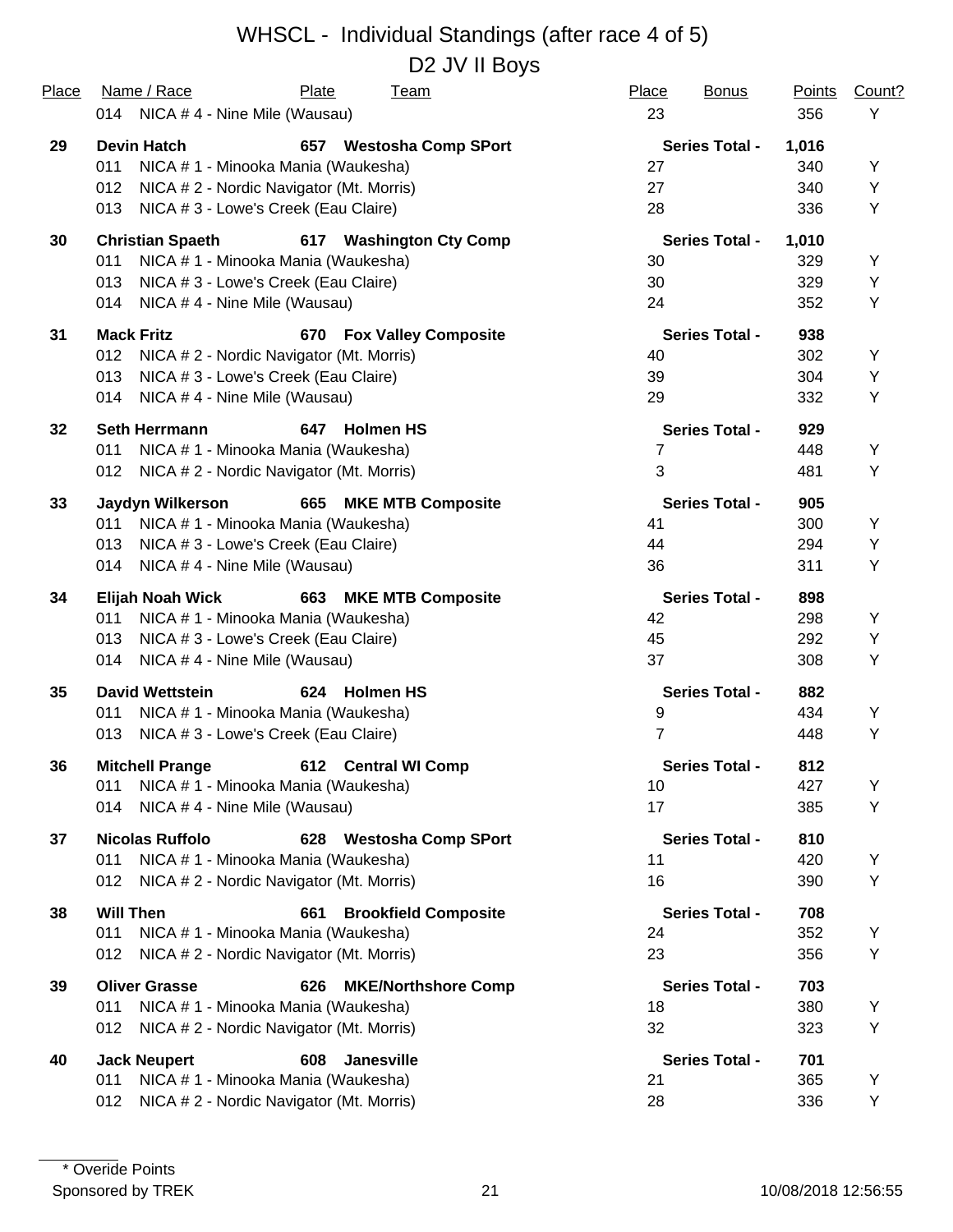#### WHSCL - Individual Standings (after race 4 of 5) D<sub>2</sub> JV II Boys

| Place | Name / Race                                                     | Plate<br><u>Team</u>               | Place<br><b>Bonus</b> | <b>Points</b> | Count? |
|-------|-----------------------------------------------------------------|------------------------------------|-----------------------|---------------|--------|
| 41    | <b>Landon Sherman</b>                                           | 636<br><b>Janesville</b>           | <b>Series Total -</b> | 696           |        |
|       | NICA # 2 - Nordic Navigator (Mt. Morris)<br>012                 |                                    | 26                    | 344           | Y      |
|       | NICA # 3 - Lowe's Creek (Eau Claire)<br>013                     |                                    | 24                    | 352           | Υ      |
| 42    | <b>Ethan Messerschmidt</b>                                      | 622 Brookfield Composite           | <b>Series Total -</b> | 661           |        |
|       | NICA # 1 - Minooka Mania (Waukesha)<br>011                      |                                    | 29                    | 332           | Y      |
|       | NICA # 2 - Nordic Navigator (Mt. Morris)<br>012                 |                                    | 30                    | 329           | Y      |
| 43    | <b>Logan Gundry</b>                                             | 627 Fall Creek HS                  | <b>Series Total -</b> | 654           |        |
|       | 012 NICA # 2 - Nordic Navigator (Mt. Morris)                    |                                    | 35                    | 314           | Y      |
|       | 013 NICA # 3 - Lowe's Creek (Eau Claire)                        |                                    | 27                    | 340           | Υ      |
| 44    | <b>Michael Clark</b>                                            | 656 Wildlands Riders               | <b>Series Total -</b> | 653           |        |
|       | 013 NICA # 3 - Lowe's Creek (Eau Claire)                        |                                    | 34                    | 317           | Y      |
|       | 014 NICA #4 - Nine Mile (Wausau)                                |                                    | 28                    | 336           | Y      |
| 45    | Kaja Perisic                                                    | 607<br><b>Janesville</b>           | <b>Series Total -</b> | 637           |        |
|       | 013 NICA # 3 - Lowe's Creek (Eau Claire)                        |                                    | 37                    | 308           | Y      |
|       | 014 NICA #4 - Nine Mile (Wausau)                                |                                    | 30                    | 329           | Y      |
| 46    | <b>Braeden Weix</b>                                             | 621 Sauk Prairie Comp              | <b>Series Total -</b> | 631           |        |
|       | 011<br>NICA # 1 - Minooka Mania (Waukesha)                      |                                    | 36                    | 311           | Y      |
|       | 013 NICA # 3 - Lowe's Creek (Eau Claire)                        |                                    | 33                    | 320           | Υ      |
| 47    | <b>Adam Stecker</b>                                             | 671<br><b>Sauk Prairie HS</b>      | <b>Series Total -</b> | 625           |        |
|       | 012 NICA # 2 - Nordic Navigator (Mt. Morris)                    |                                    | 36                    | 311           | Υ      |
|       | 013 NICA # 3 - Lowe's Creek (Eau Claire)                        |                                    | 35                    | 314           | Υ      |
|       |                                                                 |                                    | <b>Series Total -</b> |               |        |
| 48    | Jensenne Almeyda<br>NICA # 3 - Lowe's Creek (Eau Claire)<br>013 | 675 MKE MTB Composite              | 43                    | 619<br>296    | Y      |
|       | 014 NICA #4 - Nine Mile (Wausau)                                |                                    | 32                    | 323           | Y      |
|       |                                                                 |                                    |                       |               |        |
| 49    | Norval Almeyda                                                  | 673 MKE MTB Composite              | <b>Series Total -</b> | 598           |        |
|       | NICA # 2 - Nordic Navigator (Mt. Morris)<br>012                 |                                    | 41                    | 300           | Y      |
|       | NICA # 3 - Lowe's Creek (Eau Claire)<br>013                     |                                    | 42                    | 298           | Y      |
| 50    |                                                                 | Ethan Komp 640 Rice Lake Composite | <b>Series Total -</b> | 500           |        |
|       | 011 NICA # 1 - Minooka Mania (Waukesha)                         |                                    | 1                     | 500           | Y      |
| 51    | <b>Breck Golden</b>                                             | 601 Cedarburg MTB Team             | <b>Series Total -</b> | 456           |        |
|       | 013 NICA # 3 - Lowe's Creek (Eau Claire)                        |                                    | 6                     | 456           | Y      |
| 52    | <b>Drew Mayo</b>                                                | 602 Fall Creek Comp                | <b>Series Total -</b> | 380           |        |
|       | 013 NICA # 3 - Lowe's Creek (Eau Claire)                        |                                    | 18                    | 380           | Υ      |
| 53    | <b>Landon Manock</b>                                            | 659 LaCrosse Central HS            | <b>Series Total -</b> | 360           |        |
|       | 012 NICA # 2 - Nordic Navigator (Mt. Morris)                    |                                    | 22                    | 360           | Υ      |
| 54    | Jacob Olander                                                   | 676 Verona Composite               | <b>Series Total -</b> | 344           |        |
|       | 014 NICA #4 - Nine Mile (Wausau)                                |                                    | 26                    | 344           | Y      |
|       |                                                                 |                                    |                       |               |        |
| 55    | <b>Carter Ellis</b>                                             | 619 Wildlands Riders               | <b>Series Total -</b> | 326           |        |
|       | 013 NICA # 3 - Lowe's Creek (Eau Claire)                        |                                    | 31                    | 326           | Υ      |
| 56    | <b>Matthew Thomas</b>                                           | 630 Cedarburg MTB Team             | <b>Series Total -</b> | 323           |        |
|       | 011<br>NICA # 1 - Minooka Mania (Waukesha)                      |                                    | 32                    | 323           | Y      |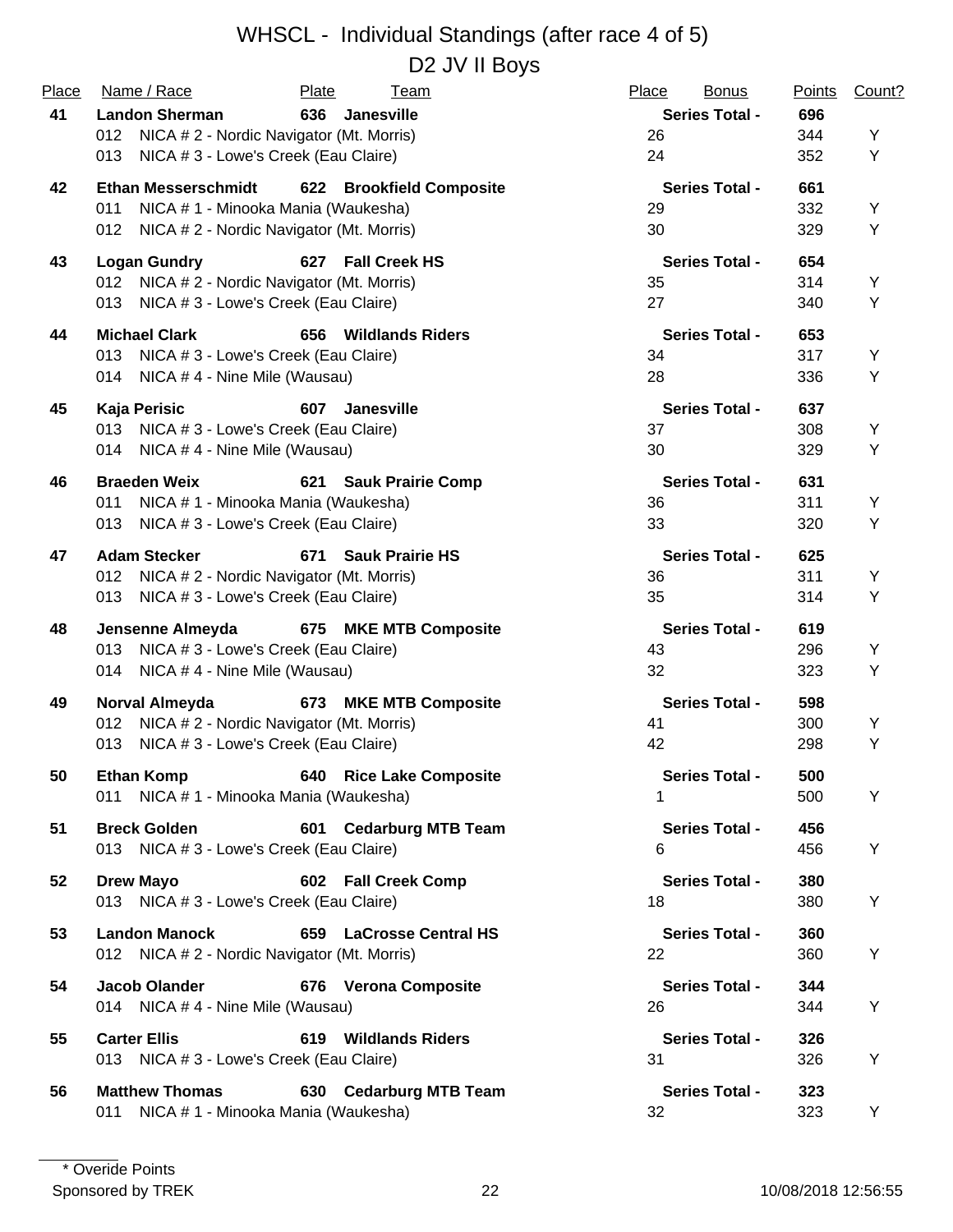#### WHSCL - Individual Standings (after race 4 of 5) D<sub>2</sub> JV II Boys

| Place | Name / Race                                  | Plate | Team                     | Place | <b>Bonus</b>          | Points | Count? |
|-------|----------------------------------------------|-------|--------------------------|-------|-----------------------|--------|--------|
| 57    | Luke Larson                                  |       | 614 Sauk Prairie HS      |       | <b>Series Total -</b> | 320    |        |
|       | NICA # 1 - Minooka Mania (Waukesha)<br>011   |       |                          | 33    |                       | 320    | Y      |
| 58    | Odin Johnson                                 |       | 610 Lake Ctry Composite  |       | <b>Series Total -</b> | 314    |        |
|       | NICA # 4 - Nine Mile (Wausau)<br>014         |       |                          | 35    |                       | 314    | Y      |
| 59    | <b>Larson Wells</b>                          | 677   | <b>Sauk Prairie Comp</b> |       | <b>Series Total -</b> | 308    |        |
|       | 012 NICA # 2 - Nordic Navigator (Mt. Morris) |       |                          | 37    |                       | 308    | Y      |
| 60    | <b>Nathan Monday</b>                         |       | 613 Pewaukee MTB         |       | <b>Series Total -</b> | 306    |        |
|       | NICA # 1 - Minooka Mania (Waukesha)<br>011   |       |                          | 38    |                       | 306    | Y      |
| 61    | <b>Drew Tuttle</b>                           | 606   | <b>Hayward Comp</b>      |       | <b>Series Total -</b> | 300    |        |
|       | NICA # 3 - Lowe's Creek (Eau Claire)<br>013  |       |                          | 41    |                       | 300    | Y      |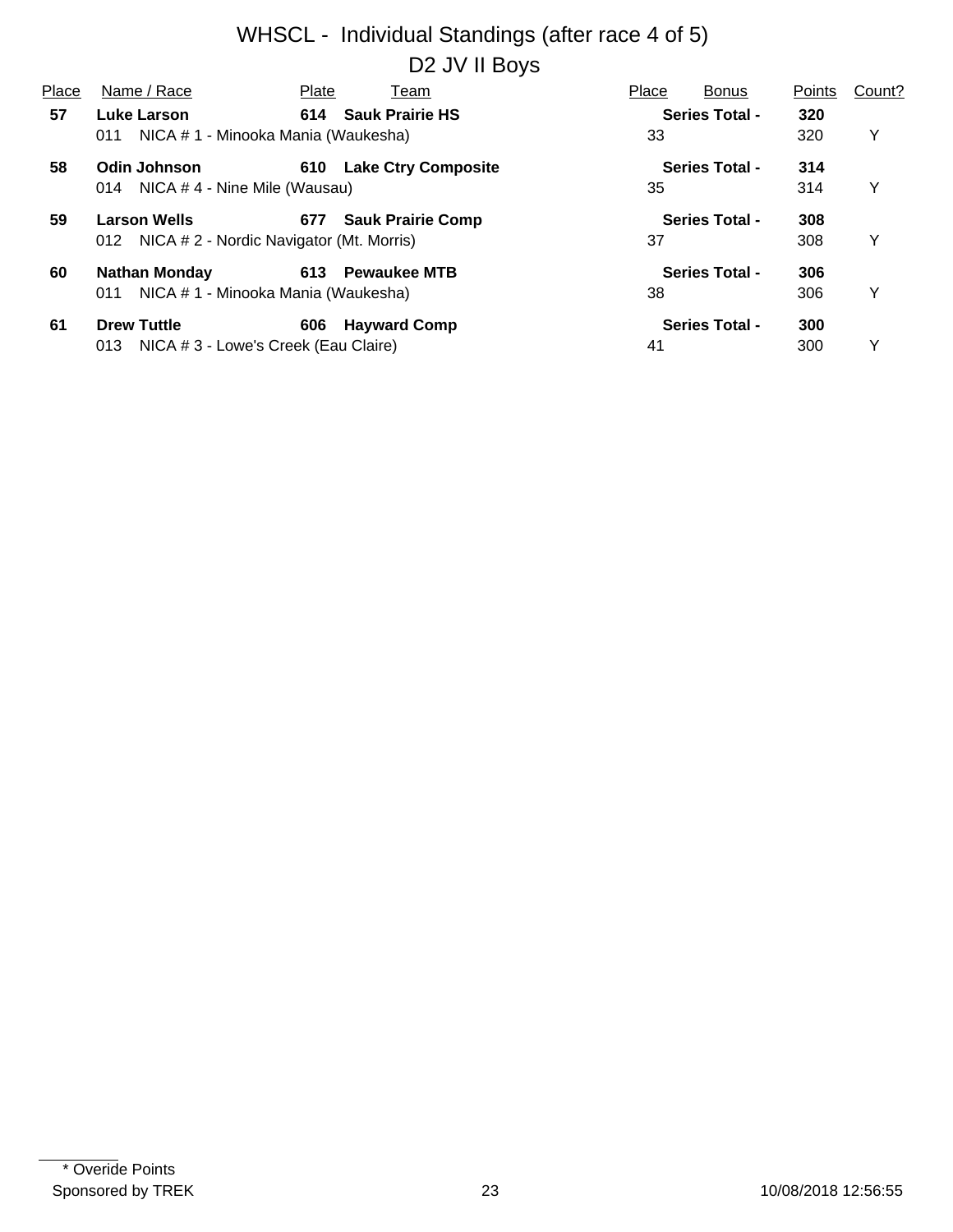| Place          | Name / Race                                     | Plate | <b>Team</b>                 | Place          | <b>Bonus</b>          | <b>Points</b> | Count? |
|----------------|-------------------------------------------------|-------|-----------------------------|----------------|-----------------------|---------------|--------|
|                | 1 P Nicholas Bucciarelli                        |       | 844 Shorewood Greyhounds    |                | <b>Series Total -</b> | 2,000         |        |
|                | NICA # 1 - Minooka Mania (Waukesha)<br>011      |       |                             |                |                       | 500           | Y      |
|                | NICA # 2 - Nordic Navigator (Mt. Morris)<br>012 |       |                             |                |                       | 500           | Υ      |
|                | NICA # 3 - Lowe's Creek (Eau Claire)<br>013     |       |                             |                |                       | 500           | Υ      |
|                | NICA #4 - Nine Mile (Wausau)<br>014             |       |                             |                |                       | 500           | Υ      |
| $\overline{2}$ | <b>Thomas Sizer</b>                             |       | 835 Eau Claire Mem HS       |                | <b>Series Total -</b> | 1,925         |        |
|                | 011<br>NICA # 1 - Minooka Mania (Waukesha)      |       |                             | 2              |                       | 490           | Y      |
|                | NICA # 2 - Nordic Navigator (Mt. Morris)<br>012 |       |                             | 5              |                       | 464           | Υ      |
|                | NICA # 3 - Lowe's Creek (Eau Claire)<br>013     |       |                             | 3              |                       | 481           | Υ      |
|                | 014<br>NICA #4 - Nine Mile (Wausau)             |       |                             | $\overline{2}$ |                       | 490           | Υ      |
| 3              | <b>Ellison Kotz</b>                             | 848   | <b>Eau Claire Mem HS</b>    |                | <b>Series Total -</b> | 1,915         |        |
|                | 011<br>NICA # 1 - Minooka Mania (Waukesha)      |       |                             | 4              |                       | 472           | Υ      |
|                | NICA # 2 - Nordic Navigator (Mt. Morris)<br>012 |       |                             | 4              |                       | 472           | Y      |
|                | 013<br>NICA # 3 - Lowe's Creek (Eau Claire)     |       |                             | $\overline{2}$ |                       | 490           | Υ      |
|                | NICA # 4 - Nine Mile (Wausau)<br>014            |       |                             | 3              |                       | 481           | Υ      |
| 4              | <b>Raife Davies</b>                             | 840   | <b>Lake Mills HS</b>        |                | <b>Series Total -</b> | 1,906         |        |
|                | NICA # 1 - Minooka Mania (Waukesha)<br>011      |       |                             | 3              |                       | 481           | Υ      |
|                | 012<br>NICA # 2 - Nordic Navigator (Mt. Morris) |       |                             | 3              |                       | 481           | Υ      |
|                | NICA # 3 - Lowe's Creek (Eau Claire)<br>013     |       |                             | 4              |                       | 472           | Y      |
|                | NICA #4 - Nine Mile (Wausau)<br>014             |       |                             | 4              |                       | 472           | Υ      |
| 5              | <b>Isaac Johnson</b>                            | 845   | <b>Hmschl Ath Wksha Cty</b> |                | <b>Series Total -</b> | 1,858         |        |
|                | NICA # 1 - Minooka Mania (Waukesha)<br>011      |       |                             | 6              |                       | 456           | Υ      |
|                | NICA # 2 - Nordic Navigator (Mt. Morris)<br>012 |       |                             | $\overline{2}$ |                       | 490           | Υ      |
|                | NICA # 3 - Lowe's Creek (Eau Claire)<br>013     |       |                             | 6              |                       | 456           | Υ      |
|                | NICA #4 - Nine Mile (Wausau)<br>014             |       |                             | 6              |                       | 456           | Υ      |
| 6              | <b>Jake Shanks</b>                              |       | 834 Hmschl Ath Wksha Cty    |                | <b>Series Total -</b> | 1,801         |        |
|                | 011<br>NICA # 1 - Minooka Mania (Waukesha)      |       |                             | 8              |                       | 441           | Y      |
|                | 012<br>NICA # 2 - Nordic Navigator (Mt. Morris) |       |                             | 7              |                       | 448           | Y      |
|                | NICA # 3 - Lowe's Creek (Eau Claire)<br>013     |       |                             | 7              |                       | 448           | Υ      |
|                | 014 NICA # 4 - Nine Mile (Wausau)               |       |                             | 5              |                       | 464           | Y      |
| $\overline{7}$ | <b>Kyle Griswold</b>                            | 827   | <b>Shorewood Greyhounds</b> |                | <b>Series Total -</b> | 1,787         |        |
|                | NICA # 1 - Minooka Mania (Waukesha)<br>011      |       |                             | 9              |                       | 434           | Y      |
|                | 012<br>NICA # 2 - Nordic Navigator (Mt. Morris) |       |                             | 8              |                       | 441           | Υ      |
|                | 013<br>NICA # 3 - Lowe's Creek (Eau Claire)     |       |                             | 5              |                       | 464           | Υ      |
|                | 014<br>NICA #4 - Nine Mile (Wausau)             |       |                             | $\overline{7}$ |                       | 448           | Y      |
| 8              | <b>Max Burdeen</b>                              | 818   | <b>Madison West HS</b>      |                | <b>Series Total -</b> | 1,759         |        |
|                | 011<br>NICA # 1 - Minooka Mania (Waukesha)      |       |                             | 5              |                       | 464           | Y      |
|                | 012<br>NICA # 2 - Nordic Navigator (Mt. Morris) |       |                             | 10             |                       | 427           | Υ      |
|                | 013<br>NICA # 3 - Lowe's Creek (Eau Claire)     |       |                             | 10             |                       | 427           | Υ      |
|                | 014<br>NICA #4 - Nine Mile (Wausau)             |       |                             | 8              |                       | 441           | Υ      |
| 9              | <b>Stephen Esterle</b>                          | 821   | <b>Menomonee Falls HS</b>   |                | <b>Series Total -</b> | 1,676         |        |
|                | NICA # 1 - Minooka Mania (Waukesha)<br>011      |       |                             | 12             |                       | 414           | Y      |
|                | 012<br>NICA # 2 - Nordic Navigator (Mt. Morris) |       |                             | 12             |                       | 414           | Y      |
|                | 013<br>NICA # 3 - Lowe's Creek (Eau Claire)     |       |                             | 12             |                       | 414           | Υ      |
|                | NICA #4 - Nine Mile (Wausau)<br>014             |       |                             | 9              |                       | 434           | Υ      |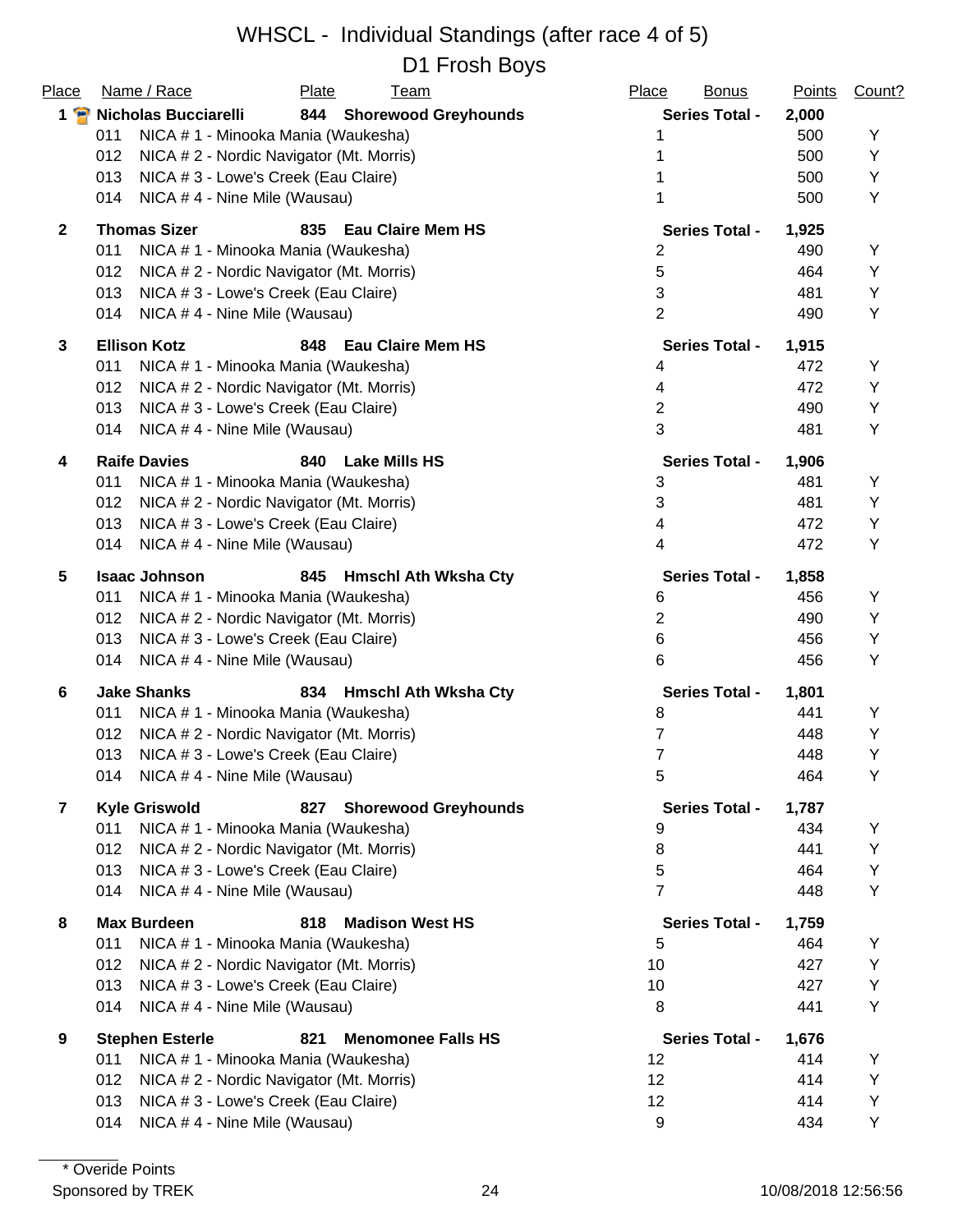| Place | Name / Race           | <b>Plate</b>                             | <b>Team</b>                 | Place | <b>Bonus</b>          | Points | Count? |
|-------|-----------------------|------------------------------------------|-----------------------------|-------|-----------------------|--------|--------|
| 10    | <b>Conner Perry</b>   | 811                                      | La Crosse Logan HS          |       | <b>Series Total -</b> | 1,624  |        |
|       | 011                   | NICA # 1 - Minooka Mania (Waukesha)      |                             | 7     |                       | 448    | Υ      |
|       | 012                   | NICA # 2 - Nordic Navigator (Mt. Morris) |                             | 11    |                       | 420    | Υ      |
|       | 013                   | NICA # 3 - Lowe's Creek (Eau Claire)     |                             | 13    |                       | 408    | Υ      |
|       | 014                   | NICA #4 - Nine Mile (Wausau)             |                             | 25    |                       | 348    | Υ      |
| 11    | <b>Kason Neinast</b>  | 843                                      | <b>Marshfield</b>           |       | <b>Series Total -</b> | 1,593  |        |
|       | 011                   | NICA # 1 - Minooka Mania (Waukesha)      |                             | 19    |                       | 375    | Y      |
|       | 012                   | NICA # 2 - Nordic Navigator (Mt. Morris) |                             | 14    |                       | 402    | Υ      |
|       | 013                   | NICA # 3 - Lowe's Creek (Eau Claire)     |                             | 14    |                       | 402    | Υ      |
|       | 014                   | NICA #4 - Nine Mile (Wausau)             |                             | 12    |                       | 414    | Υ      |
| 12    | <b>Preston Kern</b>   | 841                                      | <b>Lake Mills HS</b>        |       | <b>Series Total -</b> | 1,549  |        |
|       | 011                   | NICA # 1 - Minooka Mania (Waukesha)      |                             | 20    |                       | 370    | Υ      |
|       | 012                   | NICA # 2 - Nordic Navigator (Mt. Morris) |                             | 15    |                       | 396    | Υ      |
|       | 013                   | NICA # 3 - Lowe's Creek (Eau Claire)     |                             | 19    |                       | 375    | Υ      |
|       | 014                   | NICA #4 - Nine Mile (Wausau)             |                             | 13    |                       | 408    | Υ      |
| 13    | <b>Cameron Bub</b>    | 847                                      | <b>Sun Prairie HS</b>       |       | <b>Series Total -</b> | 1,536  |        |
|       | 011                   | NICA # 1 - Minooka Mania (Waukesha)      |                             | 18    |                       | 380    | Υ      |
|       | 012                   | NICA # 2 - Nordic Navigator (Mt. Morris) |                             | 18    |                       | 380    | Υ      |
|       | 013                   | NICA # 3 - Lowe's Creek (Eau Claire)     |                             | 18    |                       | 380    | Υ      |
|       | 014                   | NICA #4 - Nine Mile (Wausau)             |                             | 15    |                       | 396    | Υ      |
| 14    | Kenneth Iggulden      | 839                                      | <b>Sun Prairie HS</b>       |       | <b>Series Total -</b> | 1,530  |        |
|       | 011                   | NICA # 1 - Minooka Mania (Waukesha)      |                             | 16    |                       | 390    | Y      |
|       | 012                   | NICA # 2 - Nordic Navigator (Mt. Morris) |                             | 19    |                       | 375    | Υ      |
|       | 013                   | NICA # 3 - Lowe's Creek (Eau Claire)     |                             | 17    |                       | 385    | Υ      |
|       | 014                   | NICA #4 - Nine Mile (Wausau)             |                             | 18    |                       | 380    | Υ      |
| 15    | <b>Weston Klein</b>   | 800                                      | <b>Lake Mills HS</b>        |       | <b>Series Total -</b> | 1,495  |        |
|       | 011                   | NICA # 1 - Minooka Mania (Waukesha)      |                             | 21    |                       | 365    | Υ      |
|       | 012                   | NICA # 2 - Nordic Navigator (Mt. Morris) |                             | 20    |                       | 370    | Υ      |
|       | 013                   | NICA # 3 - Lowe's Creek (Eau Claire)     |                             | 20    |                       | 370    | Υ      |
|       | 014                   | NICA #4 - Nine Mile (Wausau)             |                             | 16    |                       | 390    | Υ      |
| 16    | <b>Stanley Berry</b>  |                                          | 830 Shorewood Greyhounds    |       | <b>Series Total -</b> | 1,447  |        |
|       | 011                   | NICA #1 - Minooka Mania (Waukesha)       |                             | 22    |                       | 360    | Υ      |
|       | 012                   | NICA # 2 - Nordic Navigator (Mt. Morris) |                             | 24    |                       | 352    | Υ      |
|       | 013                   | NICA # 3 - Lowe's Creek (Eau Claire)     |                             | 21    |                       | 365    | Υ      |
|       | 014                   | NICA #4 - Nine Mile (Wausau)             |                             | 20    |                       | 370    | Υ      |
| 17    | <b>Kyle Siefert</b>   | 808                                      | <b>Rhinelander HS</b>       |       | <b>Series Total -</b> | 1,421  |        |
|       | 011                   | NICA # 1 - Minooka Mania (Waukesha)      |                             | 26    |                       | 344    | Y      |
|       | 012                   | NICA # 2 - Nordic Navigator (Mt. Morris) |                             | 21    |                       | 365    | Υ      |
|       | 013                   | NICA # 3 - Lowe's Creek (Eau Claire)     |                             | 24    |                       | 352    | Υ      |
|       | 014                   | NICA #4 - Nine Mile (Wausau)             |                             | 22    |                       | 360    | Υ      |
| 18    | <b>David Gorectke</b> | 833                                      | <b>Hmschl Ath Wksha Cty</b> |       | <b>Series Total -</b> | 1,396  |        |
|       | 011                   | NICA # 1 - Minooka Mania (Waukesha)      |                             | 25    |                       | 348    | Υ      |
|       | 012                   | NICA # 2 - Nordic Navigator (Mt. Morris) |                             | 23    |                       | 356    | Υ      |
|       | 013                   | NICA # 3 - Lowe's Creek (Eau Claire)     |                             | 27    |                       | 340    | Υ      |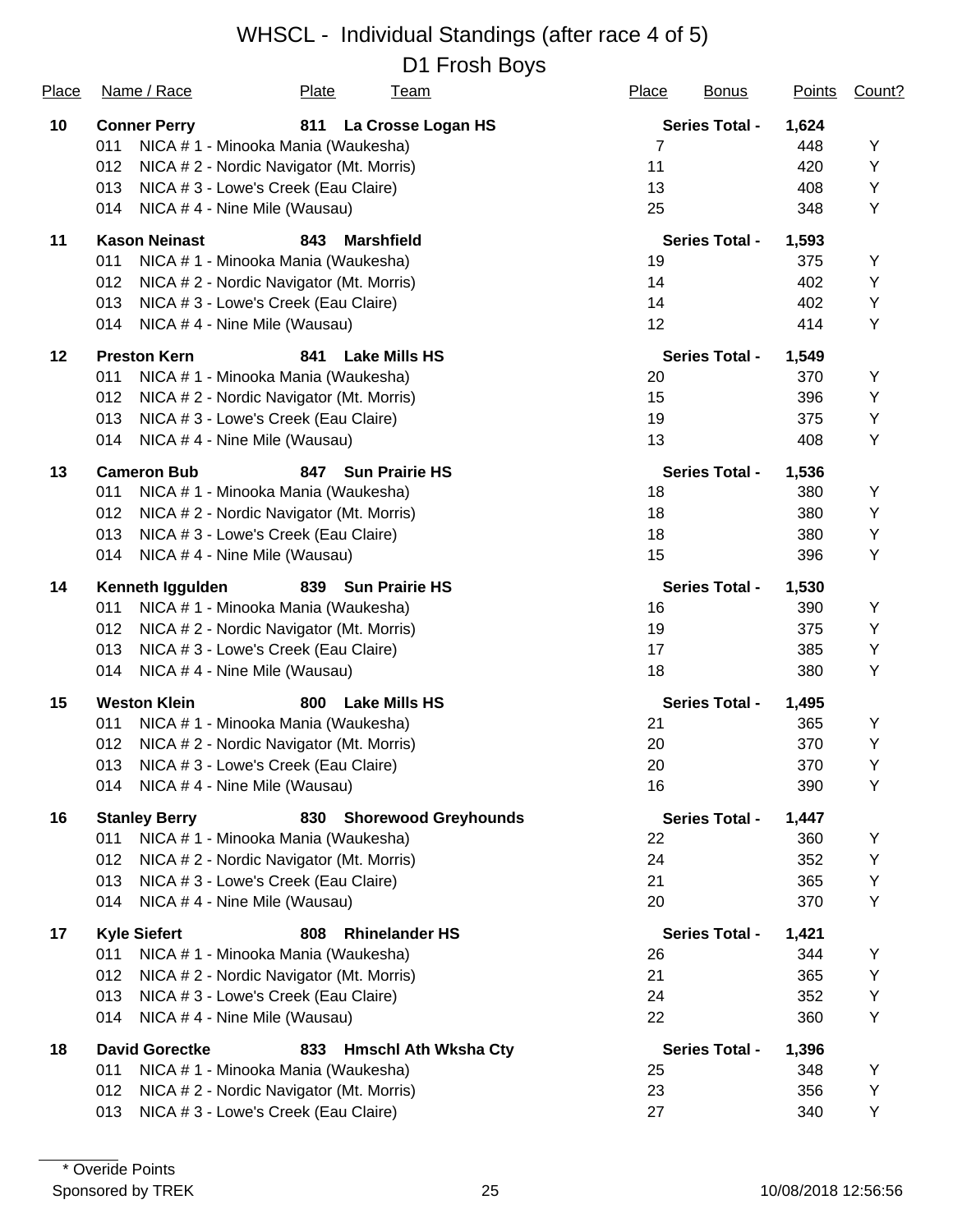| Place | Name / Race<br>Plate<br><b>Team</b><br>014 NICA #4 - Nine Mile (Wausau) | Place<br><b>Bonus</b><br>24 | <b>Points</b><br>352 | Count?<br>Y |
|-------|-------------------------------------------------------------------------|-----------------------------|----------------------|-------------|
|       |                                                                         |                             |                      |             |
| 19    | <b>Dylan Maes</b><br>812<br><b>Madison West HS</b>                      | <b>Series Total -</b>       | 1,310                |             |
|       | NICA # 1 - Minooka Mania (Waukesha)<br>011                              | 11                          | 420                  | Υ           |
|       | 012<br>NICA # 2 - Nordic Navigator (Mt. Morris)                         | 6                           | 456                  | Υ           |
|       | NICA # 3 - Lowe's Creek (Eau Claire)<br>013                             | 9                           | 434                  | Υ           |
| 20    | <b>Otto Ellison</b><br><b>Madison West HS</b><br>842                    | <b>Series Total -</b>       | 1,213                |             |
|       | NICA # 1 - Minooka Mania (Waukesha)<br>011                              | 15                          | 396                  | Y           |
|       | 012<br>NICA # 2 - Nordic Navigator (Mt. Morris)                         | 16                          | 390                  | Υ           |
|       | NICA #4 - Nine Mile (Wausau)<br>014                                     | 10                          | 427                  | Υ           |
| 20    | <b>Jack Volm</b><br>831<br><b>SPASH</b>                                 | <b>Series Total -</b>       | 1,213                |             |
|       | 012<br>NICA # 2 - Nordic Navigator (Mt. Morris)                         | 13                          | 408                  | Υ           |
|       | NICA # 3 - Lowe's Creek (Eau Claire)<br>013                             | 11                          | 420                  | Υ           |
|       | NICA #4 - Nine Mile (Wausau)<br>014                                     | 17                          | 385                  | Υ           |
| 22    | <b>Isaac Gormley</b><br>846 Verona HS                                   | <b>Series Total -</b>       | 1,206                |             |
|       | 011<br>NICA # 1 - Minooka Mania (Waukesha)                              | 13                          | 408                  | Υ           |
|       | 013<br>NICA # 3 - Lowe's Creek (Eau Claire)                             | 15                          | 396                  | Υ           |
|       | NICA #4 - Nine Mile (Wausau)<br>014                                     | 14                          | 402                  | Υ           |
| 23    | Aidan Kilbourn<br>822<br><b>Menomonee Falls HS</b>                      | <b>Series Total -</b>       | 1,150                |             |
|       | 012<br>NICA # 2 - Nordic Navigator (Mt. Morris)                         | 17                          | 385                  | Υ           |
|       | 013<br>NICA # 3 - Lowe's Creek (Eau Claire)                             | 16                          | 390                  | Υ           |
|       | NICA #4 - Nine Mile (Wausau)<br>014                                     | 19                          | 375                  | Y           |
| 24    | 803<br><b>Menomonee Falls HS</b><br><b>Ryan Leahy</b>                   | <b>Series Total -</b>       | 1,065                |             |
|       | 011<br>NICA # 1 - Minooka Mania (Waukesha)                              | 24                          | 352                  | Y           |
|       | NICA # 3 - Lowe's Creek (Eau Claire)<br>013                             | 25                          | 348                  | Υ           |
|       | NICA #4 - Nine Mile (Wausau)<br>014                                     | 21                          | 365                  | Y           |
| 25    | <b>Charlie Yuroff</b><br>817<br><b>Madison West HS</b>                  | <b>Series Total -</b>       | 868                  |             |
|       | 011<br>NICA # 1 - Minooka Mania (Waukesha)                              | 10                          | 427                  | Υ           |
|       | 013<br>NICA # 3 - Lowe's Creek (Eau Claire)                             | 8                           | 441                  | Υ           |
| 26    | <b>Madison West HS</b><br><b>Tom Dolan</b><br>813                       | <b>Series Total -</b>       | 822                  |             |
|       | 011<br>NICA # 1 - Minooka Mania (Waukesha)                              | 14                          | 402                  | Y           |
|       | NICA # 4 - Nine Mile (Wausau)<br>014                                    | 11                          | 420                  | Υ           |
| 27    | <b>Ash Weber</b><br>802<br><b>Madison West HS</b>                       | <b>Series Total -</b>       | 716                  |             |
|       | NICA # 2 - Nordic Navigator (Mt. Morris)<br>012                         | 22                          | 360                  | Y           |
|       | NICA # 3 - Lowe's Creek (Eau Claire)<br>013                             | 23                          | 356                  | Υ           |
| 28    | <b>Pramana Saldin</b><br>805 Shorewood Greyhounds                       | <b>Series Total -</b>       | 696                  |             |
|       | NICA # 1 - Minooka Mania (Waukesha)<br>011                              | 28                          | 336                  | Y           |
|       | NICA # 3 - Lowe's Creek (Eau Claire)<br>013                             | 22                          | 360                  | Y           |
| 29    | <b>Siris Whitefeather</b><br>832 SPASH                                  | <b>Series Total -</b>       | 434                  |             |
|       | 012 NICA # 2 - Nordic Navigator (Mt. Morris)                            | 9                           | 434                  | Y           |
| 30    | <b>Rana Eitel</b><br>826 Shorewood Greyhounds                           | <b>Series Total -</b>       | 385                  |             |
|       | 011<br>NICA # 1 - Minooka Mania (Waukesha)                              | 17                          | 385                  | Y           |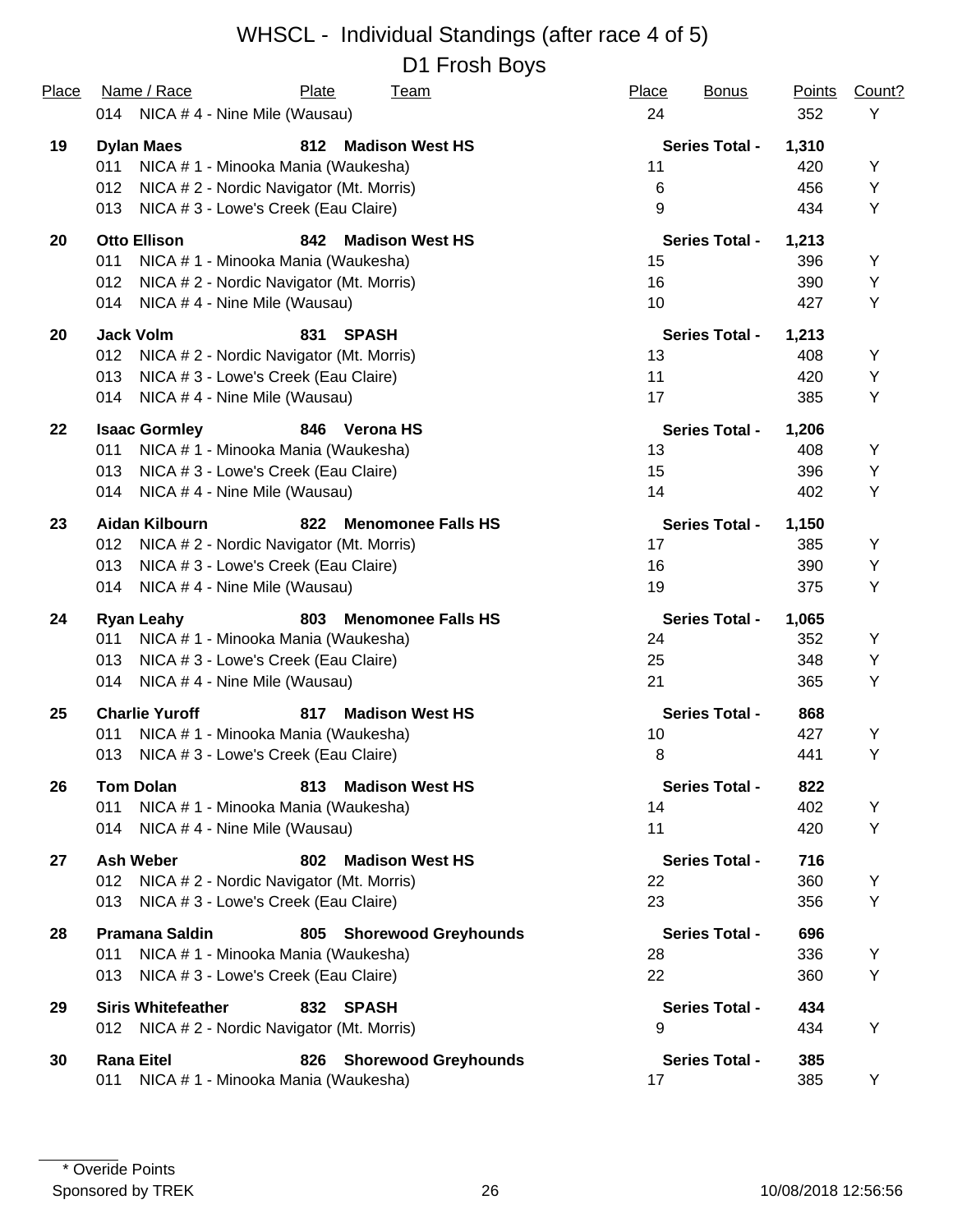| Place | Name / Race                                 | Plate | Team                        | Place | <b>Bonus</b>          | Points | Count? |
|-------|---------------------------------------------|-------|-----------------------------|-------|-----------------------|--------|--------|
| 31    | <b>Jonathan Haugstad</b>                    | 823   | <b>Menomonee Falls HS</b>   |       | <b>Series Total -</b> | 356    |        |
|       | NICA # 1 - Minooka Mania (Waukesha)<br>011  |       |                             | 23    |                       | 356    | Y      |
| 31    | <b>Ash Weber-Campbell</b>                   | 802   | <b>Madison West HS</b>      |       | <b>Series Total -</b> | 356    |        |
|       | NICA #4 - Nine Mile (Wausau)<br>014         |       |                             | 23    |                       | 356    | v      |
| 33    | <b>Quentin Maas</b>                         | 849   | <b>Eau Claire Mem HS</b>    |       | <b>Series Total -</b> | 344    |        |
|       | NICA # 3 - Lowe's Creek (Eau Claire)<br>013 |       |                             | 26    |                       | 344    | v      |
| 34    | Leo Prosen-Oldani                           | 828   | <b>Shorewood Greyhounds</b> |       | <b>Series Total -</b> | 340    |        |
|       | NICA # 1 - Minooka Mania (Waukesha)<br>011  |       |                             | 27    |                       | 340    | v      |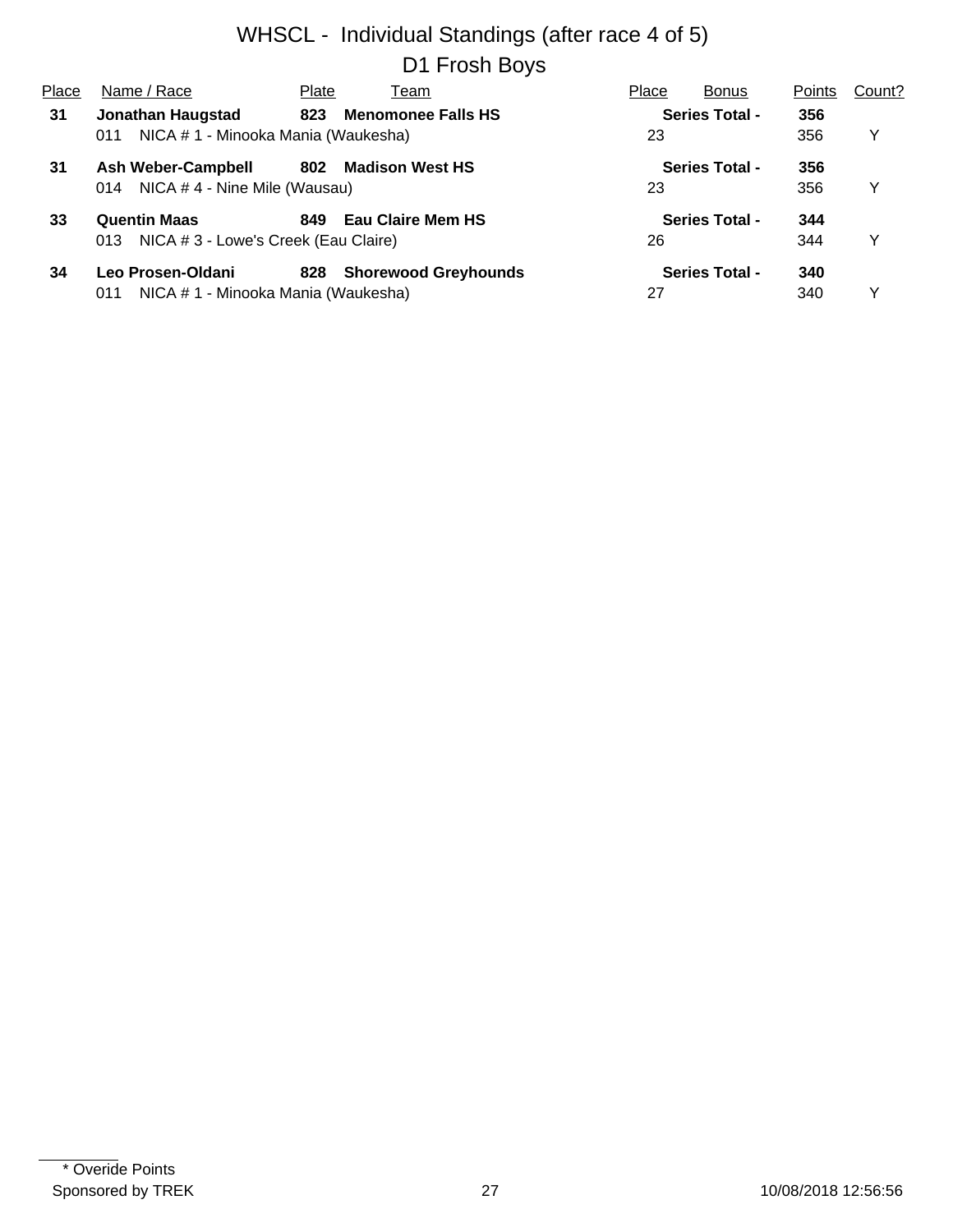| Place          | Name / Race<br>Plate<br><u>Team</u>                        | Place<br><b>Bonus</b> | <b>Points</b> | Count? |
|----------------|------------------------------------------------------------|-----------------------|---------------|--------|
| $1$ $\bullet$  | 944 Rhinelander NW Comp<br><b>Jakob Craig</b>              | <b>Series Total -</b> | 2,000         |        |
|                | NICA # 1 - Minooka Mania (Waukesha)<br>011                 |                       | 500           | Υ      |
|                | 012<br>NICA # 2 - Nordic Navigator (Mt. Morris)            |                       | 500           | Y      |
|                | 013<br>NICA # 3 - Lowe's Creek (Eau Claire)                |                       | 500           | Y      |
|                | 014<br>NICA #4 - Nine Mile (Wausau)                        |                       | 500           | Υ      |
| $\mathbf{2}$   | <b>Therin Smith</b><br>941<br><b>LaCrosse Central HS</b>   | <b>Series Total -</b> | 1,951         |        |
|                | 011<br>NICA # 1 - Minooka Mania (Waukesha)                 | 3                     | 481           | Υ      |
|                | 012<br>NICA # 2 - Nordic Navigator (Mt. Morris)            | $\overline{2}$        | 490           | Υ      |
|                | 013<br>NICA # 3 - Lowe's Creek (Eau Claire)                | $\overline{2}$        | 490           | Υ      |
|                | NICA # 4 - Nine Mile (Wausau)<br>014                       | $\overline{2}$        | 490           | Υ      |
| 3              | <b>MKE MTB Composite</b><br><b>Riley Wrightsman</b><br>943 | <b>Series Total -</b> | 1,873         |        |
|                | 011<br>NICA # 1 - Minooka Mania (Waukesha)                 | 7                     | 448           | Υ      |
|                | 012<br>NICA # 2 - Nordic Navigator (Mt. Morris)            | 4                     | 472           | Y      |
|                | 013<br>NICA # 3 - Lowe's Creek (Eau Claire)                | 4                     | 472           | Υ      |
|                | NICA #4 - Nine Mile (Wausau)<br>014                        | 3                     | 481           | Υ      |
| 4              | <b>Kade Carlson</b><br>949<br><b>Hayward HS</b>            | <b>Series Total -</b> | 1,860         |        |
|                | NICA # 1 - Minooka Mania (Waukesha)<br>011                 | 5                     | 464           | Y      |
|                | 012<br>NICA # 2 - Nordic Navigator (Mt. Morris)            | 3                     | 481           | Υ      |
|                | 013<br>NICA # 3 - Lowe's Creek (Eau Claire)                | 3                     | 481           | Υ      |
|                | NICA #4 - Nine Mile (Wausau)<br>014                        | 9                     | 434           | Υ      |
| 5              | <b>Drake Marks</b><br>934<br><b>Hayward HS</b>             | <b>Series Total -</b> | 1,848         |        |
|                | 011<br>NICA # 1 - Minooka Mania (Waukesha)                 | 4                     | 472           | Y      |
|                | 012<br>NICA # 2 - Nordic Navigator (Mt. Morris)            | 5                     | 464           | Υ      |
|                | 013<br>NICA # 3 - Lowe's Creek (Eau Claire)                | 5                     | 464           | Y      |
|                | NICA #4 - Nine Mile (Wausau)<br>014                        | 7                     | 448           | Υ      |
| 6              | <b>Jackson Hankes</b><br>937<br><b>Janesville</b>          | <b>Series Total -</b> | 1,817         |        |
|                | 011<br>NICA # 1 - Minooka Mania (Waukesha)                 | 6                     | 456           | Υ      |
|                | 012<br>NICA # 2 - Nordic Navigator (Mt. Morris)            | 6                     | 456           | Υ      |
|                | NICA # 3 - Lowe's Creek (Eau Claire)<br>013                | 8                     | 441           | Υ      |
|                | 014 NICA #4 - Nine Mile (Wausau)                           | 5                     | 464           | Υ      |
| $\overline{7}$ | <b>Connor Buchanan</b><br>970 Westosha Comp SPort          | <b>Series Total -</b> | 1,759         |        |
|                | NICA # 1 - Minooka Mania (Waukesha)<br>011                 | 11                    | 420           | Υ      |
|                | 012<br>NICA # 2 - Nordic Navigator (Mt. Morris)            | 10                    | 427           | Υ      |
|                | 013<br>NICA # 3 - Lowe's Creek (Eau Claire)                | 6                     | 456           | Υ      |
|                | 014<br>NICA #4 - Nine Mile (Wausau)                        | 6                     | 456           | Y      |
| 8              | <b>Gavin Wateski</b><br>948<br><b>Holmen HS</b>            | <b>Series Total -</b> | 1,736         |        |
|                | 011<br>NICA # 1 - Minooka Mania (Waukesha)                 | 9                     | 434           | Y      |
|                | 012<br>NICA # 2 - Nordic Navigator (Mt. Morris)            | 8                     | 441           | Υ      |
|                | 013<br>NICA # 3 - Lowe's Creek (Eau Claire)                | 9                     | 434           | Υ      |
|                | 014<br>NICA #4 - Nine Mile (Wausau)                        | 10                    | 427           | Υ      |
| 9              | <b>Owen Buske</b><br>930<br><b>Madison East HS</b>         | <b>Series Total -</b> | 1,646         |        |
|                | 011<br>NICA # 1 - Minooka Mania (Waukesha)                 | 13                    | 408           | Y      |
|                | 012<br>NICA # 2 - Nordic Navigator (Mt. Morris)            | 9                     | 434           | Y      |
|                | 013<br>NICA # 3 - Lowe's Creek (Eau Claire)                | 16                    | 390           | Υ      |
|                | NICA #4 - Nine Mile (Wausau)<br>014                        | 12                    | 414           | Υ      |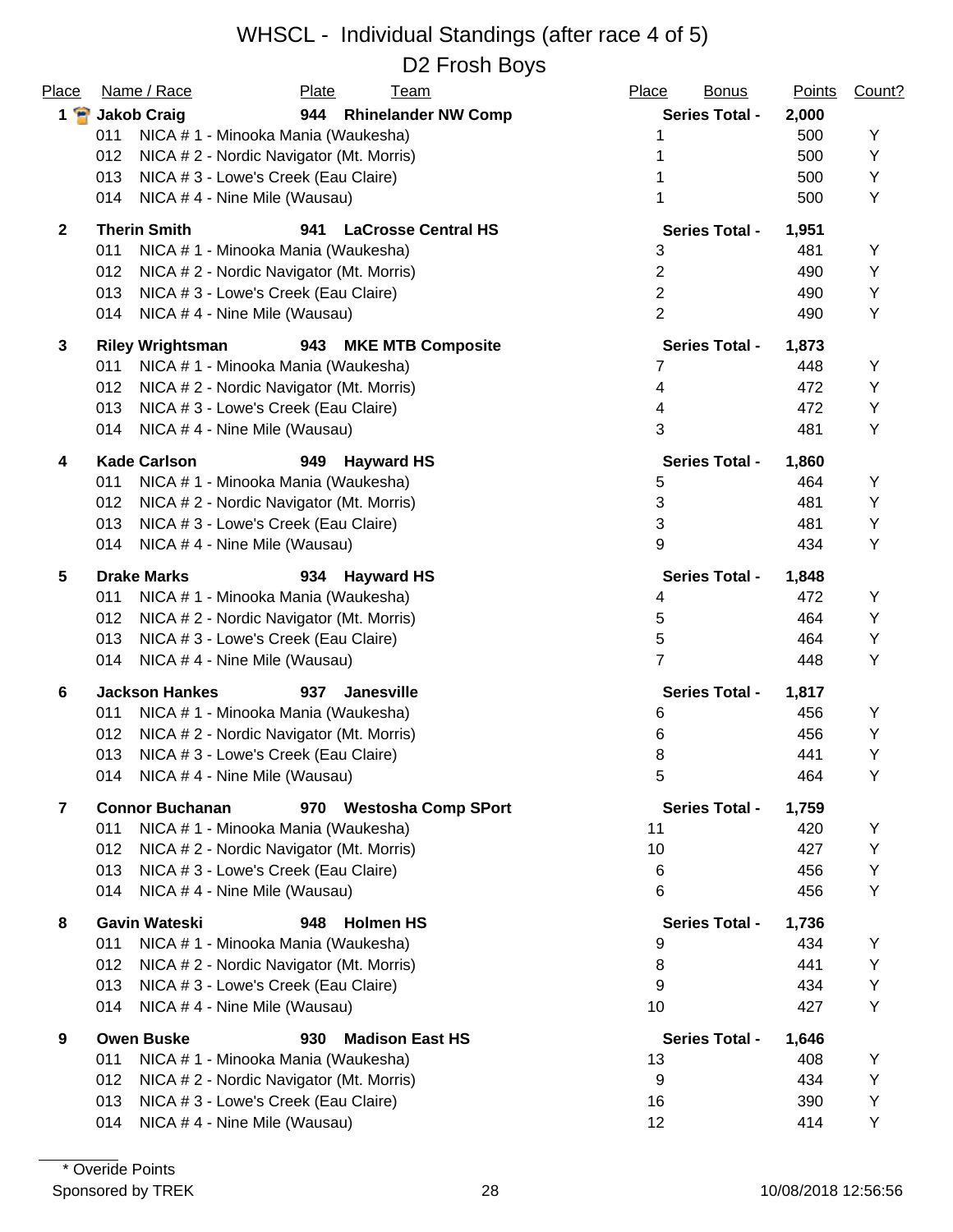| Place | Name / Race                                         | Plate                                    | <u>Team</u>                | Place | <b>Bonus</b>          | <b>Points</b> | Count? |
|-------|-----------------------------------------------------|------------------------------------------|----------------------------|-------|-----------------------|---------------|--------|
| 10    | <b>Michael Spangenberg</b><br>945 West Bend West HS |                                          |                            |       | <b>Series Total -</b> | 1,620         |        |
|       | 011                                                 | NICA # 1 - Minooka Mania (Waukesha)      |                            | 12    |                       | 414           | Y      |
|       | 012                                                 | NICA # 2 - Nordic Navigator (Mt. Morris) |                            | 14    |                       | 402           | Υ      |
|       | 013                                                 | NICA # 3 - Lowe's Creek (Eau Claire)     |                            | 12    |                       | 414           | Υ      |
|       | 014                                                 | NICA #4 - Nine Mile (Wausau)             |                            | 16    |                       | 390           | Υ      |
| 11    | <b>Parker Faust</b>                                 | 918                                      | <b>Wausau East</b>         |       | <b>Series Total -</b> | 1,615         |        |
|       | 011                                                 | NICA # 1 - Minooka Mania (Waukesha)      |                            | 17    |                       | 385           | Υ      |
|       | 012                                                 | NICA # 2 - Nordic Navigator (Mt. Morris) |                            | 13    |                       | 408           | Y      |
|       | 013                                                 | NICA # 3 - Lowe's Creek (Eau Claire)     |                            | 11    |                       | 420           | Υ      |
|       | 014                                                 | NICA #4 - Nine Mile (Wausau)             |                            | 14    |                       | 402           | Υ      |
| 12    | <b>Nicholas Jarman</b>                              | 942                                      | <b>LaCrosse Central HS</b> |       | <b>Series Total -</b> | 1,600         |        |
|       | 011                                                 | NICA # 1 - Minooka Mania (Waukesha)      |                            | 19    |                       | 375           | Y      |
|       | 012                                                 | NICA # 2 - Nordic Navigator (Mt. Morris) |                            | 16    |                       | 390           | Y      |
|       | 013                                                 | NICA # 3 - Lowe's Creek (Eau Claire)     |                            | 10    |                       | 427           | Υ      |
|       | 014                                                 | NICA #4 - Nine Mile (Wausau)             |                            | 13    |                       | 408           | Υ      |
| 13    | <b>Ryan Paupore</b>                                 | 951                                      | <b>Westosha Comp SPort</b> |       | <b>Series Total -</b> | 1,591         |        |
|       | 011                                                 | NICA # 1 - Minooka Mania (Waukesha)      |                            | 16    |                       | 390           | Y      |
|       | 012                                                 | NICA # 2 - Nordic Navigator (Mt. Morris) |                            | 17    |                       | 385           | Υ      |
|       | 013                                                 | NICA # 3 - Lowe's Creek (Eau Claire)     |                            | 15    |                       | 396           | Υ      |
|       | 014                                                 | NICA #4 - Nine Mile (Wausau)             |                            | 11    |                       | 420           | Υ      |
| 14    | <b>Rabe Oeltjen</b>                                 |                                          | 940 LaCrosse Central HS    |       | <b>Series Total -</b> | 1,563         |        |
|       | 011                                                 | NICA # 1 - Minooka Mania (Waukesha)      |                            | 23    |                       | 356           | Υ      |
|       | 012                                                 | NICA # 2 - Nordic Navigator (Mt. Morris) |                            | 12    |                       | 414           | Y      |
|       | 013                                                 | NICA # 3 - Lowe's Creek (Eau Claire)     |                            | 13    |                       | 408           | Υ      |
|       | 014                                                 | NICA #4 - Nine Mile (Wausau)             |                            | 17    |                       | 385           | Υ      |
| 15    | <b>Anthony Wagner</b>                               | 908                                      | <b>LaCrosse Central HS</b> |       | <b>Series Total -</b> | 1,482         |        |
|       | 011                                                 | NICA # 1 - Minooka Mania (Waukesha)      |                            | 20    |                       | 370           | Υ      |
|       | 012                                                 | NICA # 2 - Nordic Navigator (Mt. Morris) |                            | 15    |                       | 396           | Υ      |
|       | 013                                                 | NICA # 3 - Lowe's Creek (Eau Claire)     |                            | 22    |                       | 360           | Υ      |
|       | 014 NICA # 4 - Nine Mile (Wausau)                   |                                          |                            | 23    |                       | 356           | Υ      |
| 16    | <b>Brogan Ashworth</b>                              |                                          | 915 Sauk Prairie HS        |       | <b>Series Total -</b> | 1,441         |        |
|       | 011                                                 | NICA # 1 - Minooka Mania (Waukesha)      |                            | 31    |                       | 326           | Υ      |
|       | 012                                                 | NICA # 2 - Nordic Navigator (Mt. Morris) |                            | 19    |                       | 375           | Υ      |
|       | 013                                                 | NICA # 3 - Lowe's Creek (Eau Claire)     |                            | 21    |                       | 365           | Y      |
|       | 014                                                 | NICA #4 - Nine Mile (Wausau)             |                            | 19    |                       | 375           | Υ      |
| 17    | <b>Travis Senft</b>                                 |                                          | 924 Westosha Comp          |       | <b>Series Total -</b> | 1,374         |        |
|       | 011                                                 | NICA # 1 - Minooka Mania (Waukesha)      |                            | 35    |                       | 314           | Y      |
|       | 012                                                 | NICA # 2 - Nordic Navigator (Mt. Morris) |                            | 25    |                       | 348           | Υ      |
|       | 013                                                 | NICA # 3 - Lowe's Creek (Eau Claire)     |                            | 24    |                       | 352           | Υ      |
|       | 014                                                 | NICA #4 - Nine Mile (Wausau)             |                            | 22    |                       | 360           | Υ      |
| 18    | <b>Alex Martin</b>                                  |                                          | 950 Westosha Comp NPier    |       | <b>Series Total -</b> | 1,361         |        |
|       | 011                                                 | NICA # 1 - Minooka Mania (Waukesha)      |                            | 8     |                       | 441           | Y      |
|       | 012                                                 | NICA # 2 - Nordic Navigator (Mt. Morris) |                            | 7     |                       | 448           | Υ      |
|       | 014                                                 | NICA # 4 - Nine Mile (Wausau)            |                            | 4     |                       | 472           | Υ      |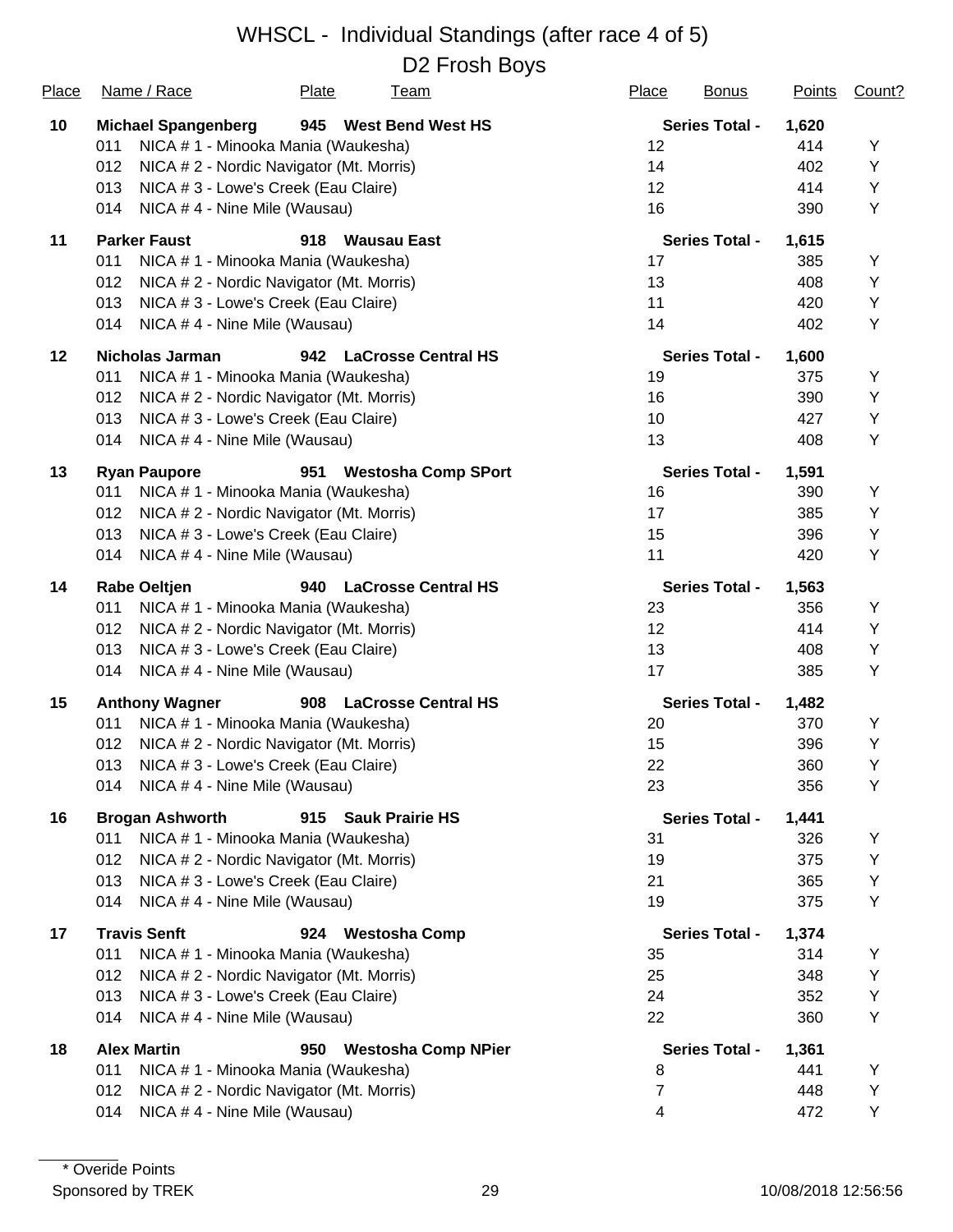| Place | Name / Race                                 | Plate<br><u>Team</u>                     | Place<br><b>Bonus</b> | <b>Points</b> | Count? |
|-------|---------------------------------------------|------------------------------------------|-----------------------|---------------|--------|
| 19    | <b>William Krueger</b>                      | 910 MKE MTB Composite                    | <b>Series Total -</b> | 1,348         |        |
|       | 011<br>NICA # 1 - Minooka Mania (Waukesha)  |                                          | 27                    | 340           | Υ      |
|       | 012                                         | NICA # 2 - Nordic Navigator (Mt. Morris) | 22                    | 360           | Y      |
|       | NICA # 3 - Lowe's Creek (Eau Claire)<br>013 |                                          | 39                    | 304           | Υ      |
|       | 014<br>NICA #4 - Nine Mile (Wausau)         |                                          | 26                    | 344           | Y      |
| 20    | <b>Wesley Rybarczyk</b>                     | 931<br><b>Sauk Prairie Comp</b>          | <b>Series Total -</b> | 1,339         |        |
|       | 011                                         | NICA # 1 - Minooka Mania (Waukesha)      | 32                    | 323           | Y      |
|       | 012                                         | NICA # 2 - Nordic Navigator (Mt. Morris) | 27                    | 340           | Υ      |
|       | 013<br>NICA # 3 - Lowe's Creek (Eau Claire) |                                          | 27                    | 340           | Υ      |
|       | 014<br>NICA #4 - Nine Mile (Wausau)         |                                          | 28                    | 336           | Υ      |
| 21    | <b>Riley Mortvedt</b>                       | 901<br><b>Blackhawk Composite</b>        | <b>Series Total -</b> | 1,335         |        |
|       | 011<br>NICA # 1 - Minooka Mania (Waukesha)  |                                          | 33                    | 320           | Y      |
|       | 012                                         | NICA # 2 - Nordic Navigator (Mt. Morris) | 23                    | 356           | Υ      |
|       | 013<br>NICA # 3 - Lowe's Creek (Eau Claire) |                                          | 28                    | 336           | Υ      |
|       | NICA #4 - Nine Mile (Wausau)<br>014         |                                          | 32                    | 323           | Υ      |
| 22    | Jura Gerlach                                | 939 Lake Ctry Composite                  | <b>Series Total -</b> | 1,316         |        |
|       | NICA #1 - Minooka Mania (Waukesha)<br>011   |                                          | 10                    | 427           | Υ      |
|       | 013<br>NICA # 3 - Lowe's Creek (Eau Claire) |                                          | $\overline{7}$        | 448           | Υ      |
|       | NICA #4 - Nine Mile (Wausau)<br>014         |                                          | 8                     | 441           | Υ      |
| 23    | <b>Silas Harris-Coleman</b>                 | 978 MKE MTB Composite                    | <b>Series Total -</b> | 1,292         |        |
|       | 011<br>NICA # 1 - Minooka Mania (Waukesha)  |                                          | 41                    | 300           | Y      |
|       | 012                                         | NICA # 2 - Nordic Navigator (Mt. Morris) | 31                    | 326           | Υ      |
|       | NICA # 3 - Lowe's Creek (Eau Claire)<br>013 |                                          | 31                    | 326           | Υ      |
|       | 014<br>NICA #4 - Nine Mile (Wausau)         |                                          | 27                    | 340           | Υ      |
| 24    | <b>Xander Enright</b>                       | 923 Westosha Comp                        | <b>Series Total -</b> | 1,268         |        |
|       | 011<br>NICA # 1 - Minooka Mania (Waukesha)  |                                          | 39                    | 304           | Y      |
|       | 012                                         | NICA # 2 - Nordic Navigator (Mt. Morris) | 30                    | 329           | Υ      |
|       | 013<br>NICA # 3 - Lowe's Creek (Eau Claire) |                                          | 38                    | 306           | Υ      |
|       | NICA #4 - Nine Mile (Wausau)<br>014         |                                          | 30                    | 329           | Υ      |
| 25    | <b>Samuel Moore</b>                         | 975 Fox Valley Composite                 | <b>Series Total -</b> | 1,232         |        |
|       | 011<br>NICA # 1 - Minooka Mania (Waukesha)  |                                          | 45                    | 292           | Υ      |
|       | 012                                         | NICA # 2 - Nordic Navigator (Mt. Morris) | 32                    | 323           | Υ      |
|       | 013<br>NICA # 3 - Lowe's Creek (Eau Claire) |                                          | 36                    | 311           | Υ      |
|       | 014<br>NICA #4 - Nine Mile (Wausau)         |                                          | 38                    | 306           | Υ      |
| 26    | <b>Liam Strong</b>                          | Onalaska HS<br>933                       | <b>Series Total -</b> | 1,216         |        |
|       | 011<br>NICA # 1 - Minooka Mania (Waukesha)  |                                          | 44                    | 294           | Y      |
|       | 012                                         | NICA #2 - Nordic Navigator (Mt. Morris)  | 33                    | 320           | Υ      |
|       | 013<br>NICA # 3 - Lowe's Creek (Eau Claire) |                                          | 41                    | 300           | Υ      |
|       | 014<br>NICA #4 - Nine Mile (Wausau)         |                                          | 40                    | 302           | Υ      |
| 27    | <b>Caleb Garner</b>                         | 903 Green Bay Composite                  | <b>Series Total -</b> | 1,207         |        |
|       | 011<br>NICA # 1 - Minooka Mania (Waukesha)  |                                          | 14                    | 402           | Υ      |
|       | 012                                         | NICA # 2 - Nordic Navigator (Mt. Morris) | 11                    | 420           | Υ      |
|       | NICA # 3 - Lowe's Creek (Eau Claire)<br>013 |                                          | 17                    | 385           | Υ      |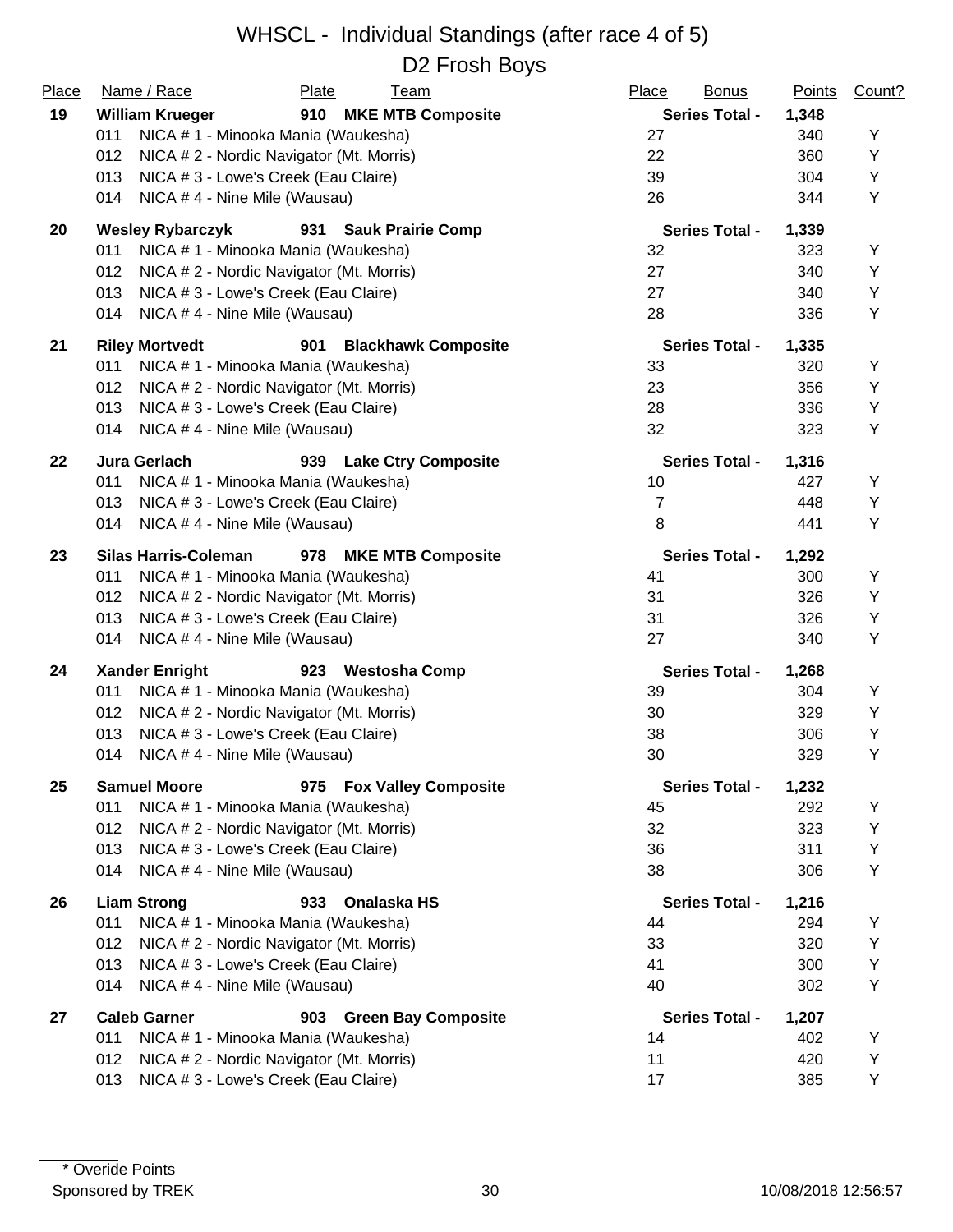| Place<br>28 | Name / Race<br><b>Nick Duke</b>                                                          | Plate<br><u>Team</u><br>925 Westosha Comp      | Place<br><b>Bonus</b><br><b>Series Total -</b> | <b>Points</b><br>1,156 | Count? |
|-------------|------------------------------------------------------------------------------------------|------------------------------------------------|------------------------------------------------|------------------------|--------|
|             | 012<br>NICA # 2 - Nordic Navigator (Mt. Morris)                                          |                                                | 18                                             | 380                    | Y      |
|             | NICA # 3 - Lowe's Creek (Eau Claire)<br>013                                              |                                                | 18                                             | 380                    | Υ      |
|             | 014<br>NICA #4 - Nine Mile (Wausau)                                                      |                                                | 15                                             | 396                    | Y      |
| 29          | <b>Sawyer Bussey</b>                                                                     | 946 Washington Cty Comp                        | <b>Series Total -</b>                          | 1,150                  | Y      |
|             | NICA # 1 - Minooka Mania (Waukesha)<br>011<br>NICA #3 - Lowe's Creek (Eau Claire)<br>013 |                                                | 15<br>14                                       | 396<br>402             | Υ      |
|             | 014<br>NICA #4 - Nine Mile (Wausau)                                                      |                                                | 24                                             | 352                    | Y      |
| 30          |                                                                                          | Lucca Spicuzza-Pesicek 938 Lake Ctry Composite | <b>Series Total -</b>                          | 1,102                  |        |
|             | NICA # 1 - Minooka Mania (Waukesha)<br>011                                               |                                                | 24                                             | 352                    | Y      |
|             | NICA # 3 - Lowe's Creek (Eau Claire)<br>013                                              |                                                | 20                                             | 370                    | Υ      |
|             | 014<br>NICA #4 - Nine Mile (Wausau)                                                      |                                                | 18                                             | 380                    | Y      |
| 31          | <b>Christian Randolph</b>                                                                | 964 Westosha Comp                              | <b>Series Total -</b>                          | 1,054                  |        |
|             | 012<br>NICA #2 - Nordic Navigator (Mt. Morris)                                           |                                                | 28                                             | 336                    | Y      |
|             | NICA # 3 - Lowe's Creek (Eau Claire)<br>013                                              |                                                | 25                                             | 348                    | Y      |
|             | 014<br>NICA #4 - Nine Mile (Wausau)                                                      |                                                | 20                                             | 370                    | Y      |
| 32          | <b>Luka Towne</b>                                                                        | 917 Verona Composite                           | <b>Series Total -</b>                          | 1,044                  |        |
|             | 011<br>NICA # 1 - Minooka Mania (Waukesha)                                               |                                                | 26                                             | 344                    | Y      |
|             | NICA # 2 - Nordic Navigator (Mt. Morris)<br>012                                          |                                                | 26                                             | 344                    | Υ      |
|             | 013<br>NICA # 3 - Lowe's Creek (Eau Claire)                                              |                                                | 23                                             | 356                    | Υ      |
| 33          | <b>Rj</b> Goldberg                                                                       | 919 Washington Cty Comp                        | <b>Series Total -</b>                          | 977                    |        |
|             | NICA # 1 - Minooka Mania (Waukesha)<br>011                                               |                                                | 37                                             | 308                    | Y      |
|             | NICA # 2 - Nordic Navigator (Mt. Morris)<br>012                                          |                                                | 24                                             | 352                    | Υ      |
|             | 014<br>NICA #4 - Nine Mile (Wausau)                                                      |                                                | 34                                             | 317                    | Υ      |
| 34          | <b>Hamilton Reinbold</b>                                                                 | 976 MKE MTB Composite                          | <b>Series Total -</b>                          | 962                    |        |
|             | 011<br>NICA # 1 - Minooka Mania (Waukesha)                                               |                                                | 42                                             | 298                    | Y      |
|             | 012<br>NICA # 2 - Nordic Navigator (Mt. Morris)                                          |                                                | 29                                             | 332                    | Y      |
|             | 013<br>NICA # 3 - Lowe's Creek (Eau Claire)                                              |                                                | 29                                             | 332                    | Y      |
| 35          | <b>Ryan Quackenboss</b>                                                                  | 909 LaCrosse Central HS                        | <b>Series Total -</b>                          | 931                    |        |
|             | NICA # 1 - Minooka Mania (Waukesha)<br>011                                               |                                                | 38                                             | 306                    | Υ      |
|             | NICA # 3 - Lowe's Creek (Eau Claire)<br>013                                              |                                                | 34                                             | 317                    | Υ      |
|             | 014<br>NICA #4 - Nine Mile (Wausau)                                                      |                                                | 37                                             | 308                    | Υ      |
| 36          | <b>Brayden Molinaro</b>                                                                  | 968 Westosha Comp NPier                        | <b>Series Total -</b>                          | 895                    |        |
|             | 011<br>NICA # 1 - Minooka Mania (Waukesha)                                               |                                                | 47                                             | 289                    | Y      |
|             | NICA # 3 - Lowe's Creek (Eau Claire)<br>013                                              |                                                | 40                                             | 302                    | Υ      |
|             | NICA #4 - Nine Mile (Wausau)<br>014                                                      |                                                | 39                                             | 304                    | Υ      |
| 37          | <b>Elijah Zempel</b>                                                                     | 926 Cam-Rock Comp                              | <b>Series Total -</b>                          | 735                    |        |
|             | NICA # 1 - Minooka Mania (Waukesha)<br>011                                               |                                                | 22                                             | 360                    | Y      |
|             | NICA # 3 - Lowe's Creek (Eau Claire)<br>013                                              |                                                | 19                                             | 375                    | Υ      |
| 38          | <b>Thomas Breit</b>                                                                      | 932 Onalaska HS                                | <b>Series Total -</b>                          | 728                    |        |
|             | 011<br>NICA # 1 - Minooka Mania (Waukesha)                                               |                                                | 18                                             | 380                    | Y      |
|             | NICA #4 - Nine Mile (Wausau)<br>014                                                      |                                                | 25                                             | 348                    | Υ      |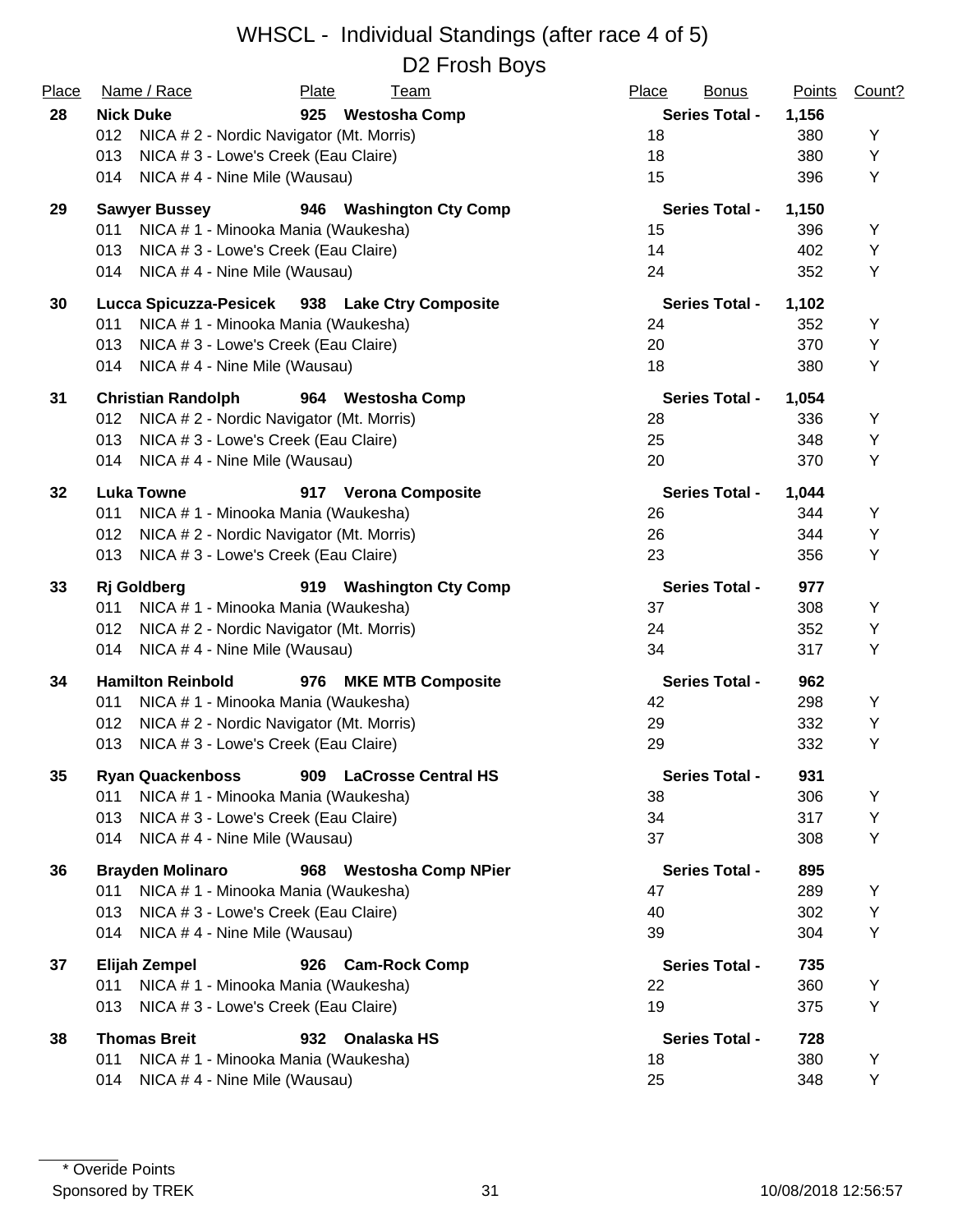| Place | Name / Race                                     | Plate<br><u>Team</u>          | Place<br><b>Bonus</b> | <b>Points</b> | Count? |
|-------|-------------------------------------------------|-------------------------------|-----------------------|---------------|--------|
| 39    | <b>Tony McArthur</b>                            | 960 West Bend West HS         | <b>Series Total -</b> | 697           |        |
|       | NICA # 1 - Minooka Mania (Waukesha)<br>011      |                               | 29                    | 332           | Y      |
|       | NICA # 2 - Nordic Navigator (Mt. Morris)<br>012 |                               | 21                    | 365           | Y      |
| 40    | <b>Ean Dalton</b>                               | 906<br>Janesville             | <b>Series Total -</b> | 680           |        |
|       | 011<br>NICA # 1 - Minooka Mania (Waukesha)      |                               | 25                    | 348           | Y      |
|       | NICA #4 - Nine Mile (Wausau)<br>014             |                               | 29                    | 332           | Y      |
| 41    | <b>Ronan Monahan</b>                            | 973 Ozaukee Composite         | <b>Series Total -</b> | 664           |        |
|       | NICA # 3 - Lowe's Creek (Eau Claire)<br>013     |                               | 26                    | 344           | Y      |
|       | NICA #4 - Nine Mile (Wausau)<br>014             |                               | 33                    | 320           | Υ      |
| 42    | <b>Seth Fink</b>                                | 904 Green Bay Composite       | <b>Series Total -</b> | 659           |        |
|       | 011<br>NICA # 1 - Minooka Mania (Waukesha)      |                               | 28                    | 336           | Υ      |
|       | NICA # 3 - Lowe's Creek (Eau Claire)<br>013     |                               | 32                    | 323           | Υ      |
| 43    | <b>Ryan Gierhart</b>                            | 916 Verona Composite          | <b>Series Total -</b> | 655           |        |
|       | NICA # 1 - Minooka Mania (Waukesha)<br>011      |                               | 30                    | 329           | Υ      |
|       | NICA #4 - Nine Mile (Wausau)<br>014             |                               | 31                    | 326           | Y      |
| 44    | <b>Brandon Fink</b>                             | 967 Onalaska HS               | <b>Series Total -</b> | 643           |        |
|       | NICA # 3 - Lowe's Creek (Eau Claire)<br>013     |                               | 30                    | 329           | Υ      |
|       | 014 NICA #4 - Nine Mile (Wausau)                |                               | 35                    | 314           | Υ      |
| 45    | <b>Elliott Simon</b>                            | 958 Verona Composite          | <b>Series Total -</b> | 625           |        |
|       | NICA # 3 - Lowe's Creek (Eau Claire)<br>013     |                               | 35                    | 314           | Υ      |
|       | NICA #4 - Nine Mile (Wausau)<br>014             |                               | 36                    | 311           | Υ      |
| 46    | <b>Jack Maurer</b>                              | <b>Madison East HS</b><br>928 | <b>Series Total -</b> | 622           |        |
|       | NICA # 1 - Minooka Mania (Waukesha)<br>011      |                               | 40                    | 302           | Υ      |
|       | NICA # 3 - Lowe's Creek (Eau Claire)<br>013     |                               | 33                    | 320           | Υ      |
| 47    | <b>Nathaniel Osborne</b>                        | 947 Brookfield Composite      | <b>Series Total -</b> | 490           |        |
|       | 011 NICA # 1 - Minooka Mania (Waukesha)         |                               | 2                     | 490           | Υ      |
| 48    | <b>Silas Cobb</b>                               | 952 La Crosse Composite       | <b>Series Total -</b> | 370           |        |
|       | 012 NICA # 2 - Nordic Navigator (Mt. Morris)    |                               | 20                    | 370           | Y      |
| 49    | (daniel) Cash Lofgren                           | 972 Independent Racers        | <b>Series Total -</b> | 365           |        |
|       | 014 NICA #4 - Nine Mile (Wausau)                |                               | 21                    | 365           | Υ      |
| 49    | <b>Sam Strohl</b>                               | 936 Ozaukee Composite         | <b>Series Total -</b> | 365           |        |
|       | 011 NICA # 1 - Minooka Mania (Waukesha)         |                               | 21                    | 365           | Υ      |
| 51    | <b>Tristan Sohr</b>                             | 953 Ozaukee Composite         | <b>Series Total -</b> | 317           |        |
|       | 011 NICA #1 - Minooka Mania (Waukesha)          |                               | 34                    | 317           | Y      |
| 52    | <b>Mitchell Teunissen</b>                       | 954 Ozaukee Composite         | <b>Series Total -</b> | 311           |        |
|       | 011 NICA # 1 - Minooka Mania (Waukesha)         |                               | 36                    | 311           | Y      |
| 53    | <b>Zander Harris</b>                            | 921 Wildlands Riders          | <b>Series Total -</b> | 308           |        |
|       | 013 NICA # 3 - Lowe's Creek (Eau Claire)        |                               | 37                    | 308           | Υ      |
| 54    | <b>Devan Arthur</b>                             | 905 Hayward Comp              | <b>Series Total -</b> | 298           |        |
|       | 013 NICA # 3 - Lowe's Creek (Eau Claire)        |                               | 42                    | 298           | Y      |
|       |                                                 |                               |                       |               |        |